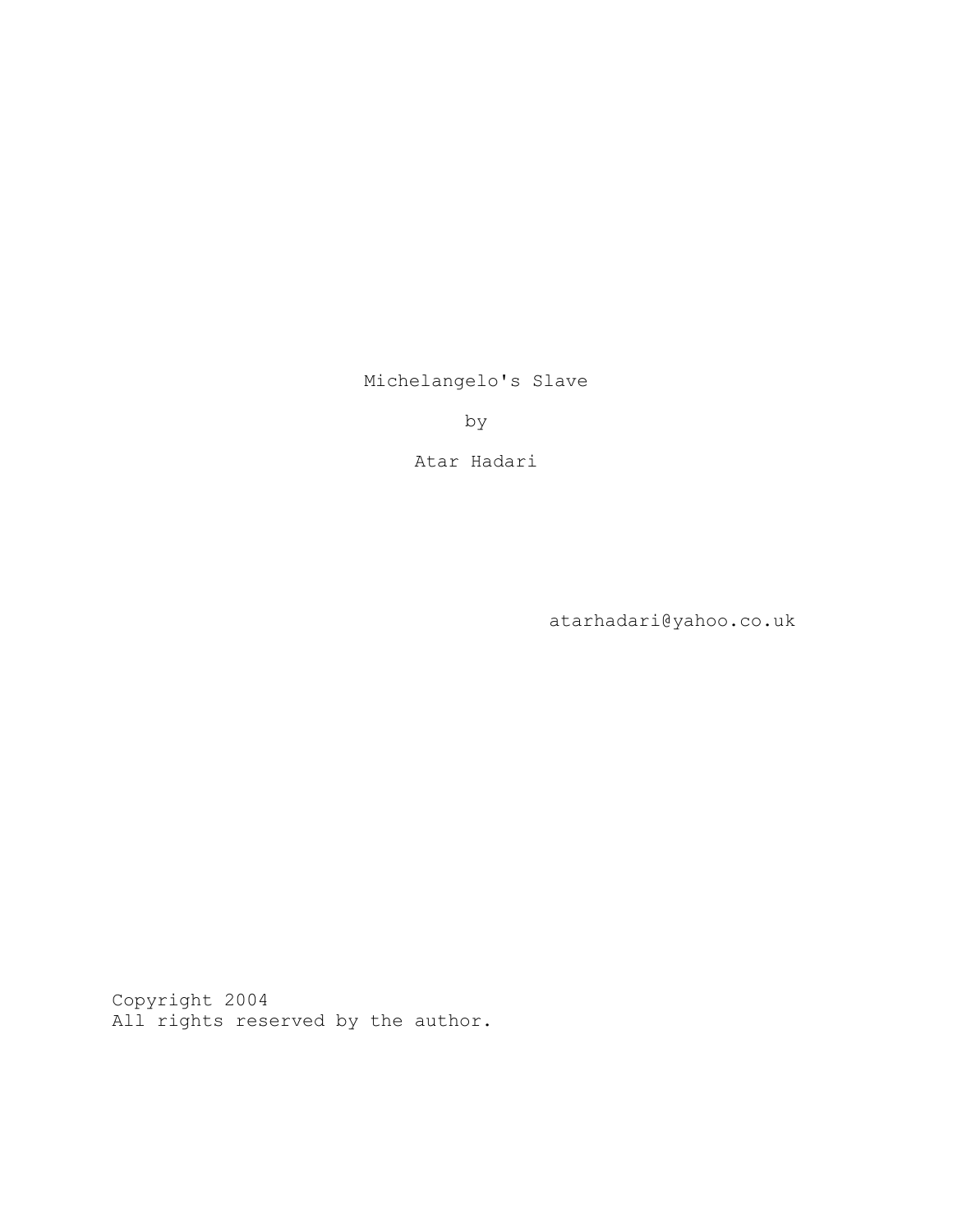# CHARACTERS

| MICHELANGELO          | 50s, the worse for wear                               |
|-----------------------|-------------------------------------------------------|
| DAVID                 | Teens to 20, a wonder to behold.<br>also plays        |
| BOY                   | a memory of the younger DAVID                         |
| LANDLADY              | A crone. Speaks like Chico Marx.                      |
| PRIEST                | Ageing fast.                                          |
| COP 1                 | Among a sky of stars not quite<br>the very brightest. |
| COP <sub>2</sub>      | Among a sky of stars a little<br>brighter.            |
| PORNOGRAPHER          | Not an innocent. (May also play<br>$POPE.$ )          |
| MENDICANT             | Ageing friar. (Played by a cop.)                      |
| CARDINALS 1, 2, and 3 | A gaggle of geese. (COPS and POPE.)                   |
| POPE                  | Not an innocent either.                               |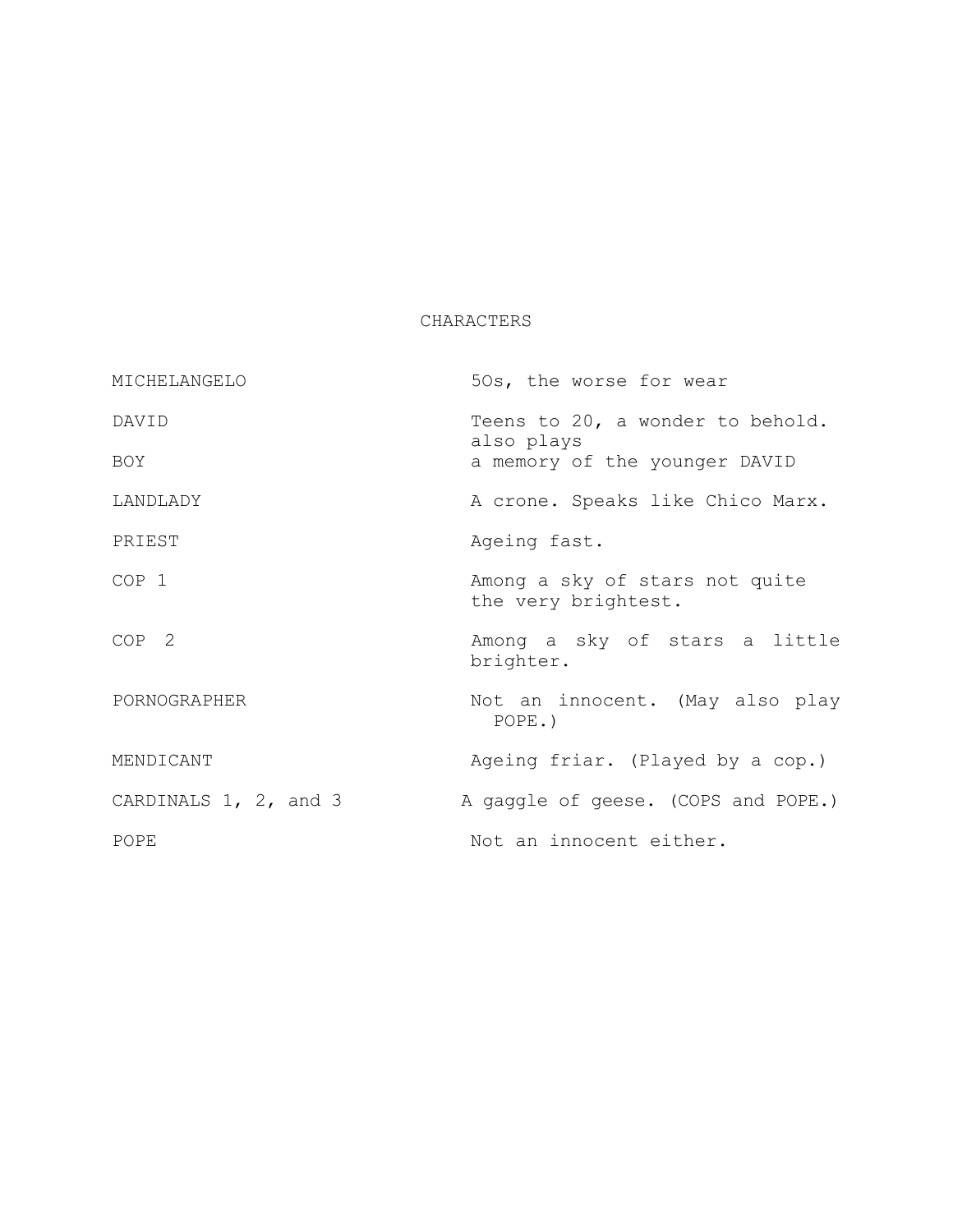Scene 1. (Michelangelo's chamber. The stage is dark.) (There is a knocking at the door.) KNOCK KNOCK KNOCK KNOCK (Pause) (There is some stirring.) KNOCK KNOCK KNOCK KNOCK COP 1 (off) Seignior Michelangelo di Buonarotte! Open up! (There is more stirring.) KNOCK KNOCK KNOCK KNOCK (A match is struck. Light is made in a bed-side lamp. Michelangelo's bed, small, stark. A shadowed room. Dark slippers on the floor. A man sits up in bed, puts his feet to the floor, puts on slippers.) KNOCK KNOCK KNOCK KNOCK COP 1 Michelangelo! We haven't got all night! You want the bugger caught or not?! (The figure moans, shakes head, rises to the door and goes upstage. A door, marked by cracks of light. The door opens, light silhouettes the painter.) COP 1 Michelangelo. Tomasso, Giuseppe, di Buonarotte? MICHELANGELO What time is it? COP 1 Are you the party?

 MICHELANGELO Yes, yes. You have the time? I nodded off- I don't know how long. They don't call the hour every hour on this street.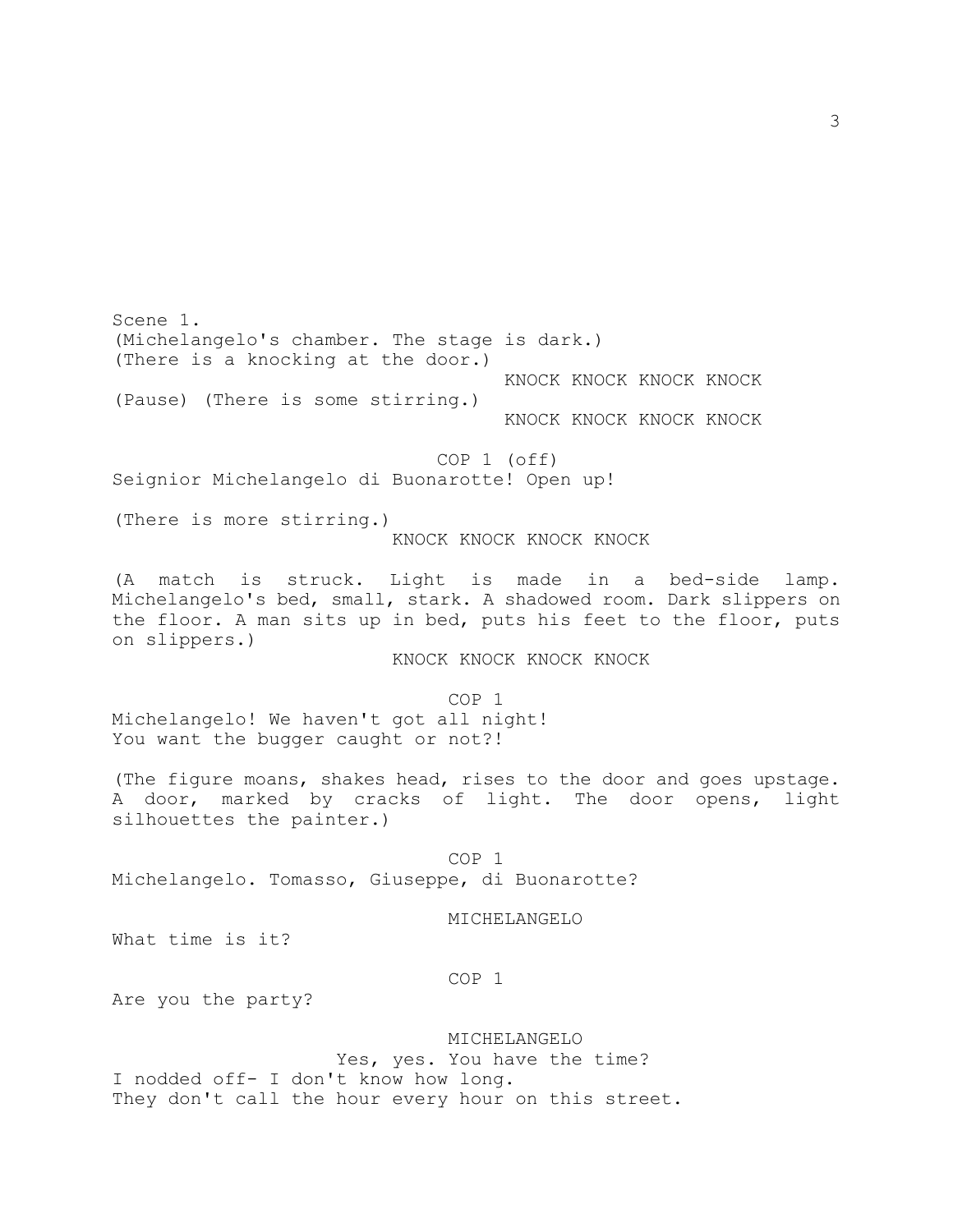COP 2 Nearly four, sir. COP 1 The last bell got rung in the Vatican's two! You the Pope's painter? MICHELANGELO (walking away, in) Come in, come in. COP 2 Thank you very much sir. COP 1 You're the painter? MICHELANGELO I work in stone mostly. This year. COP 1 You painted the naked pictures in the Abbey? MICHELANGELO (Pause) Naked? COP 1 Women. Bending. All over. Men with leaves on their crotches. MICHELANGELO Sounds like something I might take a crack at. I do so many Abbeys. D'you want a cordial? (walking away) COP 1 What? COP 2 Yes please sir. MICHELANGELO A cordial. Anisette. I can't think past eight at night without one. After twelve I can't think with or without. I keep some in a bottle I lower on a string into the well

COP 1

It's two.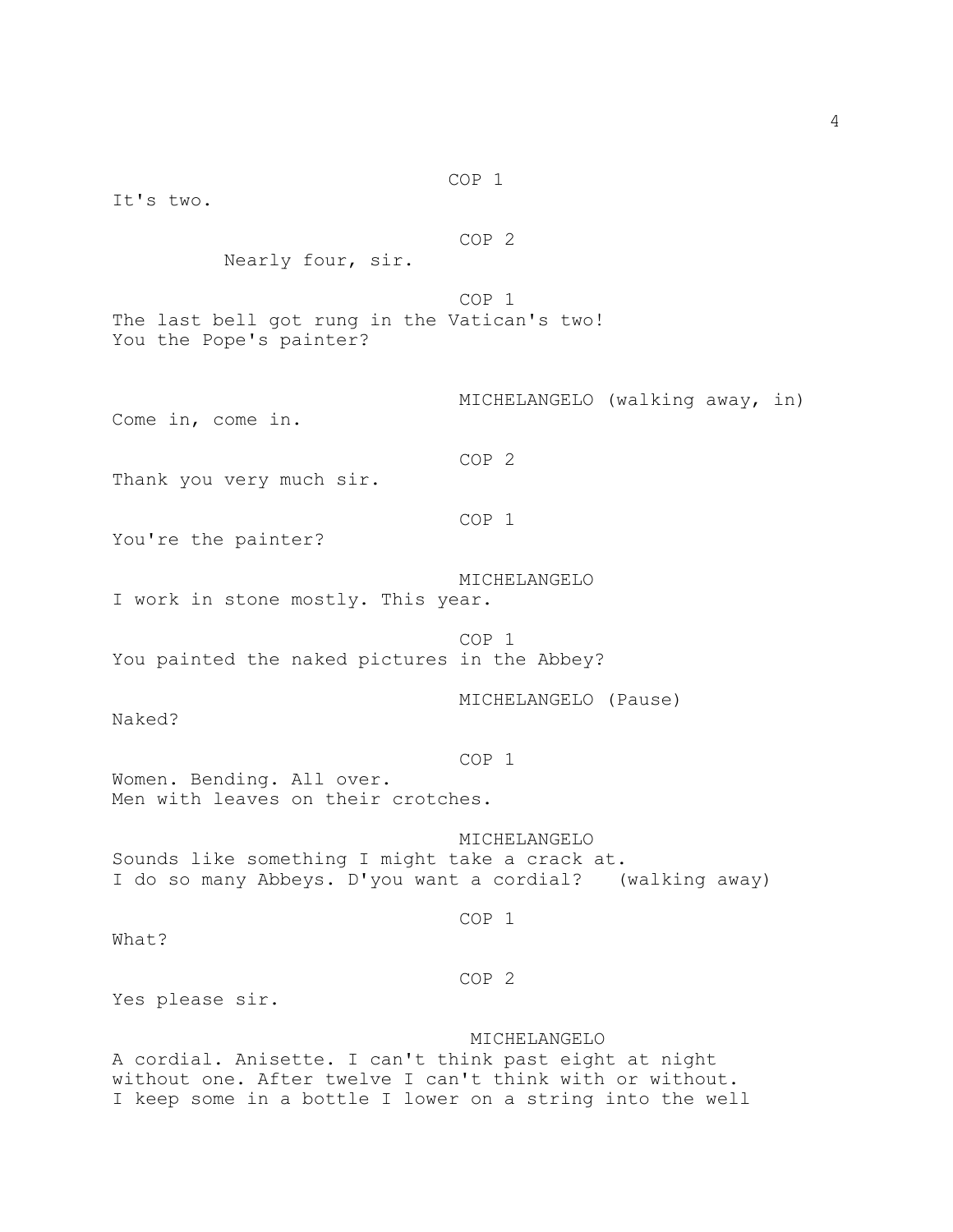at the middle of the house. It's cool.

Yes please sir.

COP 1

COP 2

Alright.

MICHELANGELO

Very good. (exits)

(They look around. COP 1 looks for drawers, finds one, opens it.)

Filth, probably.

(Pause)

COP 2

COP 1

COP 1

Wax.

And?

He lets wax candles burn to the wood in these drawer bottoms. It's outrageous.

(MICHELANGELO returns with wine-skin and little cups. COP 1 slams drawer shut, SLAM.)

MICHELANGELO

Ooh!

COP 2

Are you alright?

 MICHELANGELO I can't stand undiluted noise at this hour. Open whatever drawer you want -just don't slam them. Take a seat. Here's the cups. Only clay I'm afraid- the porcelain's all broken.

Not to worry, not to worry.

COP 1

This cordial legal?

COP 2

COP 2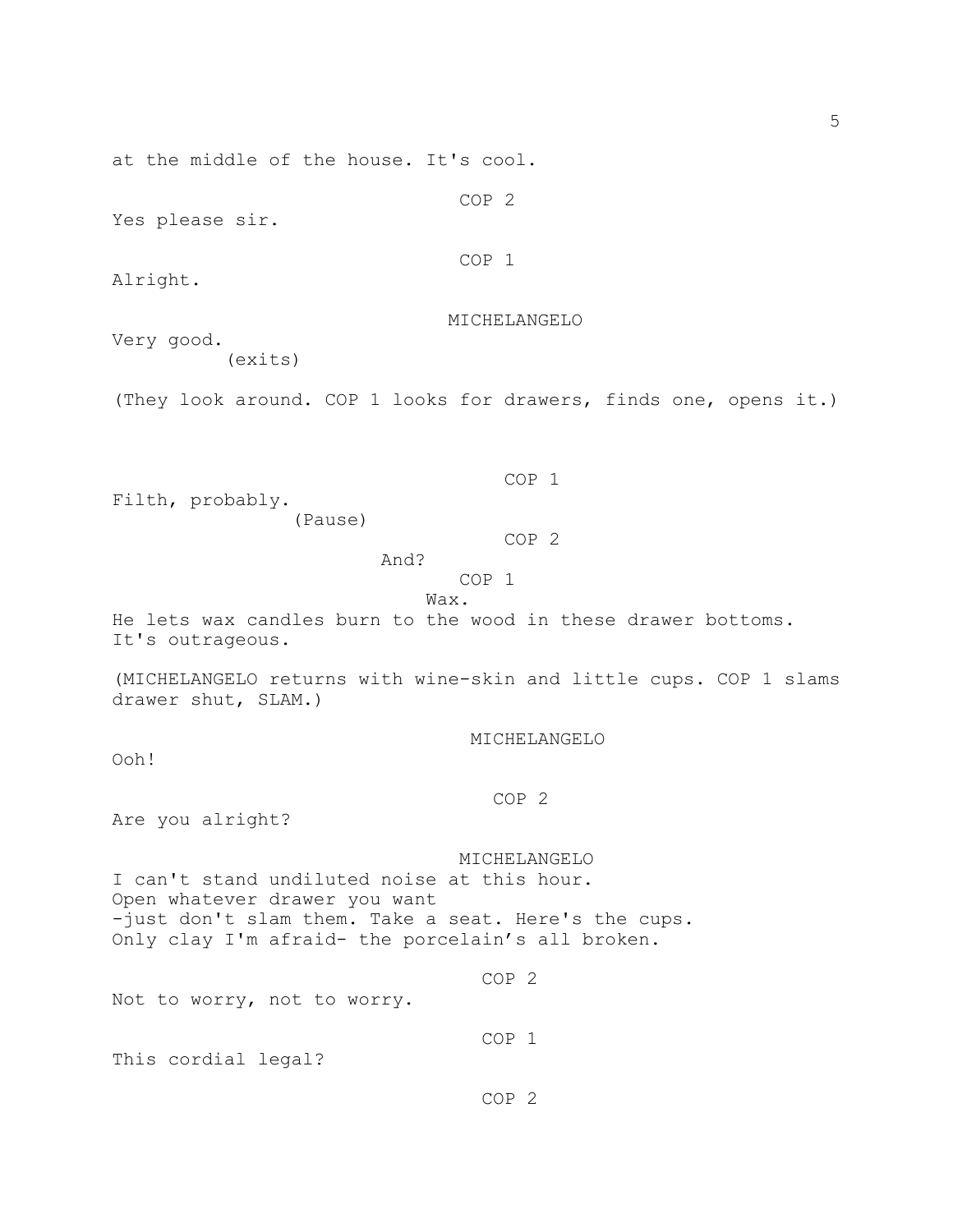Of course it's legal. Article 127 new Greater Rome Penal Directives: Anisette and other fruit cordials- COP 1 I wasn't asking you! MICHELANGELO (drinks a cup, wipes mouth, sighs) The Pope gave it to me. COP 1 Ha-hum. COP 2 (accepting cup) Thank you very much. (MICHELANGELO pours three cups.) MICHELANGELO Your health. COP 1 & COP 2 The Church! MICHELANGELO St.Peter's! COP 1 & COP 2 St. Peter's! (They drink.) COP 1 The..suspect has been sighted- MICHELANGELO Suspect? COP 1 My sergeant informed me you had lodged- MICHELANGELO A complaint of a missing persona missing person report.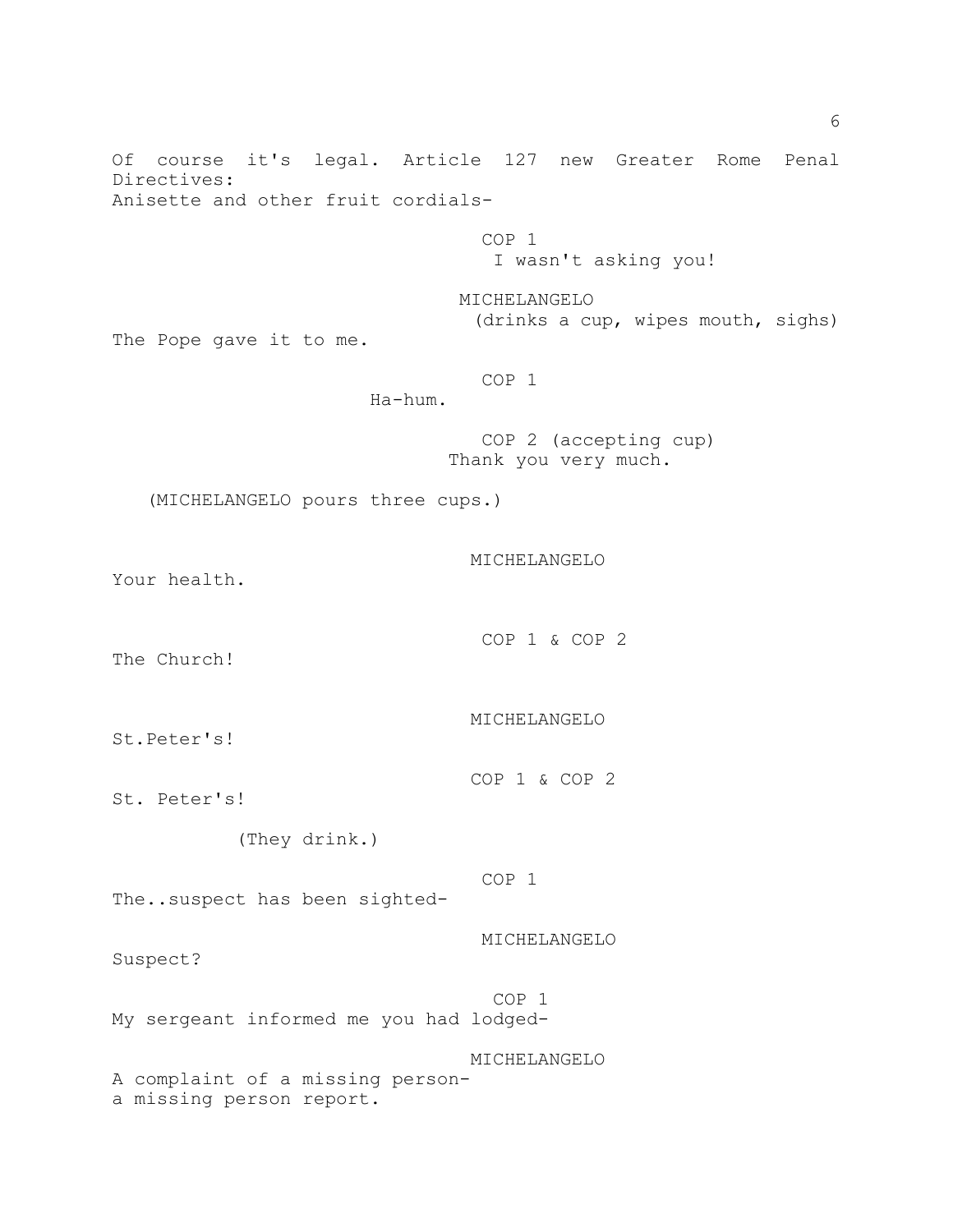A runaway slave.

MICHELANGELO

Well- yes.

COP 1

The suspect. Sections 1 to 57 of the Official Penal Code, volume eleven, clearly delineate numerous counts of felony involved in the unwarranted absence of slave personnel. Without owner's leave. The suspect was sighted in the lower city, by several officers.

# MICHELANGELO

Why didn't they catch him?

 COP 1 We are not a dog-catching service.

COP 2

He was too fast for him.

# MICHELANGELO Ah. Another?

 COP 2 Thank you.

COP 1

No.

COP 2

No. No, thank you.

#### MICHELANGELO

 Very well. (pours for himself) I don't think without less than four of these after midnight. One an hour. If it's nearly four I need- one more after this. To think.

(COP 1 & COP 2 looks at each other.)

 COP 2 We just came to  $-$  keep you informed  $$ of the - unfolding situation. And any direct leads you may have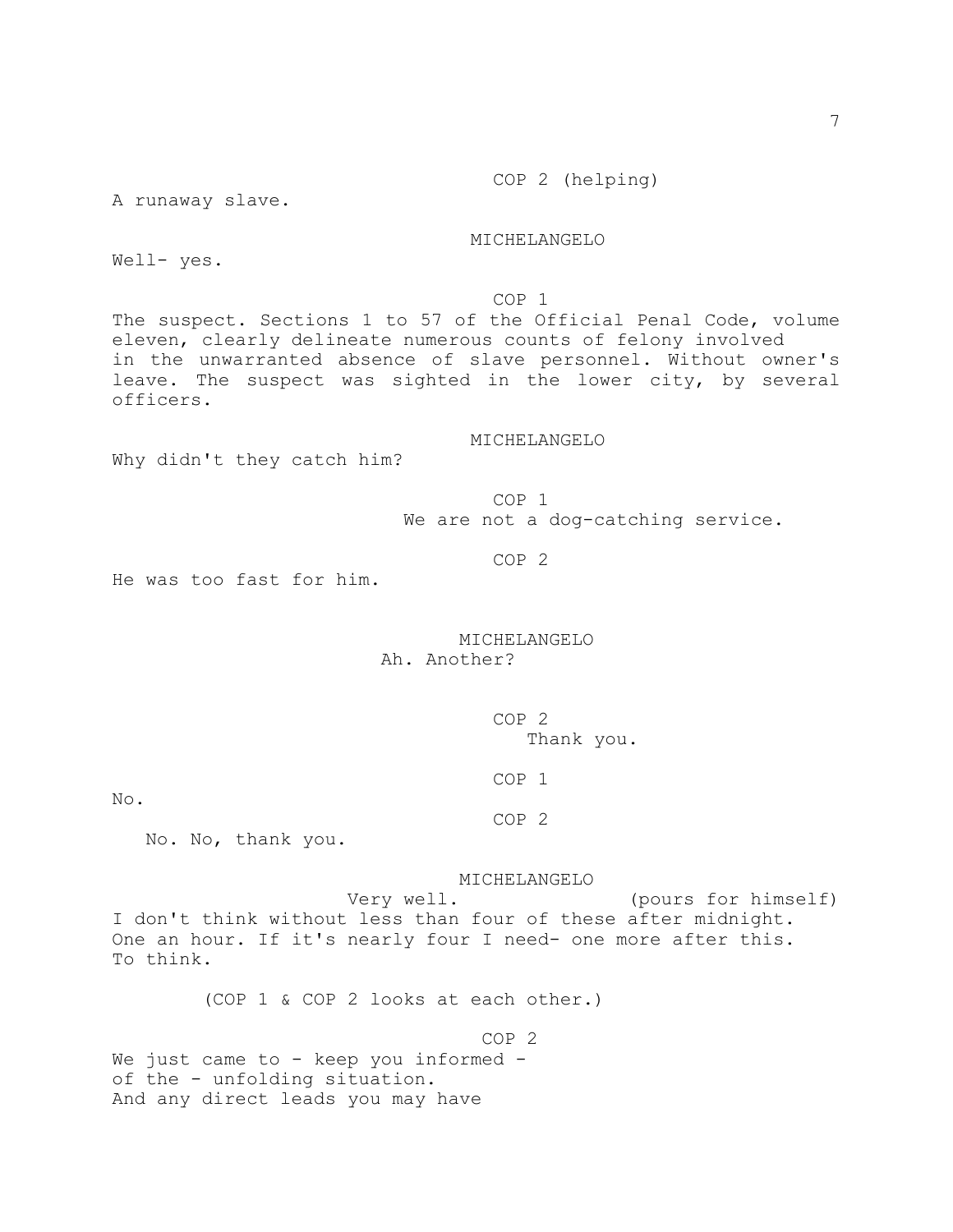of possible locations in the lower city?

 MICHELANGELO (pours another drink) Brothels, pimps, hostelriesusurers' habitations, amusement arcades, whores' closets, bordellos, distilleries- (no probably not), knocking shops, casinos, dice-sharks' parlours, houses of ill-repute, dens of women of the night, iniquitous boarding houses, prostitutes' front door-ways, whores' divans.

> COP 2 Would he be hiring women or men sir?

> > MICHELANGELO

Women.

# COP 1

Why not distilleries?

MICHELANGELO

He doesn't drink. (burp) He goes with whores.

 COP 2 Right. The lower city. Fleeter street. Quite appropriate. Hee hee.

COP 1

The Pope- his royal holinessrequested my supervisor to enquire-

MICHELANGELO

The statue isn't finished.

 COP 2 You're doing a statue for the Pope?

 MICHELANGELO (sweeping them out) Run faster. This way out again. It will be light. He'll be going from one whore's bed to some money-lender's.

 COP 2 Who's the statue of? Luigi, right? Pope Boniface III- it's gotta be! On horseback, right? The Germanic campaign!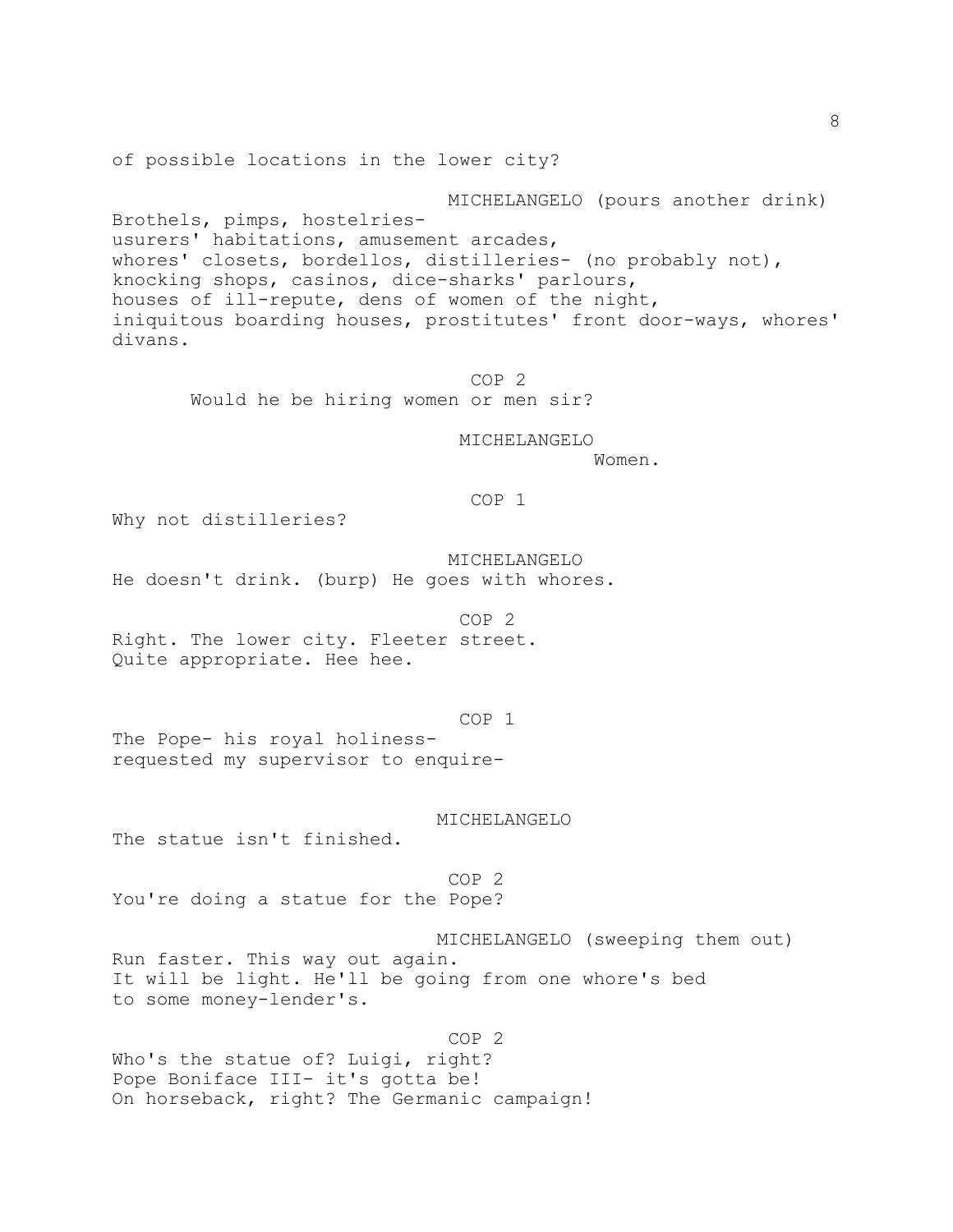MICHELANGELO I don't do contemporary subjects. I'm a portraitist.

 COP 2 This is stone! It's a popular medium! Anyone can see it!

> MICHELANGELO I don't do prelates.

 COP 2 A general, right? Right? A general? Someone from Rome's classic history. Romulus. Aeneas. Paul the Apostle.

 MICHELANGELO Mind the top step. It's treacherous.

 COP 2 (through closing door) Give us a clue. It's a woman, isn't it? Another dirty statue. Who? Bathsheba in the bath? Eve with the snake? His holiness is paying for it- it must be juicy, right? She got big knockers?

> MICHELANGELO It's David.

> > COP 2

who? We never had a general called David. MICHELANGELO Try the whores on the river front wharf first.

 COP 1 We'll get back to you about the cordial.

(SLAM, door slams.)

(MICHELANGELO shuffles back, SHUFFLE SHUFFLE SHUFFLE SHUFFLE SHUFFLE SHUFFLE in slippers, to bed. He goes to bed. Blows out light. The daylight through the chinked window lights his face.)

MICHELANGELO

David. The thief.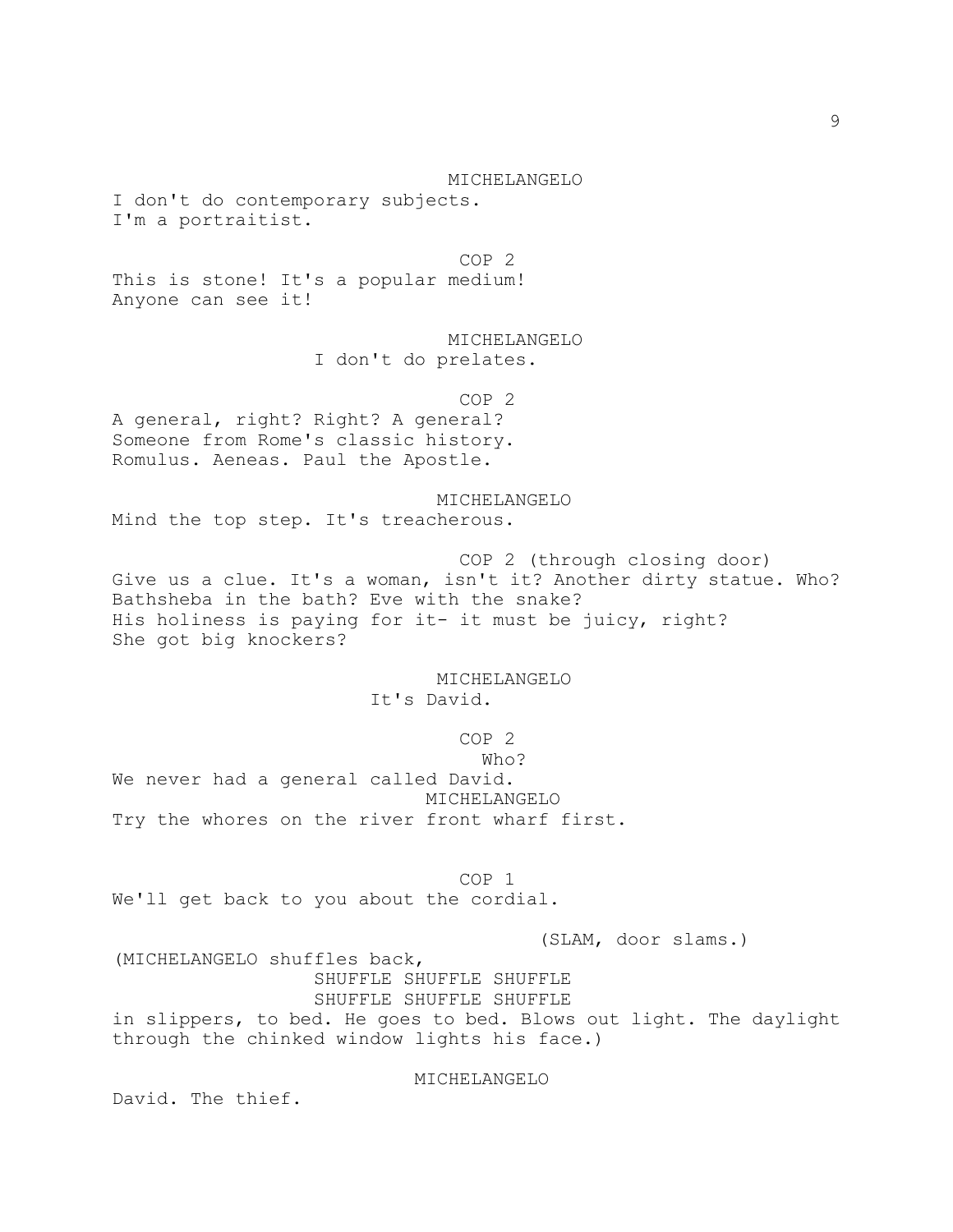# (Blackout.)

Scene 2. (The Dolce bar. A doorway. Colored beads on strings. Light emits and samba music rips the quiet of the alley where DAVID waits. He is muscular, blond, tall, good-looking. He holds his neck as if it's sore, his wrist is bent. His pose suggests the David. He wears dazzle shorts and little else. The music falters, changes tempo. Fra Lippo, a fat MENDICANT, exits the bar, somewhat un-sober in his bearing.)

#### MENDICANT

Out my fucking way.

DAVID (tugging forelock)

Beg pardon sir.

### MENDICANT

What is it? What is it? Ver- bizzy man!

#### DAVID

Begging your pardon sir- if I might have a message delivered from your worship's collegethe Duke of Messina-

## MENDICANT

Messina! Nevr- heard of him.

#### DAVID

He goes by the name of Fra Loppo.

## MENDICANT

Loppo! You making fun of the holy Roman Pontiff's own corps of hand anointed Church Mendicants!? Lippi's my name. Fra Lippi- and anymore lip out of your game-

 (DAVID clocks him one, MENDICANT falls forward, DAVID catches him, lays him to wall - his bald head falls uncovered from the hood.)

 DAVID (knocks on head) Like I said- mess in 'ere! (cuts purse strings & lifts) Fat fool. Hmm. Now I think of it. Mendicant. Maybe you'll serve someone's soul after all. You're about my size.

(DAVID drags MENDICANT off by the feet and the hem of his cassock rides up, revealing hairy legs, boxer shorts.)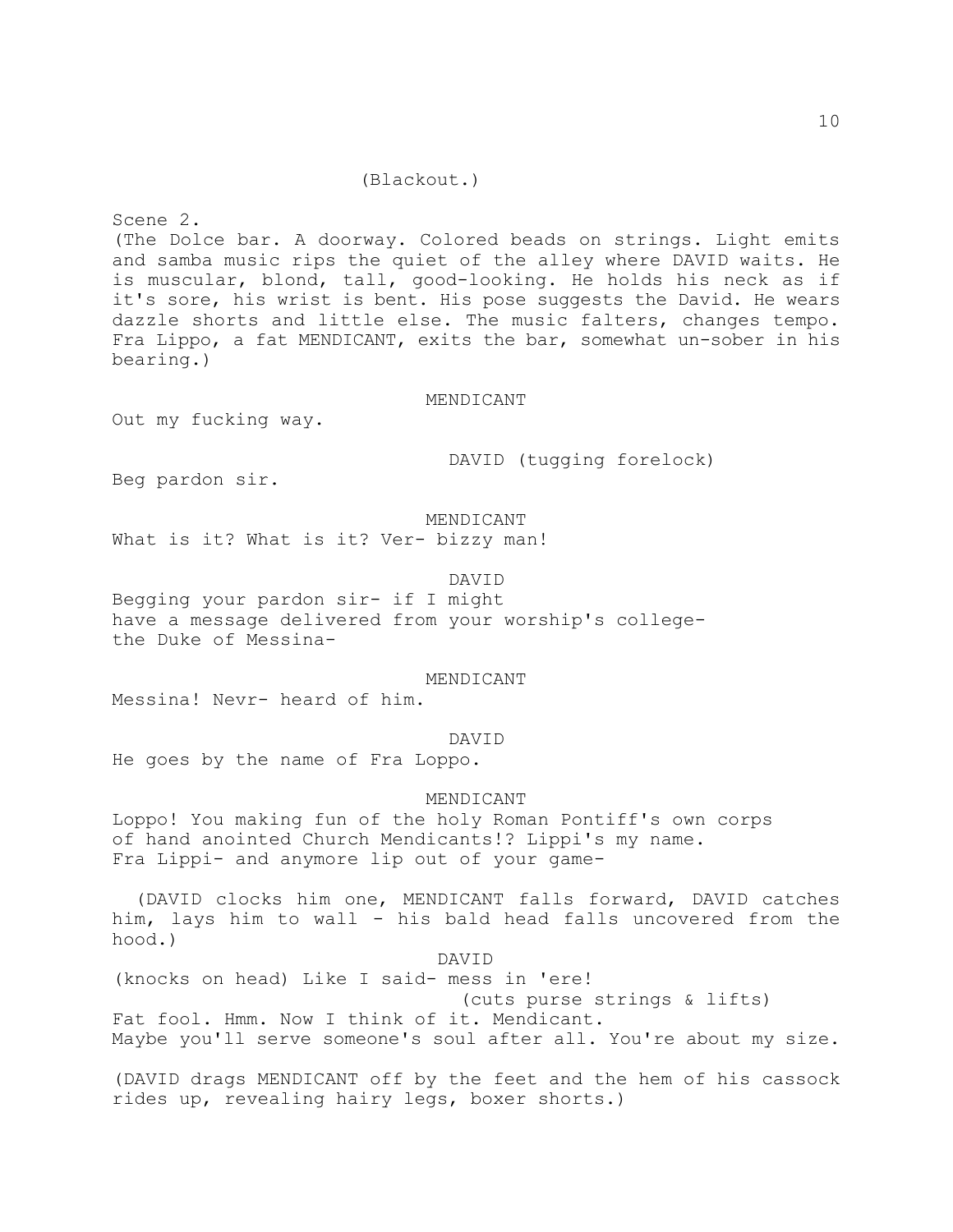DAVID I was wasted as a stable boy. Wasted. An artist's model. Waste. I should've been a holy man. I've got the legs. If this old dog gets birds- think what I'll get!! (exeunt DAVID and MENDICANT.) Scene 3. (Lights slowly change to the sleeping room. MICHELANGELO's face in the bars of the light. The sound of a tin bowl being banged with a wooden spoon reverberates.) MICHELANGELO (turns) Madonna. Why me? LANDLADY (off) Madonna, Sophia Loren, Hibachi, Ragu, Maradona.. (curses in Italian) MICHELANGELO God god. LANDLADY (enters) Maradonna- Putana- filthy hound of a dirty old diseased rat of a woman- she thinks- MICHELANGELO Old WHORE- how many times must I tell you- LANDLADY She thinks she can hang her washing on the line in front of my house like some ORDINARY woman's household- MICHELANGELO (without hope) It's not your household. LANDLADY Hanging out her whites and little frilly things as if this were a whores' neighborhood. When she KNOWS- the whores live down the

MICHELANGELO

Mrs. Olvet.

street. TWO blocks.

LANDLADY

And I say- I say to her- Mrs. Domani- I have nothing to say only don't hang the short short short outside. The petticoats. The little little frilly things. You know how short?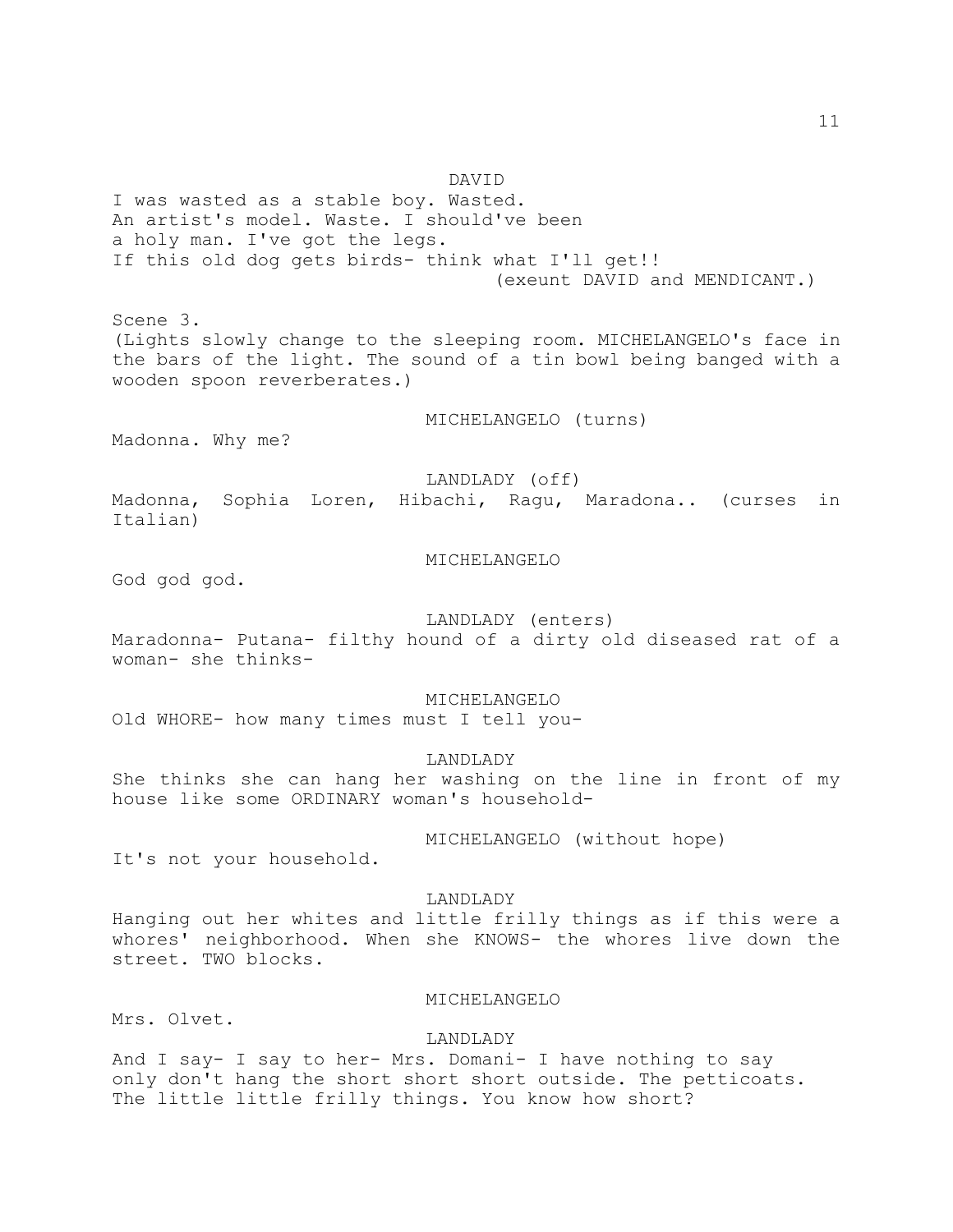#### MICHELANGELO

How short?

## LANDLADY

To here. (indicates mid-shin) It's scandalous. I was a girl you showed the big bone on your foot in the public square it was virtual provocation for a man to rape you - let alone show what you wear over your- Santa de Dio- on the wet line. Hoo-hoo! And you Signor- painting the naked kitchen boys. It isn't good.

# MICHELANGELO

He's gone Mrs. Olvet. I sculpt.

# LANDLADY

It's very bad for the neighborhood. He gone, is good. What about you? You up. Is time to wash the dirty. Sheets. Your trouser pants. Your pillows. What you got hang in the studio.

# MICHELANGELO

Nothing goes out of the studio. Take the clothes out of the corner.

## LANDLADY

You got wash the draperies atop a you things. Mister Michelangelo- you don't wash, things got to get dirtyother painters I do for it don't matterthey paint horses, houses, trees- it'sa niceyou- your paintings get any dirtier- mamma miathe Pope, he make you burna you brushes.

#### MICHELANGELO

The Pope orders the painting Mrs. Olvet. No painting without the Pope. No rain without sun. No paint without money. No art without Popes. You get paid next month.

# LANDLADY

This month you owe already. Three weeks. What's with you Mr. Michelangelo- you don't look well.

#### MICHELANGELO

I haven't been sleeping.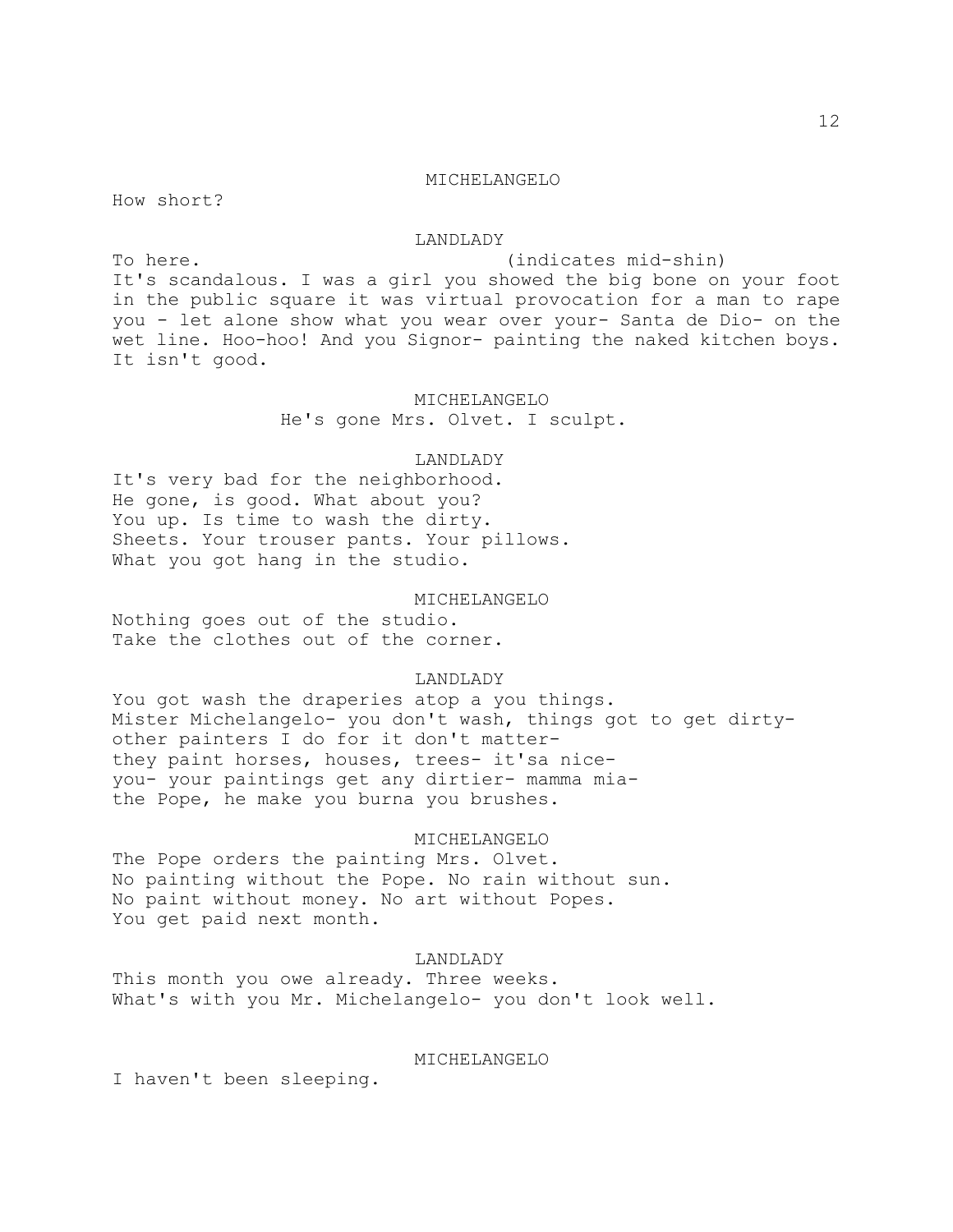# LANDLADY

Really. That's terrible. I give you my doctor's address. He very excellent medicine doctor.

# MICHELANGELO

What time is it?

# LANDLADY

Seven. Six thirty. Whatsamatter? The sun she rose. Hours ago. Nowlike a chicken- half-way across the yard- she goes puck puck puck. And I need my money if I'ma going to buy eggs.

# MICHELANGELO

That's lovely Mrs. Olvet. Very lyrical, but..there's no money. Not since the kitchen boy left. I've incurred a loss.

# LANDLADY

He STOLE - from YOU??

 MICHELANGELO (sits up slowly) No no no no. He didn't steal-I didn't receive a commission end-payment I was expecting. Last thing.

#### LANDLADY

So you don't have the rent.

#### MICHELANGELO

No.

#### LANDLADY

Not till-

 MICHELANGELO Not till- I don't know. (Pause)

#### LANDLADY

You know- thisa like.. you fadah- 'at time you told me he got all you got cos you gotta go a buy him orchards-

# MICHELANGELO

Vineyards.

#### LANDLADY

 I give a damn. He can choke for all I care. Orchards. Ev'y time you make a piece of gold. 'At's right?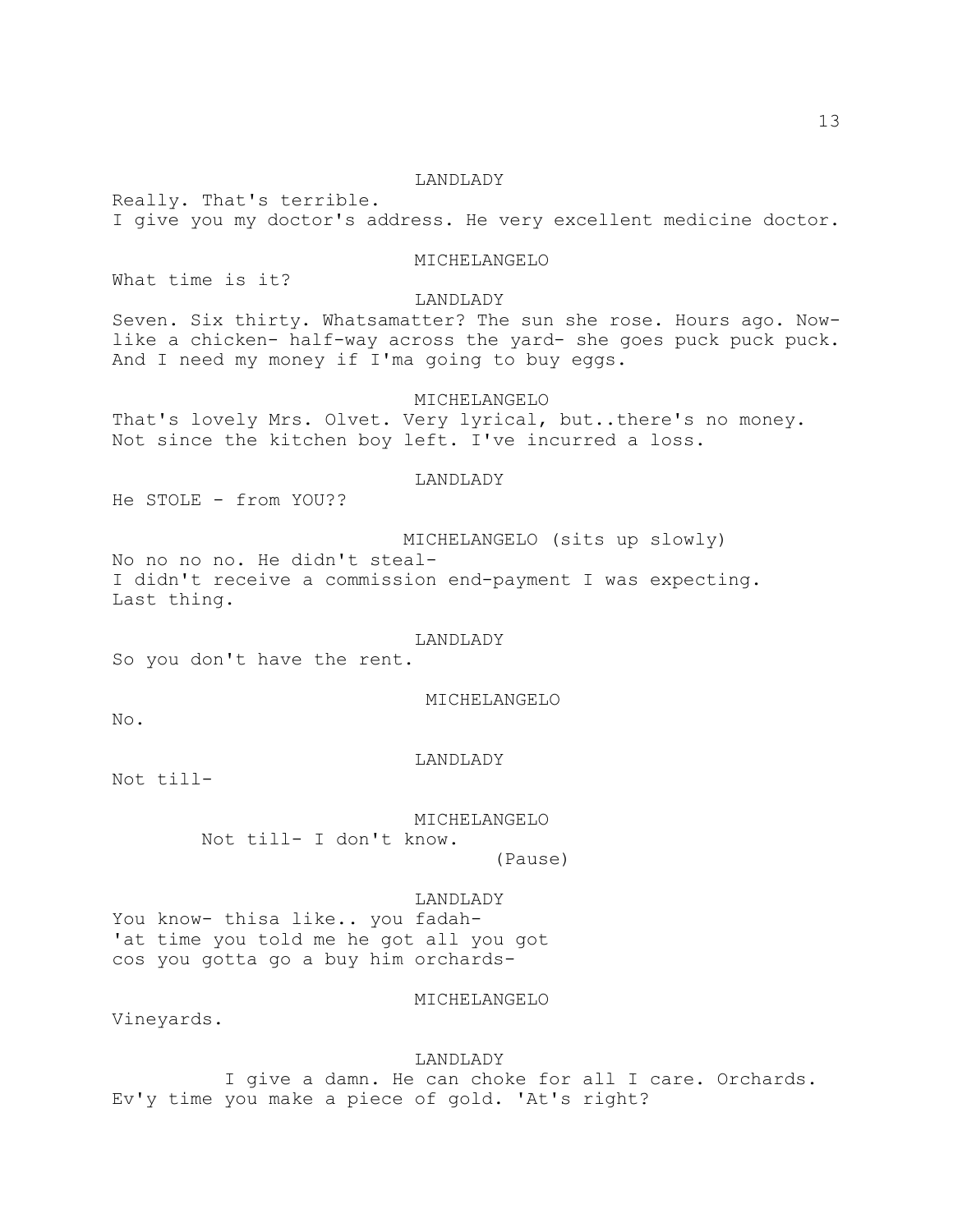# MICHELANGELO

Yes.

#### LANDLADY

 You got no money cos all o'you money- vine, an' fruit-tree an' bee-hive for you fadah.

# MICHELANGELO

Yuh.

## LANDLADY

So is how you live here in this small but beautifully kept apartment on this here beautiful part of a once great block now a little bit-a-run-down?

MICHELANGELO

Yeah.

# LANDLADY

All o' you money. She go to Poppa.

MICHELANGELO

Uh-huh.

LANDLADY

Outta Pope's pocket innada Poppa's.

MICHELANGELO

Yup.

 LANDLADY (grabs him) Wella listen heah- Mistah da Sculptureyou get Poppa da sell one a da stinkin' beesyou make Poppa da sell one a da stinkin' vines an' you make Poppa da give you fifty crowns so you can put money on my table so I can eat!

MICHELANGELO

You own the whole building!

LANDLADY

I got alot I wanna eat! One studio rent is no good! You think I a ant? No- I need food.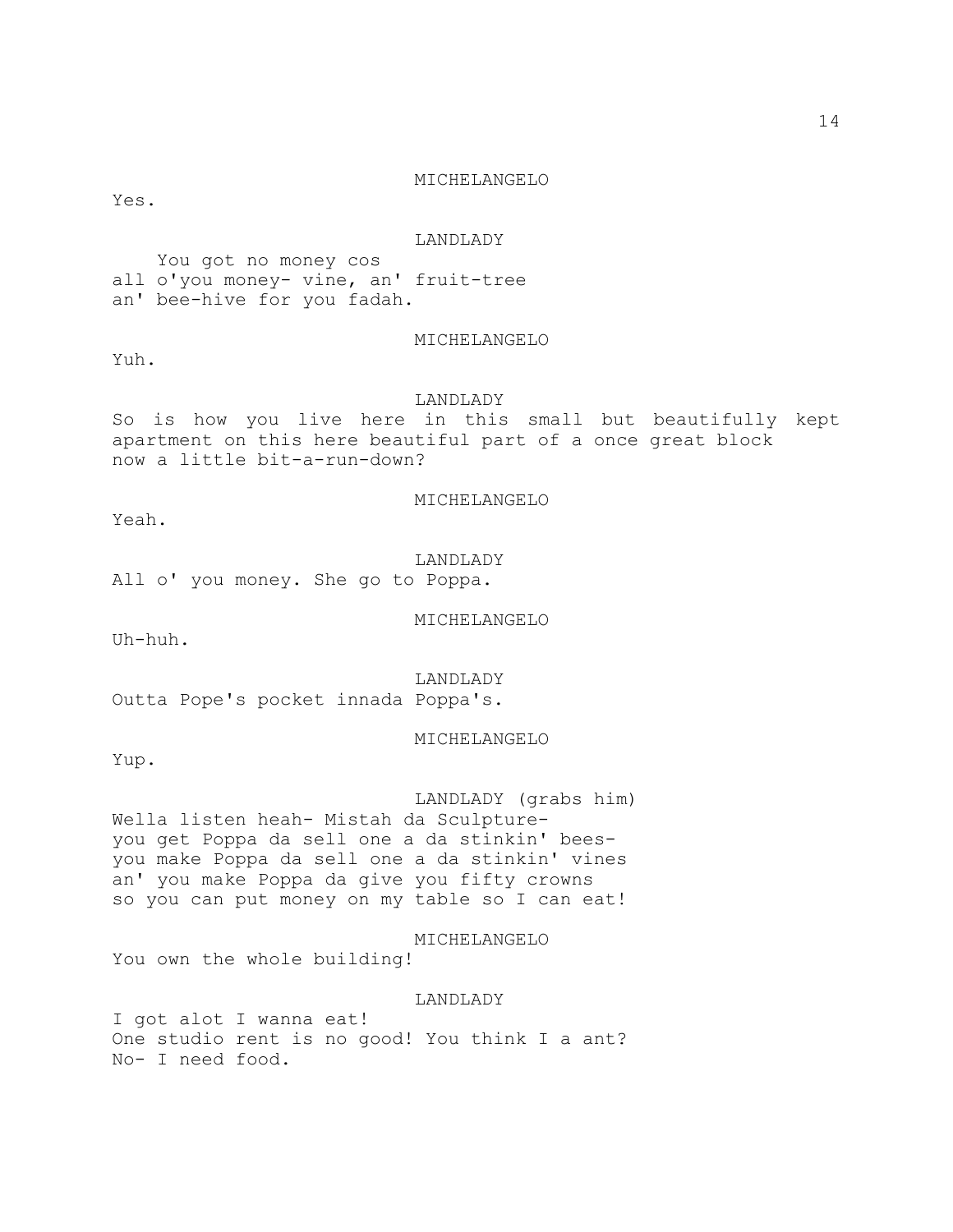#### MICHELANGELO

 Alright. I can't do that Mrs. Olvet.

# LANDLADY

Why not? Uh?

 MICHELANGELO (turning away) I was to turn the completed commission in to the College of Cardinals last Friday I would've got the end payment but.. it didn't work.

# LANDLADY

What- didn't work?

MICHELANGELO

The hands.

# LANDLADY

The hands? Your hands shake? Mr. Michelangelo you gotta sleep. I go to the doctor myself, get you good strong milk. Made from bat droppings. Good for the brains. My Luigi- it worked for like charm. God rest his poor soul.

# MICHELANGELO

No, thank you Mrs. Olvet. Thank you indeed for the offer. My hands are fine. My hands are..perfect. It's not my hands are the problem.

#### LANDLADY

Whose hand is it?

# MICHELANGELO

 $T -$ 

#### LANDLADY

You got art trouble?

# MICHELANGELO

Yes Mrs. Olvet I have. I've got art trouble. Would you go away and let me sleep.

# LANDLADY

You don't got two hands all good on a painting- you wanna get the painting model back but the stupid whore got herself pregnant an' her fingers all got bigger?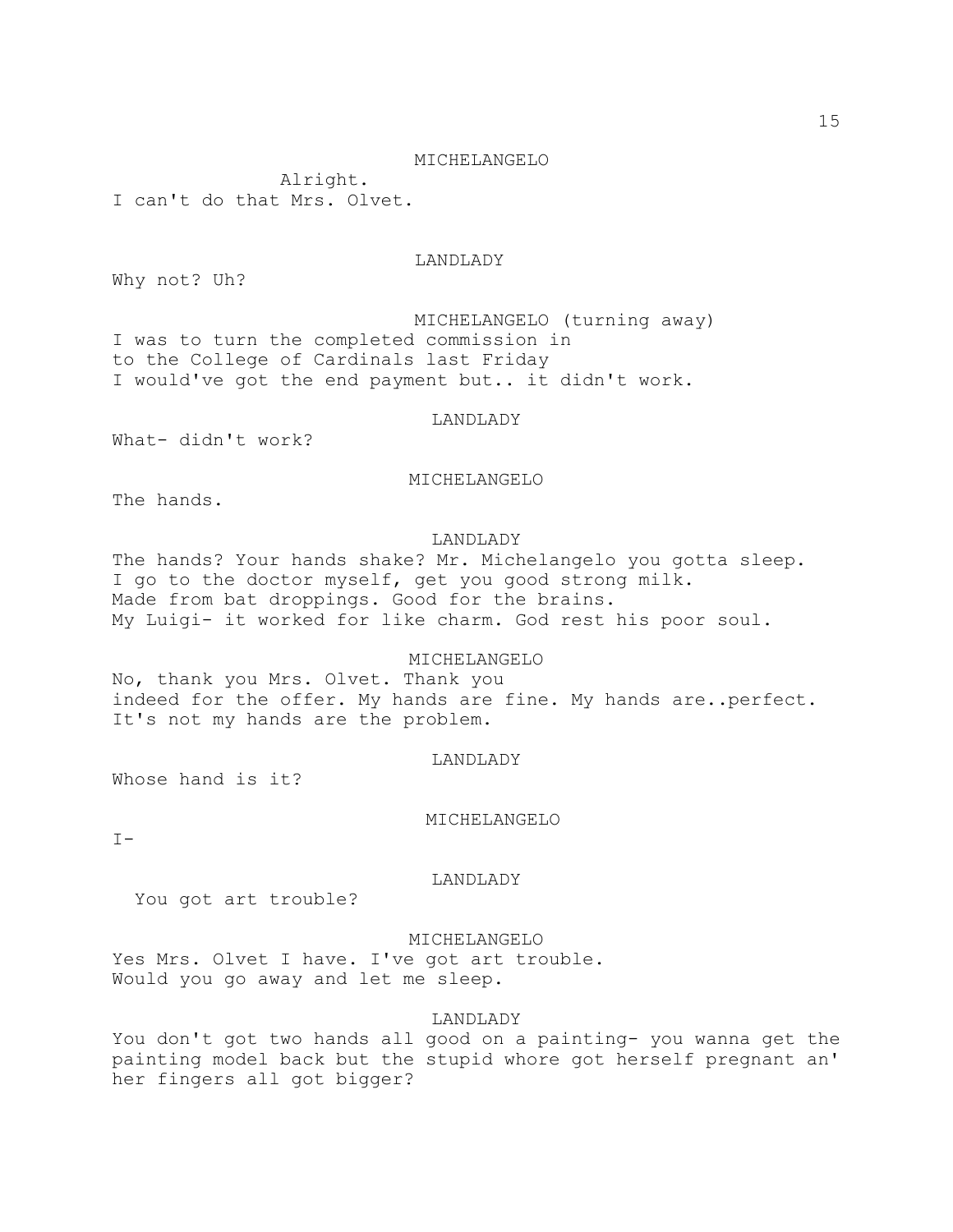16

#### MICHELANGELO

No.

## LANDLADY

I give up. Wha-happen? What's you problem?

# MICHELANGELO

I - why am I talking to you? Leave! LANDLADY You owe money Mr. M - I can't leave you dying here a sick man.

# LANDLADY

I'm not sick- I don't have a two handed buffoon of a boy for a model - alright? The boy burnt his hands catching a plate falling from the oven. He scalded his hands and they're all swollen. Bandaged. Bare bone hanging out of wet skin. I can't sculpt him. That's it.

# LANDLADY

Mr. M - please- I didn't mean to bother you. You don't got a oven inside your kitchen. Your place got a open fire.

(Pause)

# MICHELANGELO

I'm sorry Mrs. Olvet.

# LANDLADY

I'm sorry Mr. Michelangelo. I let you sleep. (She gets clothes, goes to the door.) Your rent due on Thursday in a week.

#### MICHELANGELO

I know Mrs. Olvet.

#### LANDLADY

Goodnight Mr. Michelangelo.

#### MICHELANGELO

Good morning.

(She exits.)

His hands are burnt. But not in bandages.

(He rises and looks out of the window.)

Scene 4. (The street. A procession of monks passes, chanting. One monk lurks, in the costume of the Mendicant in earlier scene, around a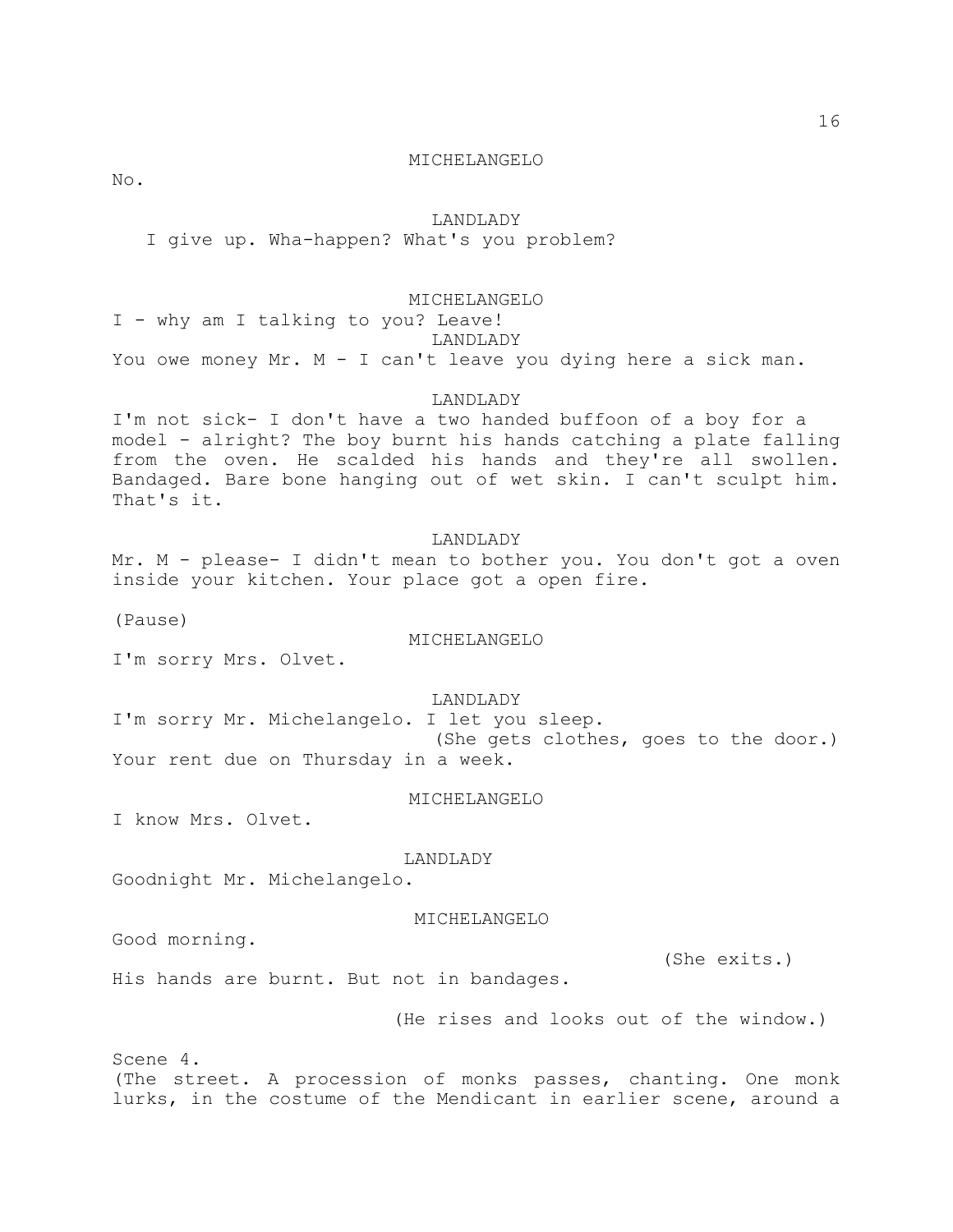corner hiding from the passing procession. He plays with the rosary like worry-beads - tossing the cross up in the air and catching it; letting go, it dangles off his wrist. He scratches his butt through the cassock and peeks round the corner again. Finally he pulls his hood back, unable to see with it on. It is DAVID. The monks exit.)

#### DAVID

Blimey. Almost press-ganged into another kitchen there. Oughta watch myself. I'll make a life-time of honest toilno good can come of that. (to rosary) Come on love-beads. Let's see if you can't bring me money somehow before sunset comes so I don't have to beg room at the brothel. Come on, little darlings, come on. (He runs to another corner. The Monks pass again. They walk past a stage area which lights up

to reveal a tableau of a priest in a confessional. Monks exit. DAVID pulls his hood up, follows them to near the tableau, opens a door, church music blares out. He shuts the door, noise dies.)

DAVID

Why not follow? It's Church. Itchy outfit but what the f-

 (Music drowns him out as he opens door and sneaks in.) Crikey.

(He looks up. Awe.)

Crumbs. That's...God. And doesn't he have a lot of angels. (Enter PRIEST, in monk's cloak.)

# PRIEST

Friar Benedict.

DAVID What? I mean- yes, my son.

## PRIEST

Benedict?

DAVID

Yes. Novim epidibum. Dominem.

# PRIEST

What are you doing?

# DAVID

Praying.

PRIEST You're in the wrong end of the Church.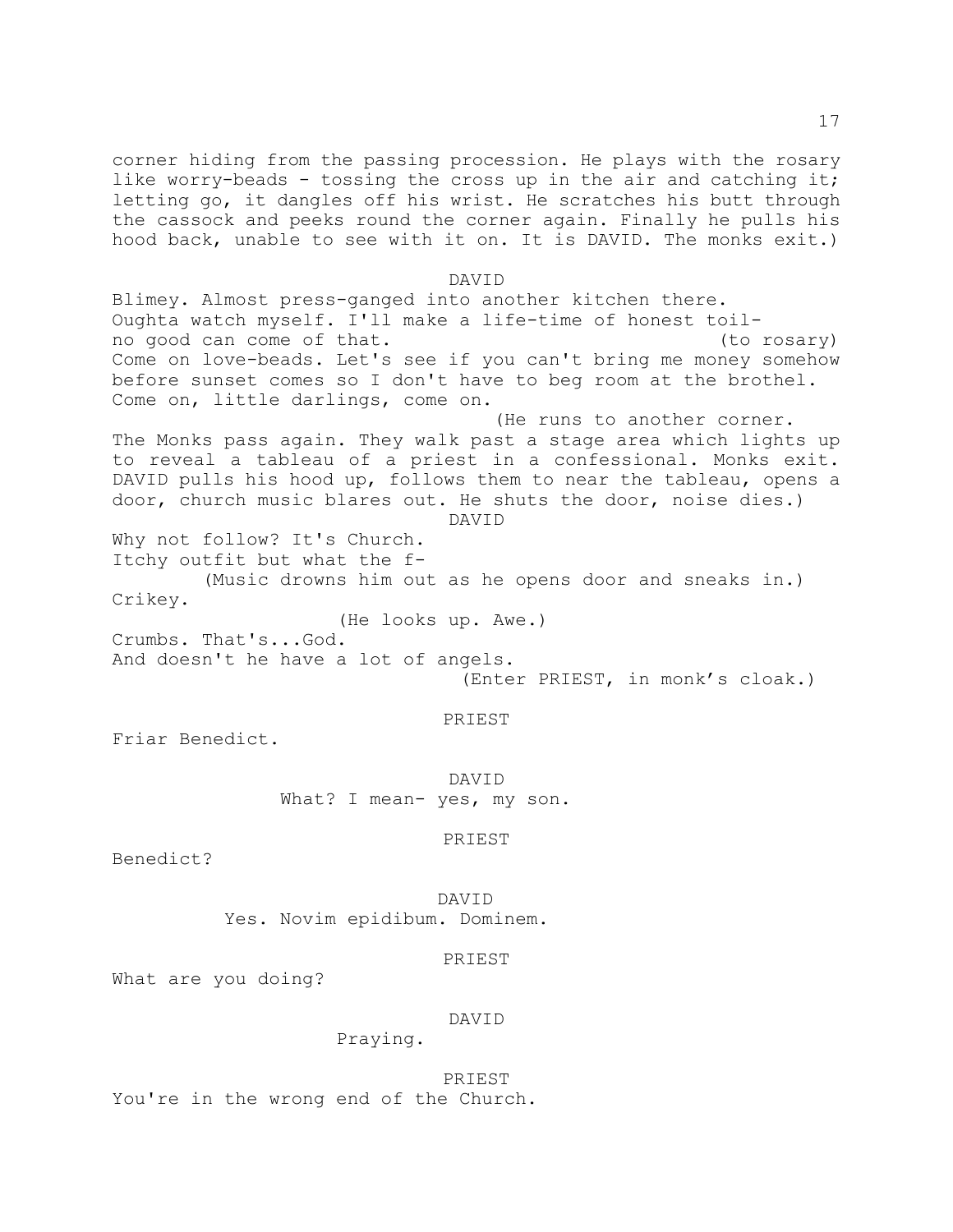DAVID PRIEST What place? DAVID

This-

 PRIEST The arches? That hack from Florence did them. And the rest.

Oh.

Why?

His holiness..

PRIEST

DAVID

 Same man does all the Pope's ceilings these days haven't you seen? You can tell his style! Naked women, menit costs more to have painters come in and paint underwear onto the figures he drew than it can have cost to have him draw the little- (mimes with finger) on the men angels in the first place. I don't know. Doesn't seem economical to me. Still. Nice wings. Eh? Your confessional on the left.

DAVID

Eh?

PRIEST

DAVID

PRIEST

Ah..well. I was just..warming up.

(Pause) PRIEST A-ha! Very good, very good. (laughs) Always the card Benedict, you rogue. Ahem, sorry. Brother.

DAVID

- did the holy father choose the painter of this place himself?

Don't worry about it. Brother. Who did this- I mean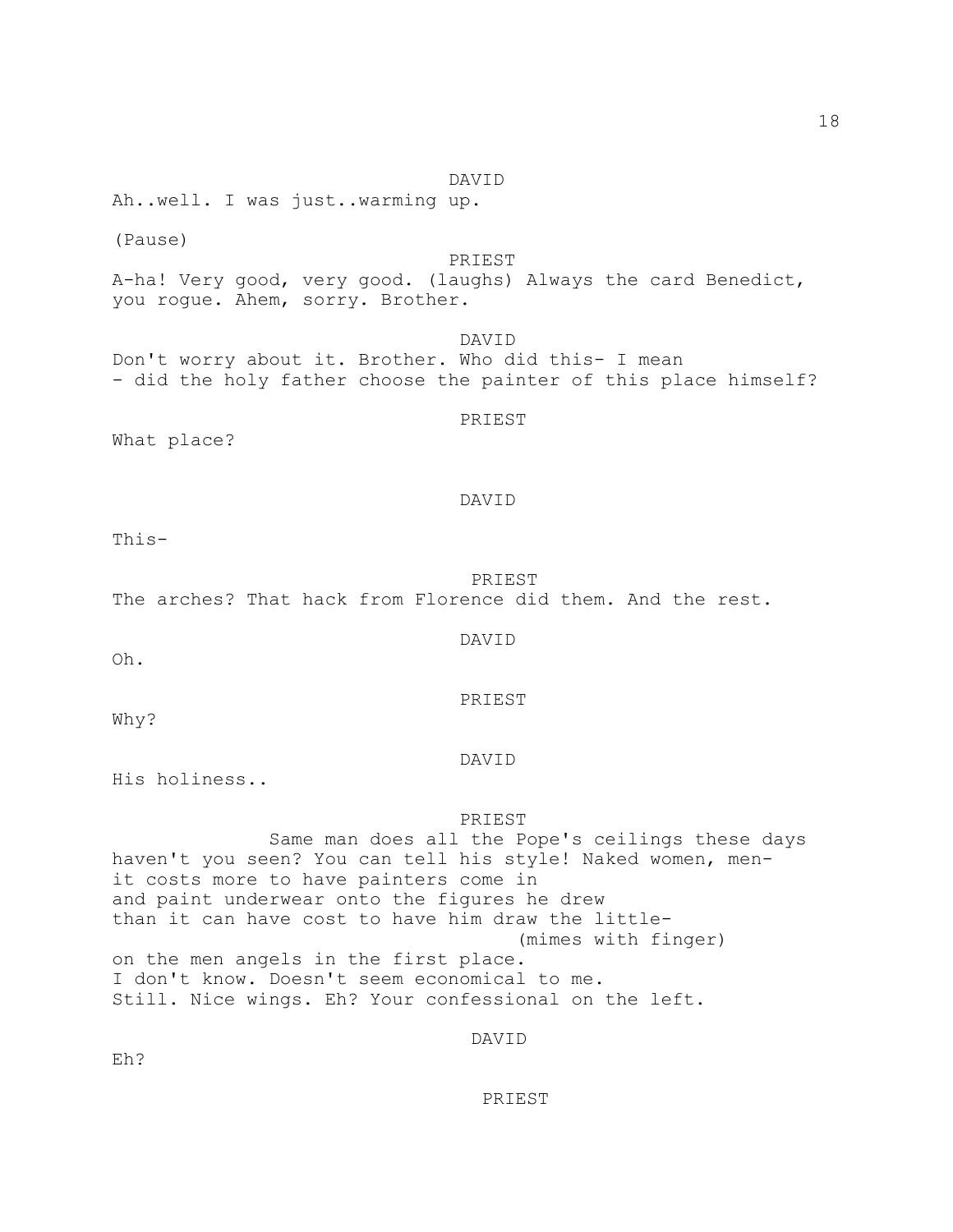Yours. The left today. That's what I came over to tell you. Come on. Get a move on. We're falling behind. The line of supplicants is virtually out to the holy water basin. (PRIEST moves to go.) DAVID (looks up) God. PRIEST (comes back) Come on then. Sin's waiting. (DAVID crosses himself, follows PRIEST off. Chant rises.) Scene 5. (Cop 1 is in the street outside Church. Enter PORNOGRAPHER.) PORNOGRAPHER Get your books here! Lots of books here! Only sixteen sestersis each! All your favorite meditations and prayers! COP 1 (troubled) Holy father, what have I done? How can I enter your house? PORNOGRAPHER Exquisite books. Only the best. Only the most select of tales. Every woman's fancy, every gentleman's dream. Only the best of the Bible. Peaches and cream. God to make you- COP 1 What is it? Can't you see people are coming here for quiet worship? PORNOGRAPHER Your pardon officer, I think you'll find I and a number of my fellow citizens come here to buy the latest literature, engage in biblical.. knowledge. COP 1 You what?

> PORNOGRAPHER I have the very best.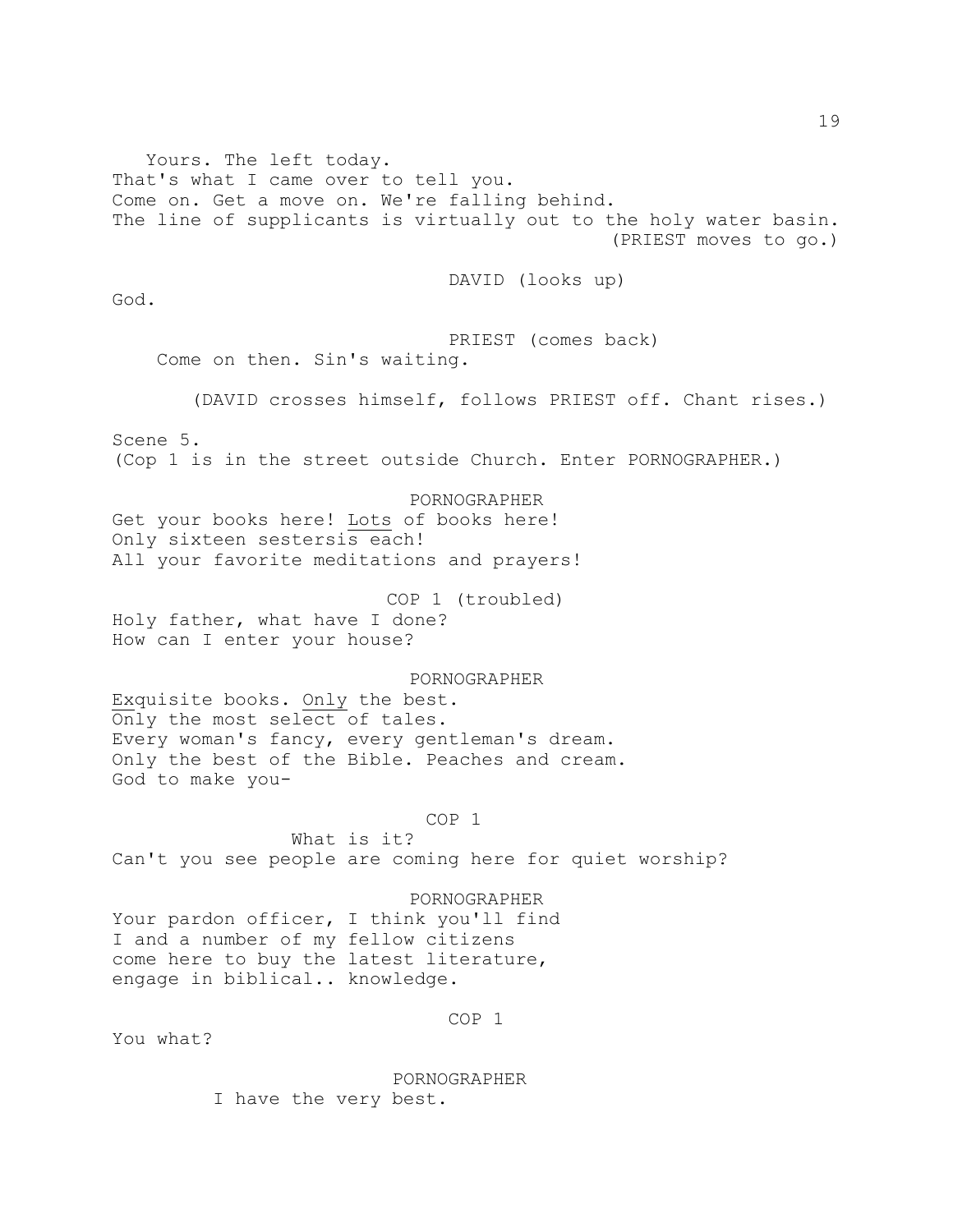Latest on Samson and Delilah money can buy-Michelangelo himself couldn't draw better-

COP 1

Really.

 PORNOGRAPHER Don't take my word for it. Really. Come see for yourself. Delilah.

The exegeses on her alone are- ooheight sestersis each I should think. Look at the exegeses on that!

 COP 1 Look- you haven't got a license have you? Did his holiness permit you by holy writ to sell the Lord's word in the street?

 PORNOGRAPHER Who said anything about word? We're selling an interpretation here-I happen to have five- six- of the best- the very best biblical scholars working for me- my Eve is known all over the lower quarter- my serpent's been subjected to the strictest testspeople pay damn good money for this sort of insight into the great feminine mysteries of the Gospel. Next month's printing of Mary Magdalene will probably sell out.

COP 1

How much?

 PORNOGRAPHER For you officer? Ten big ones. (COP 1 counts out coins.) Here's a preview copy I give only to critics. As you are a gentlemen of only the selectest tastes I give it to you at this pre-release date with- extra on the inside back coverspecial reviewer's edition preview of the Salome story. Can I put you down for a copy?

COP 1

Oh God oh God oh God what have I done? I hate myself! I have to go confess.

(drops book, rushes off)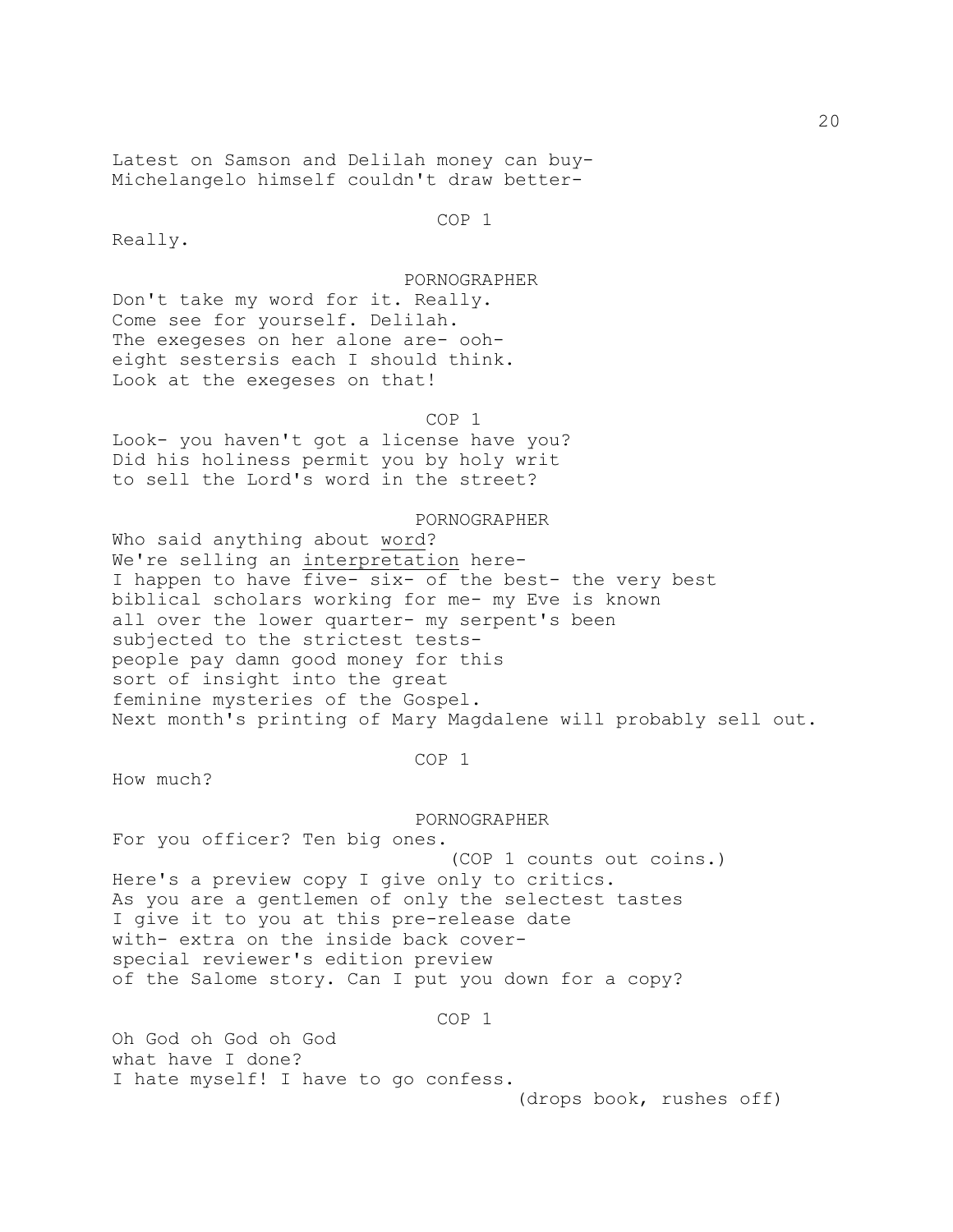Tch.

# PORNOGRAPHER

(bends to pick up book)

(COP 1 re-enters, comes to PORNOGRAPHER, takes book)

COP 1

I have to cleanse my soul.

# PORNOGRAPHER

Amen.

(COP 1 exits.)

Select books. Only the most select...

(PORNOGRAPHER exits.)

Scene 6.

(MICHELANGELO by a statue which is obscured by a canopy; he sits to one side of it drinking. His studio, a vast untidy space. There is a goat in the corner.)

# MICHELANGELO

Here goat goat goat. Here goat goat. I've got some barley for you.

(BOY emerges from the shadows and remains there, above MICHELANGELO's head, a memory.)

**BOY** 

Goats eat leaves, not barley.

# MICHELANGELO

Goats eat anything, that's what makes them goats not sheep. Goats eat garbage. I've seen it with my own eyes. This one. Eating faeces. Off the drain outside. Here goat goat, eat barley. (to BOY) How did you get in here?

**BOY** 

The skylight's open. As usual.

 MICHELANGELO I was out on the roof. Looking at the stars.

**BOY** You remember the one you told me was up therewith his belt and arrow?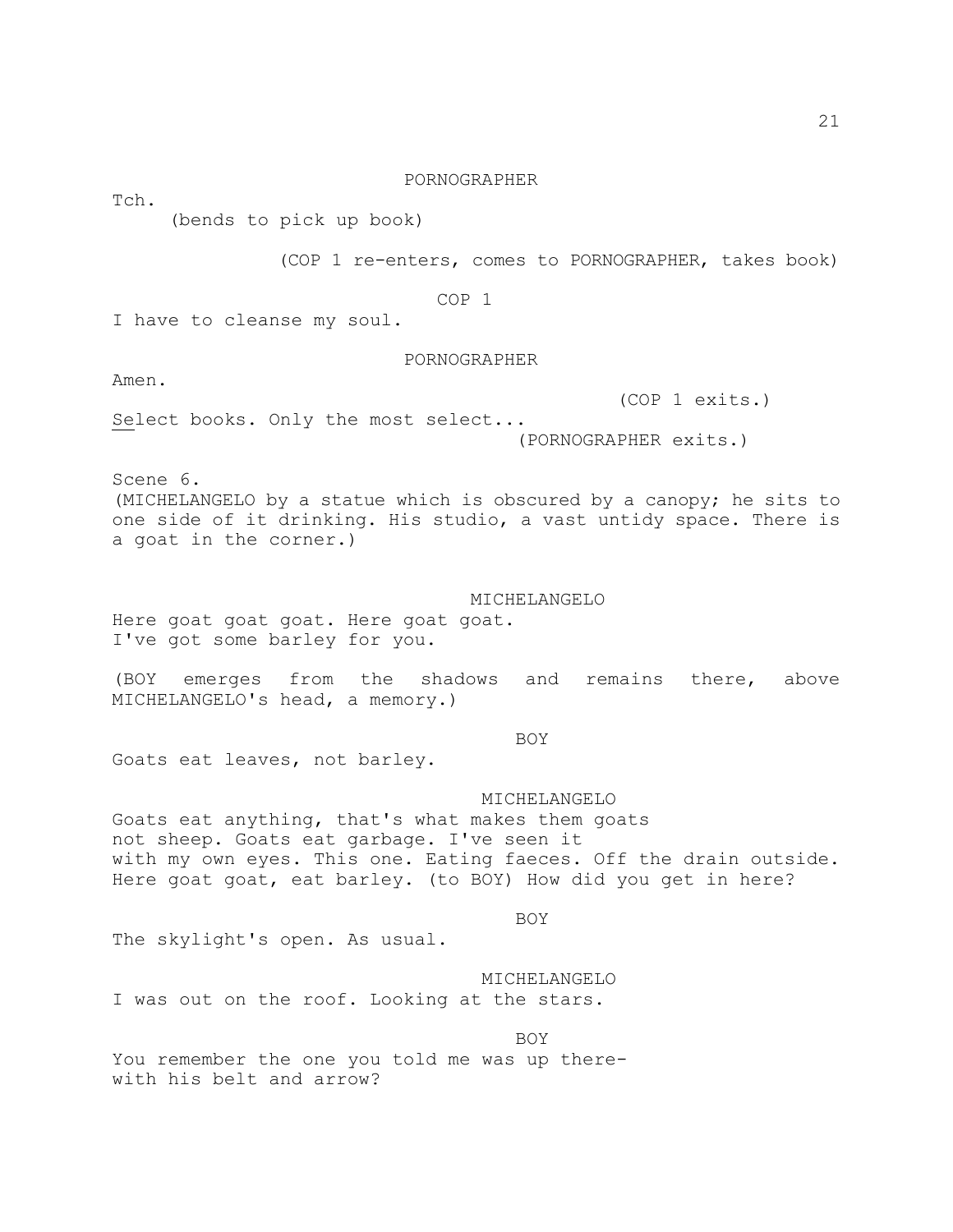Orion. **BOY**  Rion- that was his name. I bet an old man two coins I could name him. MICHELANGELO Did you? **BOY**  I've got two coins. MICHELANGELO Did you say Rion? **BOY**  I can't remember what I said. It was this morning. MICHELANGELO If you said Rion it's not the same thing. **BOY** I said what I remembered. MICHELANGELO It's not the same. BOY Wanna see the coin? MICHELANGELO No. BOY You're jealous. MICHELANGELO Yes! A little gutter-mouth mis-names stars and makes a fair living at it. Yes I'm eaten hollow with envy at the thought. What will you rise to next- mis-spelling saints' names? **BOY** 

MICHELANGELO

I don't go school. What's it to you?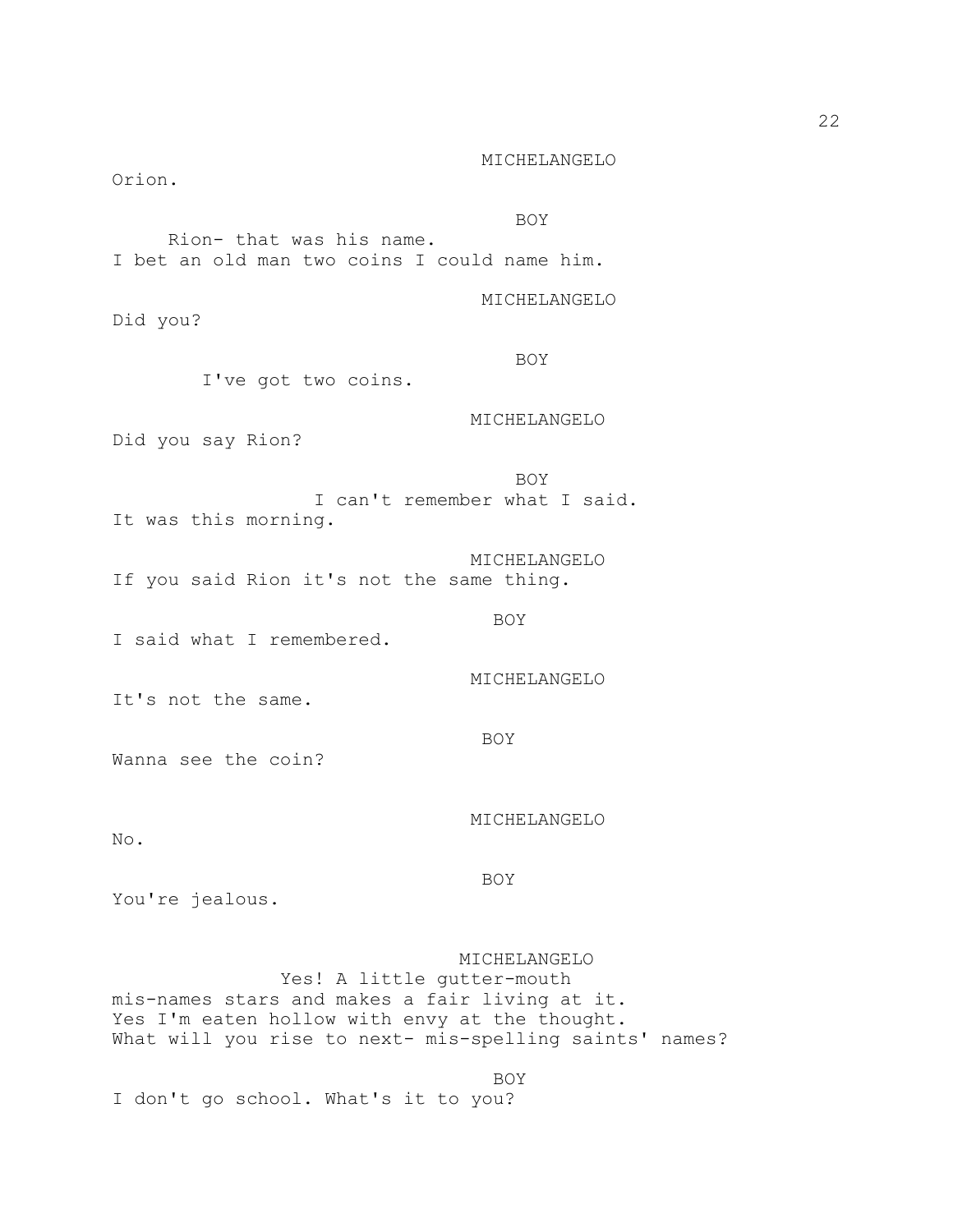ORION. I told you.

BOY

Alright.

 MICHELANGELO It's a thing. A thing is a thing. It's not just something. It's a thing. If you mistake in describing it's not the thing it's lying. You have lied in the face of God who made the thing and gave you eyes and gave you tongue and sent the fool to ask you to put your tongue to your teeth, your eye to the thing, your eye to your tongue, your tongue to the thing to describe the thing in all its gloryfor you, the fool and the thing all to be his glory. You have two coins. And a dirty mouth. Here goat, eat barley.

**BOY** 

I'm going.

MICHELANGELO

You don't describe precisely you're making something else, something bad, something is dirty when you're wrong. When you don't tell the truth- don't get it right- describe-

**BOY** 

You burnt his hands?

MICHELANGELO

Who?

BOY

The cook. The kitchen-boy.

MICHELANGELO

I don't remember.

BOY

Eat barley. You and your goat at the drain, eat barley.

(BOY leaps off stage.)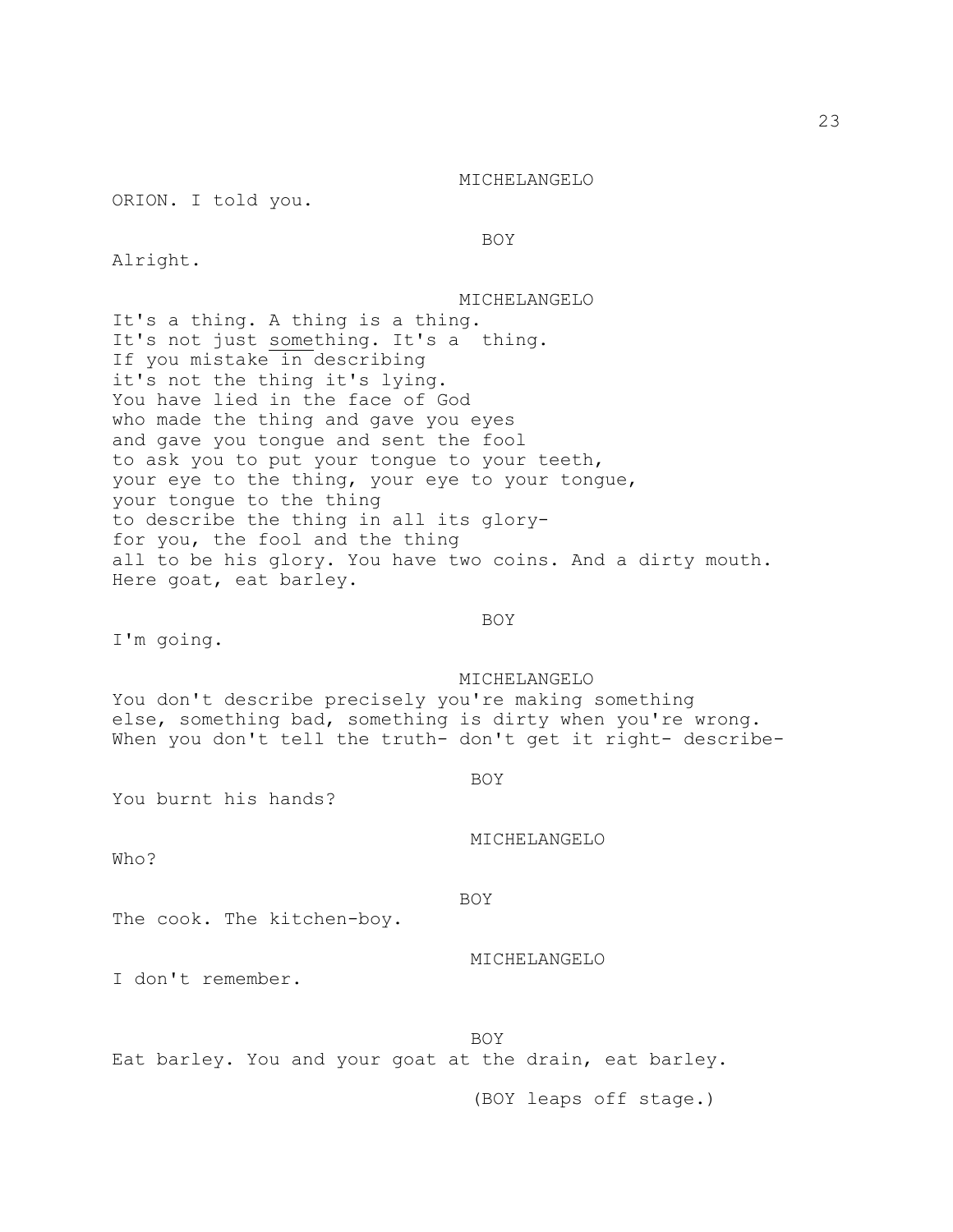MICHELANGELO

He may not have burnt them. (drinks) I wasn't looking. It was dark.

(Enter COP 2)

COP 2

Michelangelo- we have to talk.

MICHELANGELO

How'd you get in?

COP 2

Your landlady let us on the roof.

MICHELANGELO

You and your friend?

COP 2

No. My superior officer could not make it this time. (He did ask me to proffer to you his warmest regards. He hopes we can all get together again real soon.) Where is the marble you have left?

MICHELANGELO

The-

COP 2

Yes, the Papal Commission.

MICHELANGELO

Not far.

## COP 2

 I need to see it. The Papal Nuncio was clear. Verify work progressing. Positive attitude. Sufficient supplies. An adequate sense of managerial input. No other impediment. The only thing- my partner doesn't know this- there might be a change in the commission. (Pause) Mr. Michelange-

> MICHELANGELO I heard.

COP 2

And?

MICHELANGELO

No. No no no no.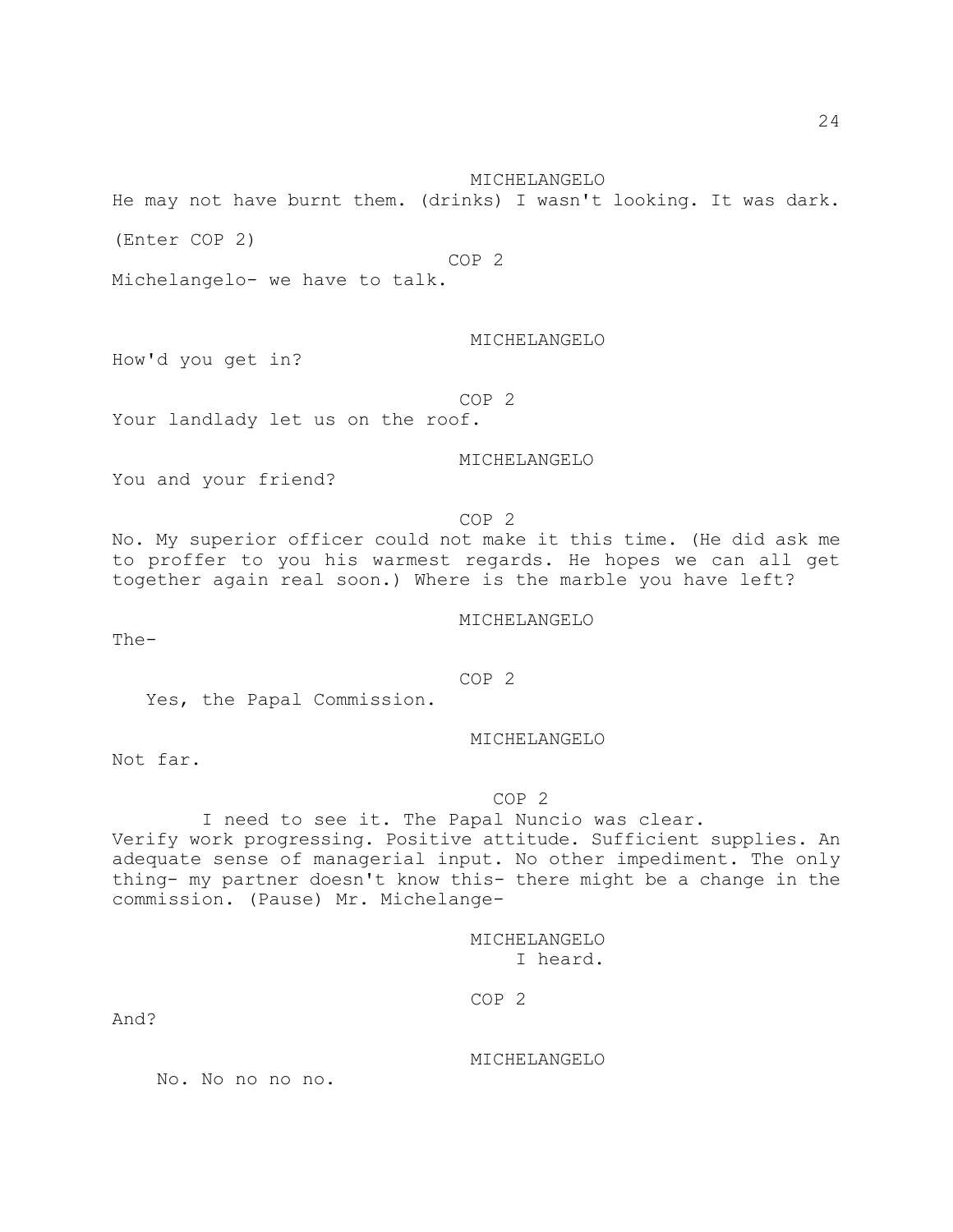COP 2

Well- Mr. Michelangelo- I am your greatest fan, indeed the depth of my response to your work goes so far that I would say I am your only fan in the Vatican as of this morning when your deadline for delivery was near seven days expired.

MICHELANGELO

Ah well.

COP 2

They wanted to replace you. "Bring the stone," they said. "We can get another sculptor to cut it. He did the rough cut? We'll pay him, he's a good Joeget a polish man. Who's good? Ginarelli- I hear he's good."

 MICHELANGELO That butcher?! You'd let that rock-breaker touch my material, you-

**COP 2**  I dissuaded them. I was sincere, I was penitent ( on your behalf ), I said "technical" - that always works- "technical difficulties burdened the project"- I said "the crew ran into difficulties on location."

MICHELANGELO

What crew? What location?

 COP 2 I told them they couldn't get the rock in the door.

MICHELANGELO

It's marble, thank you, my biggest fan.

 COP 2 Whatever. They bought it. You're still on the statue.

MICHELANGELO

Gosh.

COP 2

And you can change the theme.

MICHELANGELO

Really.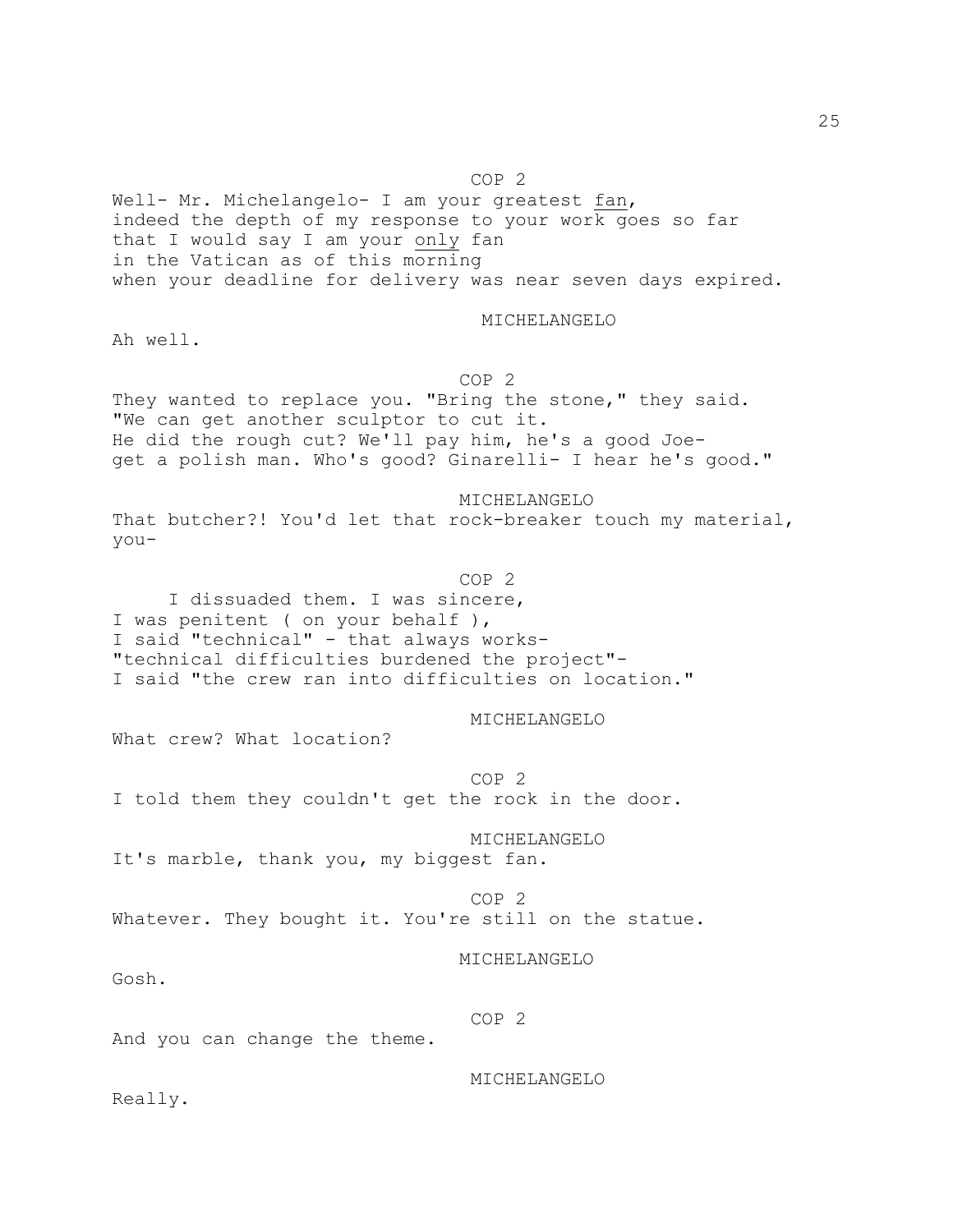(Pause) "Delilah."

MICHELANGELO

MICHELANGELO

COP 2 (with outspread arms)

(Pause) I'm sorry?

"Delilah."

Get out.

COP 2

Just consider it.

MICHELANGELO

Do you have any-? -get out.

### COP 2

Look, come seven days- they come to take it away. All the stone in here. That's to cover the bond for the non-completion. If you've a statue of Davidthat's wonderful. If it's a woman with (mimes) biblical dimensions they'll buy that too. They'll love it. Trust me. I know these people. I was a choirboy. No, really. You think I could get this job on looks? What's to finish anyway, one hand?

MICHELANGELO (looks up at him)

Two.

COP 2

Use my hands.

MICHELANGELO

No.

COP 2

Use another slave.

# MICHELANGELO

I only have one slave.

COP 2

What's with you anyway? I heard you were engaged to be married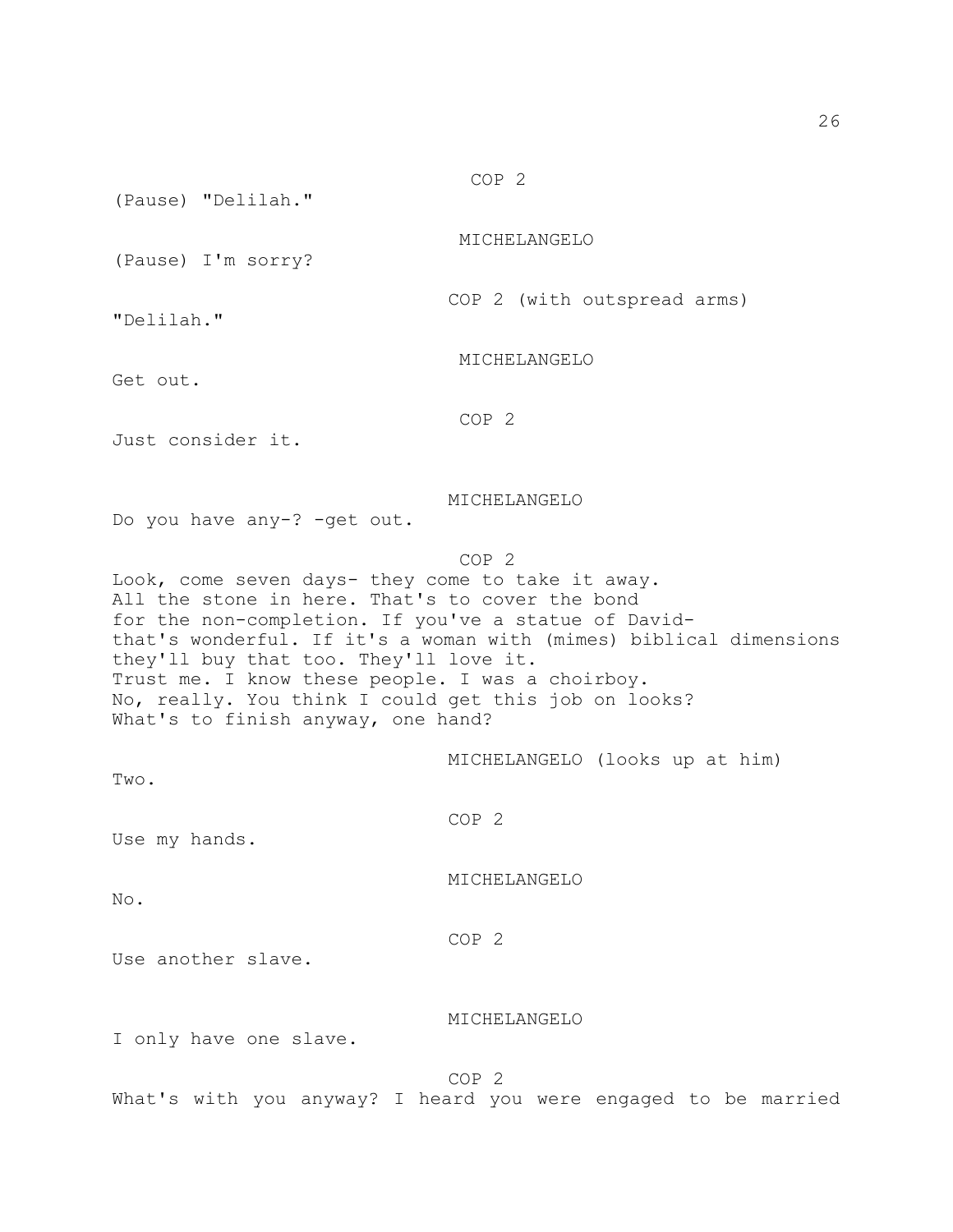but..

#### MICHELANGELO

One slave is very much like another. I don't form attachments. I probably couldn't pick him out if I saw him in a line up on the pier or in the marketplace at dawn. All the boys walk the street at dawn. You can see them if you go out. Between the rotting fruit and the scavengers, the oranges, the old women- boys left roaming alone in the bruising light if they haven't found somebody special to pay them to be their Daddy that night. It's a marvelous sight. I must paint it sometime. Slaves all look sort of the same to me. I don't know what it is.

## COP 2

I understand.

 MICHELANGELO His hands I'd recognize anywhere.

# COP 2

What?

MICHELANGELO

I can't do without his hands.

 COP 2 My friend went to seek him in the lower city. Maybe he'll find him. Could you- sculpt from memory- the outline?

# MICHELANGELO

I need his hands.

BOY (re-appears in shadows)

What do you mean?

MICHELANGELO

He doesn't have hands like anyone. His hands are-

# BOY

-bandages.

(BOY exits.)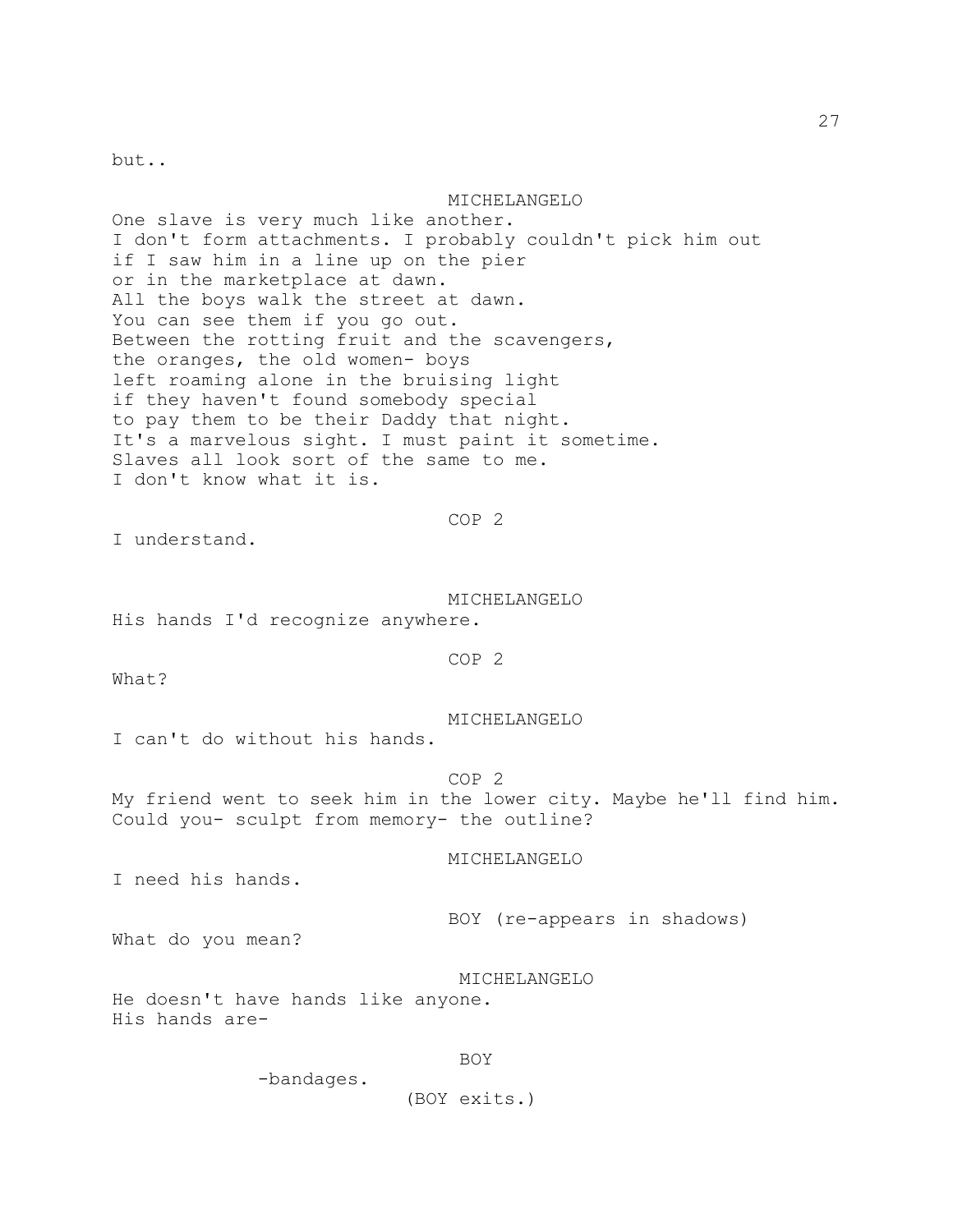COP 2

I'm sorry?

 MICHELANGELO I'm thinking aloud. I must ask the housekeeper to start the fire. It's late and I must bathe. You'll come tomorrow for food?

COP 2

Elevenses?

MICHELANGELO

Certainly. Bring olives.

COP 2

Tomorrow then.

MICHELANGELO

Yes. (COP 2 exits.)

(Holds his face.)

Bandages. I must do something.

(MICHELANGELO goes upstage behind the statue.)

 LANDLADY (enters) Mr. Michelangelo- your water is ready. It's hot downstairs.

(MICHELANGELO reappears. He is wrapping his hands in bandages, which trail off behind him into the statue's shadow. His hands are massed in a knot of bandages he's carrying against his belly; their ends trail into the darkness.)

 MICHELANGELO I'll be there in a minute. I'm just finishing up something.

#### LANDLADY

You cut yourself?

# MICHELANGELO

No, I'm..modelling.

 LANDLADY Plaster of Paris? Is for children, no?

MICHELANGELO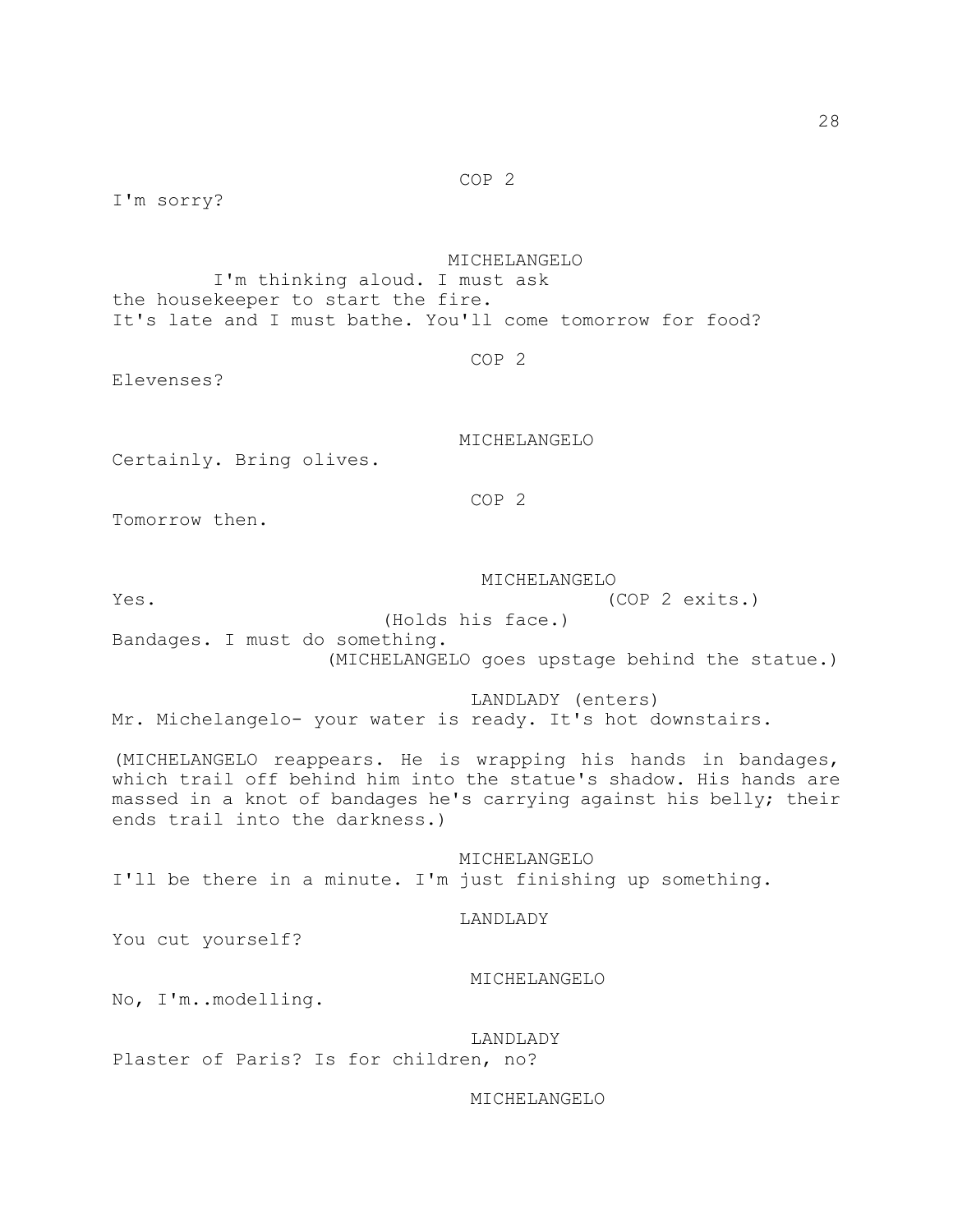I.. hurt my hands.

## LANDLADY

Touching the oven? (Pause) I thought you said he burned his hands, not you.

MICHELANGELO

Does it matter?

#### LANDLADY

Your bath water's ready.

(exits)

## MICHELANGELO

David. Your company. (He wraps his hands.) Maybe I'll never touch a stone again.

Scene 7. (The vestibule of the Cathedral. Two confessionals. DAVID, in cloak, enters followed by PRIEST.)

## PRIEST

This alright then?

# DAVID

Oh yes.

PRIEST

This one sticks a bit today. I blame it on the rain. Partition puffs up. Slows down the old to and fro. Never mind, eh? You'll manage?

DAVID

Never mind..Brother.

#### PRIEST

Good, good. And- take it easy today. Not like your usual. The Holy Father says- Thursday- low heat. Friday- medium broil. They come on Monday- hell-fire! Keeps them on their toes and believing.

# DAVID

Or regulars.

PRIEST

That too. See you at closing time.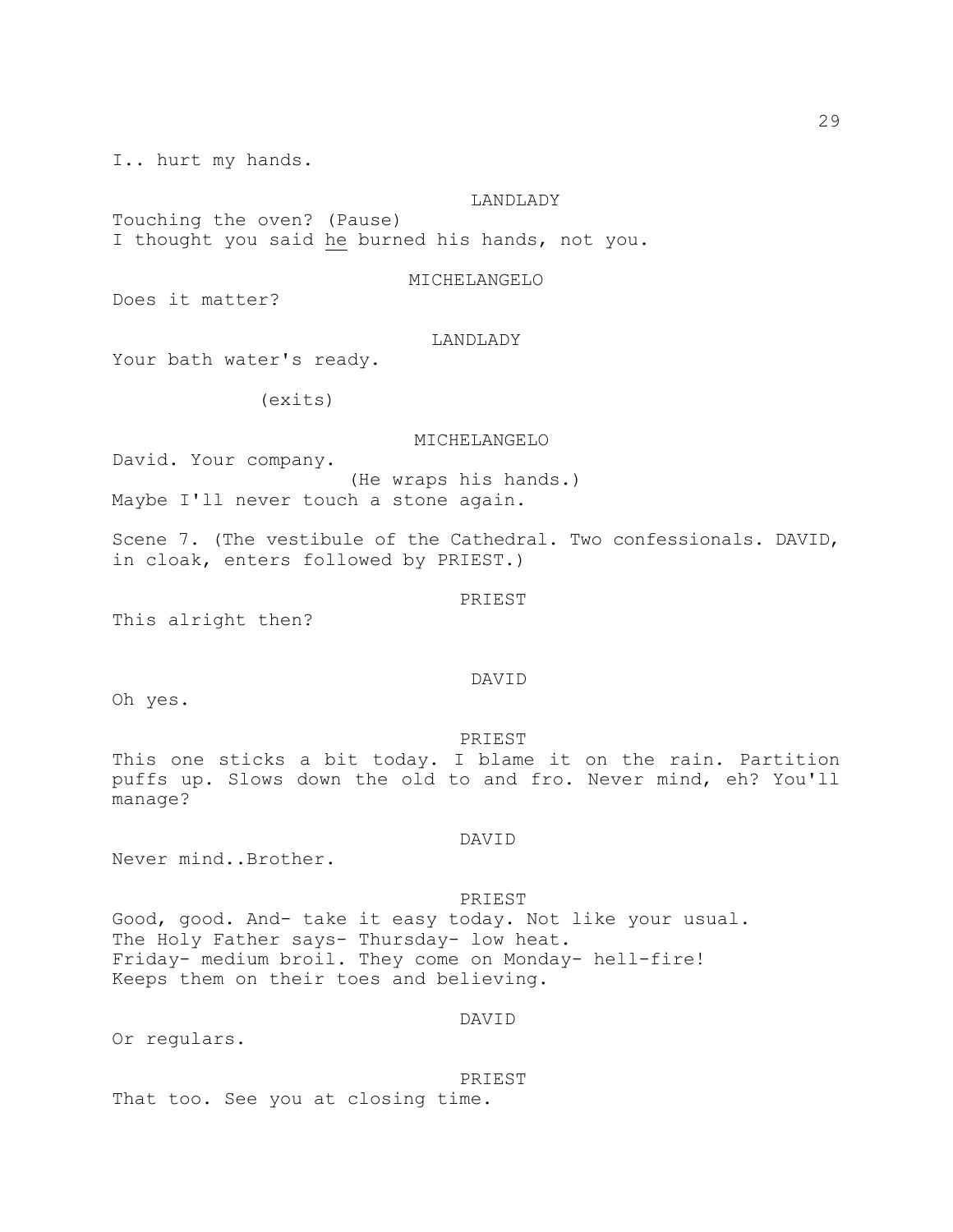#### DAVID

Sure...Reverend.

# PRIEST

Ha ha ha ha. You kidder.

(Slaps DAVID's arm hard, DAVID clutches it; PRIEST slips in booth.)

 DAVID Blimey- what a gig! No silverware. Pity. Bet the women go for this, eh! (DAVID slips in other booth.)

(COP 1 enters and goes in confessional of DAVID's booth.) (Pause)

 COP 1 Forgive me father. I'd like to make a confession. I have not made confession in seven days.

 DAVID What took you so long? Seven days you waited- and now look what happened! You're stuck and miserable- I can tell by your face!

 COP 1 Oh, I'm sorry- would you like help moving the partition father?

# DAVID

If you would.

#### COP 1

Certainly.

 (They struggle with the wooden grille.) There. We have it.

## DAVID

Very good. Very good. One, two, ten fewer hail-Marys for that brother-

COP 1

I'm sorry- I'd rather stay within the prescribed regulations for punishment. Father. You haven't heard what I've done yetforgive me father!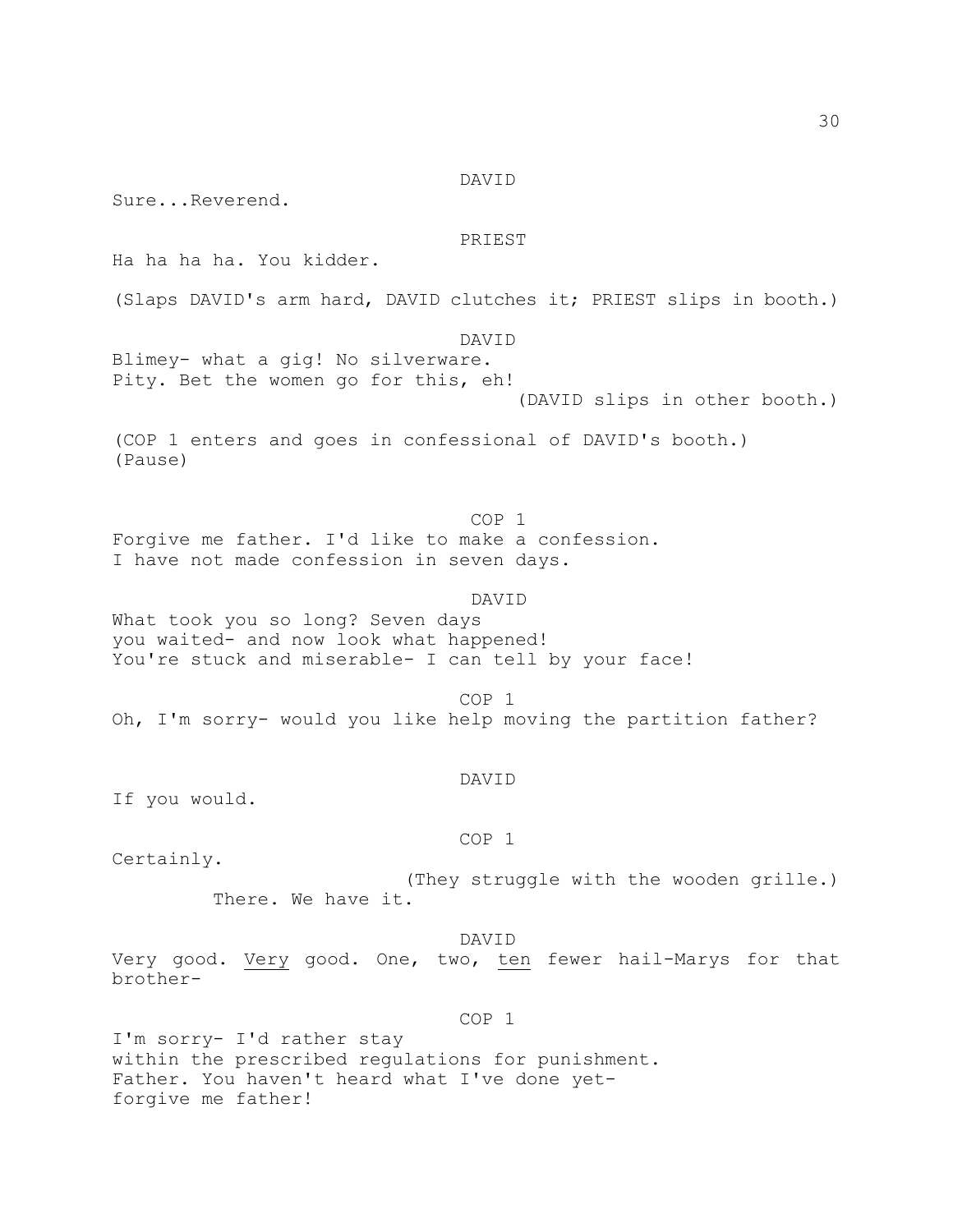#### DAVID

Well- make it good. Spit it out. Haven't got all day. Other sinners have got souls to save. This isn't an all day session!

COP 1

Forgive me father. I was trying to think where to begin.

#### DAVID

When did you first conceive unGodly and indecent thoughts about your mother?

 COP 1 I beg your pardon! Father, my mother is a saint!

# DAVID

Aha! So you did resent me sleeping with her didn't you?!! Even if I got you in her- hah! Now it all comes out! This is so classic- why are you wasting my time with this text book stuff? Any kid with collar and cassock out of missionary school could handle this stuff- give me a challenge, I want sin- something to sink my teeth into.

COP 1

Holy father- I have prevented a man from going about God's work.

DAVID (picking his nails)

Oh really?

#### COP 1

Yes. I am in torment.

 DAVID (opens booth to reveal giant chart on inside of door) Let's see. Where are we? Thursday Thursday. Monday. No. THURSDAY. (reads) Two Hail-Marys. Your session's up.

 COP 1 No- you don't understand! I stopped a man of God from doing God's work! I stopped him- we failed to find-

 DAVID Well- he shouldn't have let himself be stopped should he. Sentence stands. Next sin please.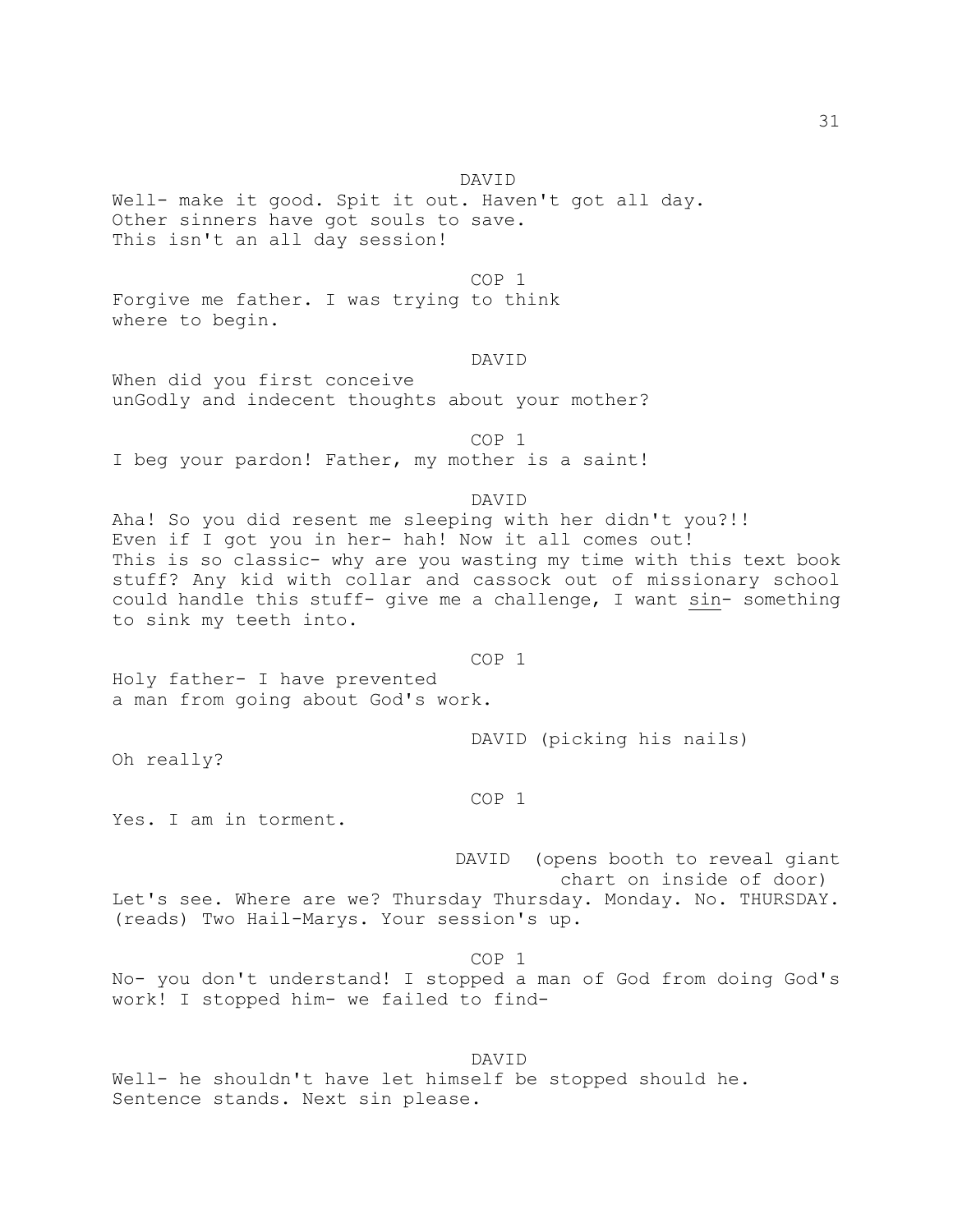COP 1

No- he was not a man who LET himself be- your reverence - he is not a man of the cloth-

# DAVID

What do you mean by that? I take exception to that! I'll have you know I work ninety two hours a week! And that's just Sunday!

# COP 1

He's not a priest, your reverence, he's an artisan.

# DAVID

An artisan?

# COP 1

Makes things.

## DAVID

Yes yes yes yes. Don't patronize the Church, sinner. Or you'll burn in hell for longer than an eagle takes to move the alps one atom at a time- from Switzerland to Mesopotamia!

COP 1 (cowering)

I'm sorry, I'm sorry!

 DAVID (aside) God- this cassock really gives you something. Good thing I didn't knock off a Cardinal. God only knows what I'd be spouting! (to COP 1) Who is this maker anyway? What does he make? Is not God the only maker worthy of the name and as such- is he not an imposter who seeks to bandy his bare bum upon the holy throne of Christ which is celestial- and not to be contaminated with the poo of ordinary mortals' rear ends?

# COP 1

He's a sculptor your worship.

#### DAVID

A sculptor?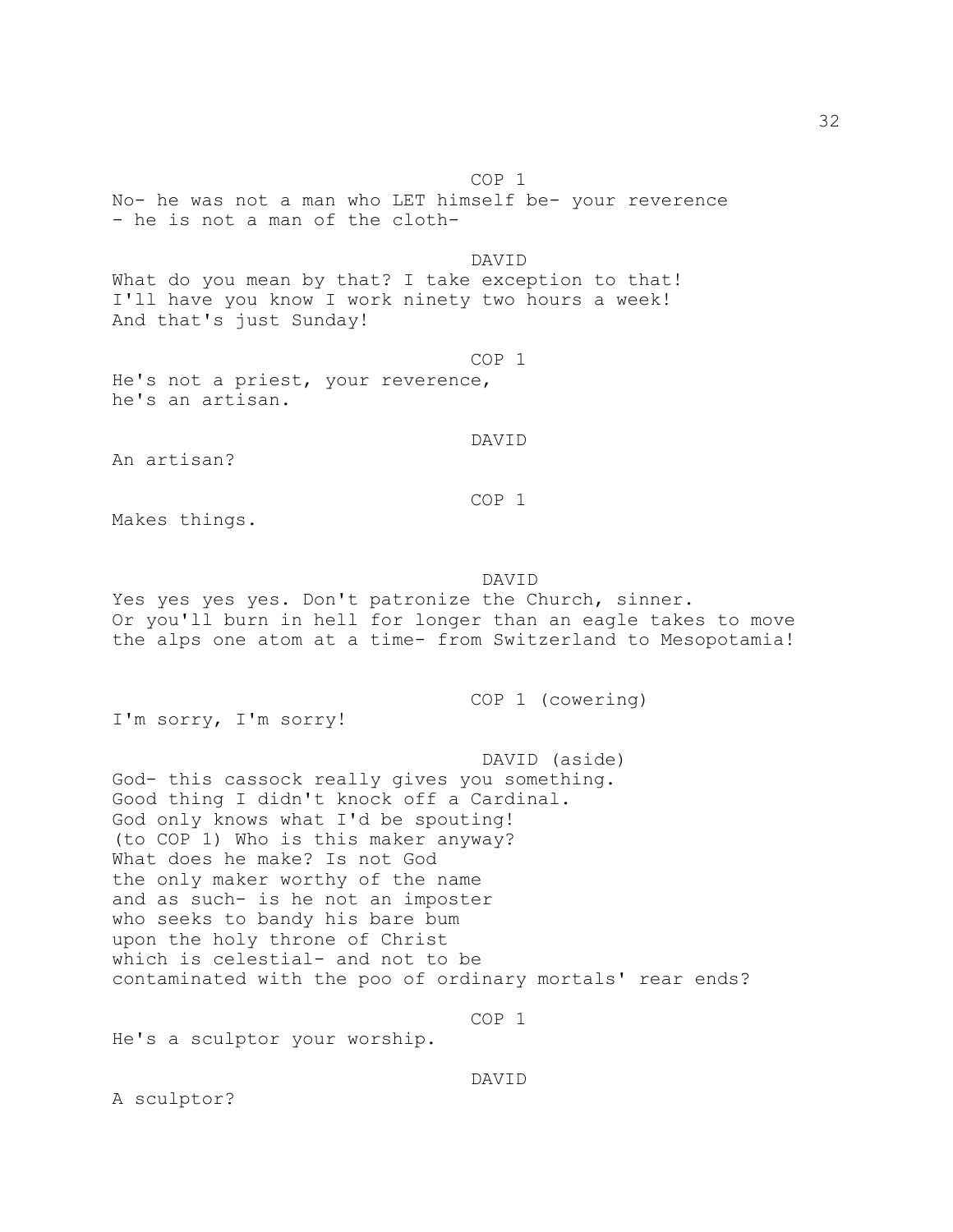COP 1 Yes. (DAVID slips out of the booth.) Father? Father? DAVID (aside) If it's him? What if it's him? What do I say? It's him. (back in booth) What kind of sculptor my son? COP 1 A sculptor of lewd forms. DAVID (out again) It's him, it's him, it's him! What do I say!!! COP 1 A sculptor for the Holy Father, reverend father. A sculptor for God. DAVID (back in booth) If he is sculpting for God he cannot sculpt lewd forms. God does not permit lechery in his instruments. COP 1 (penitent weeping) I know, I know, I know!!! DAVID You must be mistaken. COP 1 He painted a naked woman on a Church ceiling. DAVID (aside) Oh God. (to COP 1) Tell me more. COP 1 (talks through sobbing) It all began when we got a call down at the station- 57th Precinctto put a warrant out for the arrest and apprehension of a slave escaped from the employ of one Mi- DAVID Don't tell me his name! I mean, my son, do not betray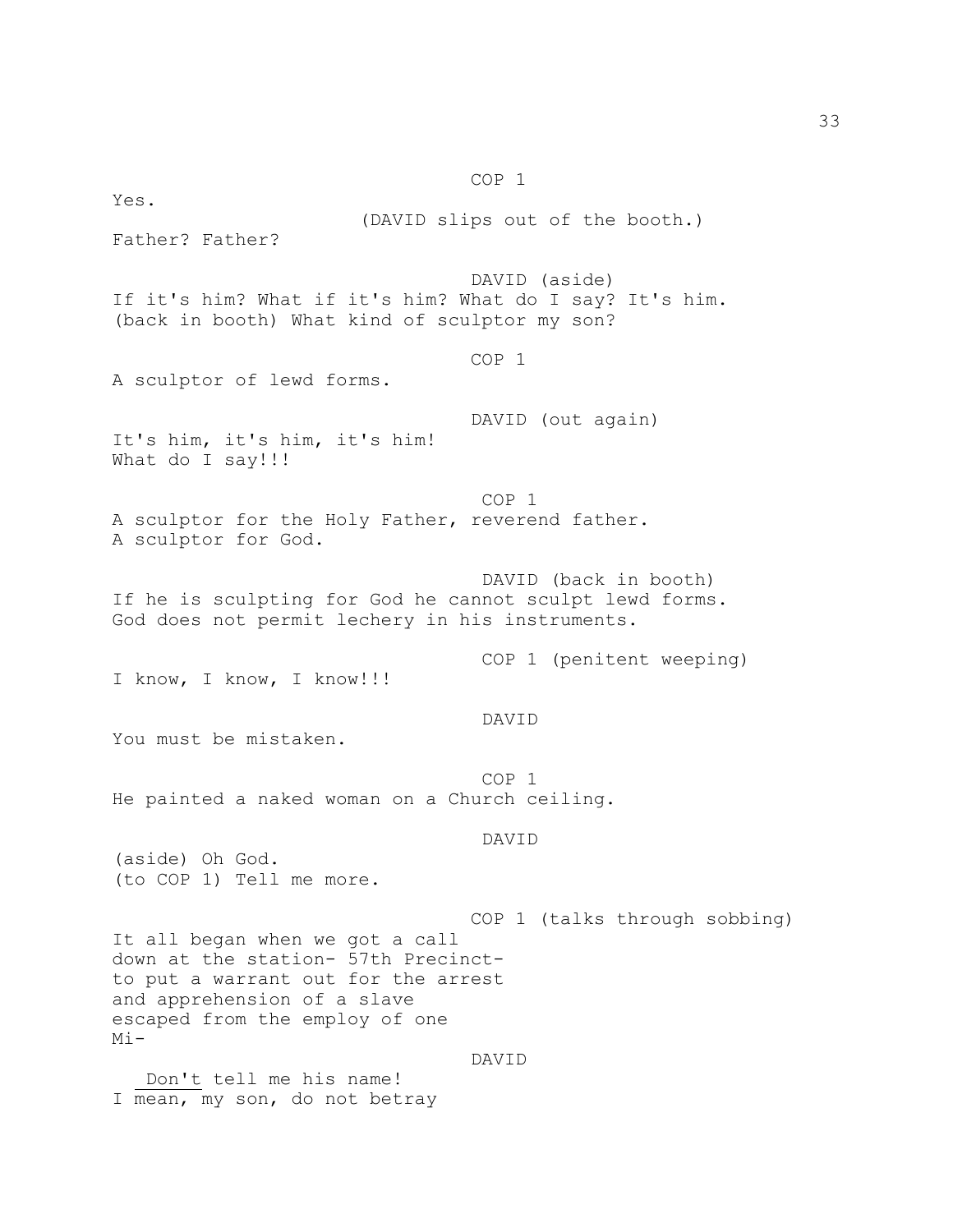the confidence of this poor manas I am sworn before God to preserve the anonymity of my clients.. Just as a matter of interest.. How much reward did he post?

COP 1

Reward?

 DAVID He must have posted a reward.

COP 1

Well-

 DAVID A handsome one too. Young slave. Fit. Peak of physical condition. Prime. Dare I say it- handsome. I meana lot of these domestics are very. well fed.

 COP 1 There wasn't a reward...that I remember.

DAVID

Nothing?!

COP 1

Er..no.

DAVID

Not even a nominal one?

COP 1

No- he just made a call to the police stationit was a morning rate on the carrier pigeonanyway, back to my sin- we call on him, the sculptorand his vestibule on the way out I see this-

DAVID

Listen- listen listen listen. About this reward.

COP 1

-a gigantic- there wasn't one - I don't know who she wasprobably commission for a portrait- I couldn't ask- he'd slammed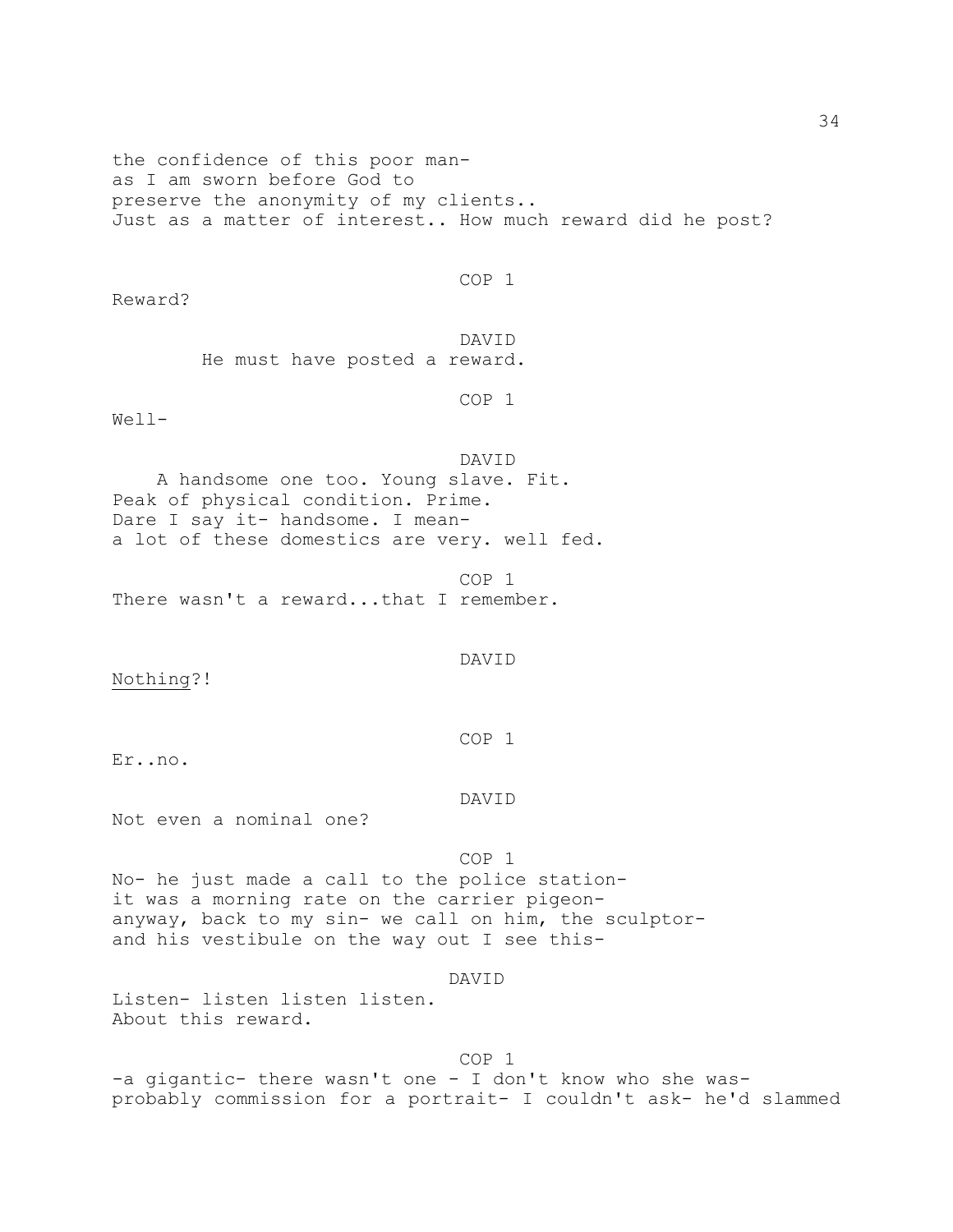the door- rude painters and sculptors- have you noticed? Never a drop in the house for the law. But she-

 DAVID If you can get your friend Buonarotti-

COP 1

Buonarotti, yes.

 DAVID To spring for a reward, say- modest estimate- three thousand gold-

COP 1

Father?

DAVID

 There are confessions that make and break a life, my son. I can find him- your slave.

 COP 1 Father- how did you know his name?

DAVID

Who?

COP 1

The sculptor. Michel-

 DAVID Don't say his first name. We must preserve some things- at a distance. My son, God works in deep and radiant ways like a goldfish swimming in a inky ocean. When you said slave, and reward-

COP 1

There was no reward posted-

DAVID

His name lit before my eyes. Right underneath the partition. In gold, even. Almost letters of fire. You get him to post a reward, my son- God tells me- someone will confess to hiding the man.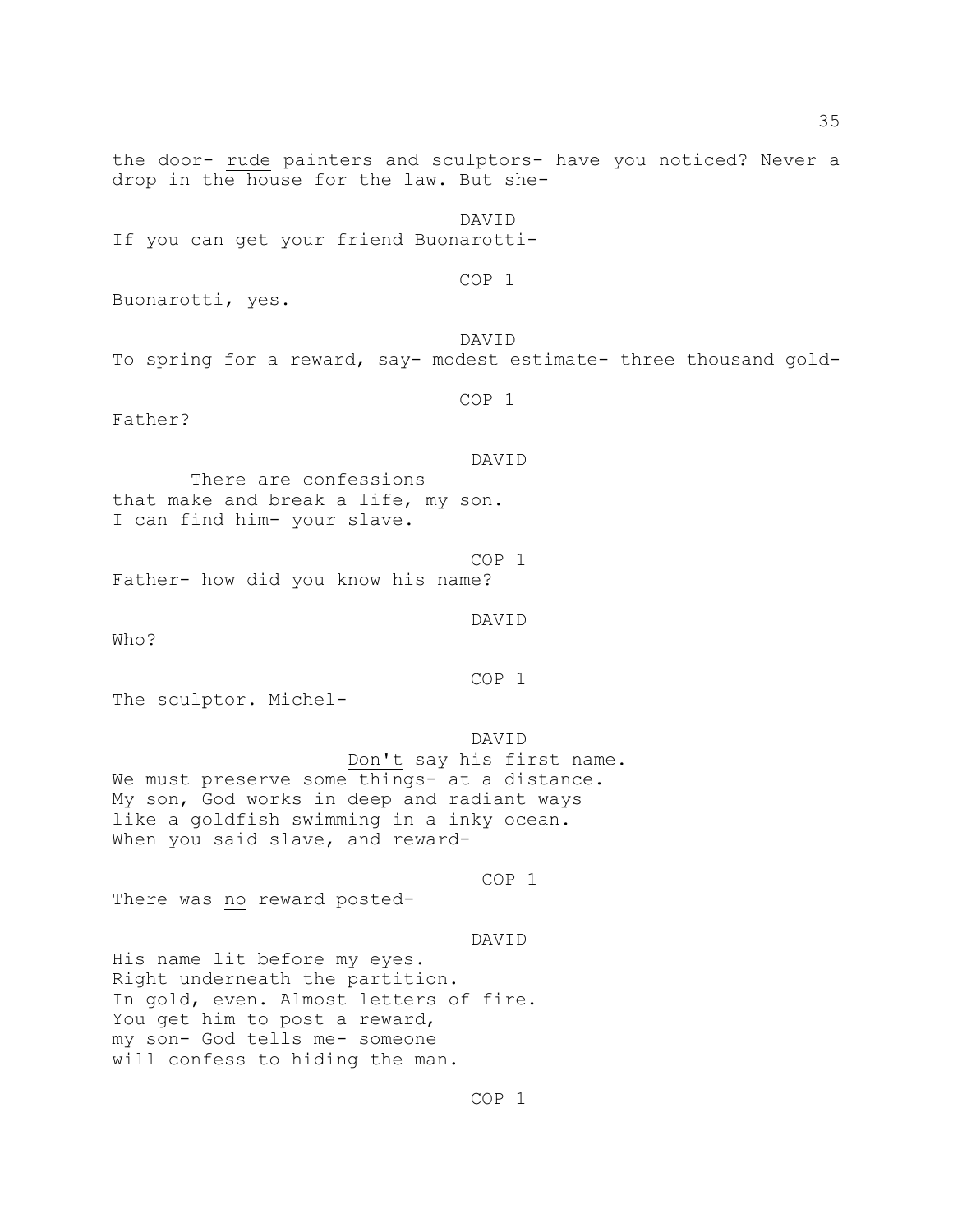You're sure? DAVID I have a clear vision. I'll see the reward is well spent. I'll guarantee it. COP 1 Father- you solve my problems! DAVID Hey- that's what the guy in the little red hat pays me for! Now get outta here ya big lug! (COP 1 moves off.) COP 1 Thankyou thankyou thankyou thankyou. (COP 1 exits, pause, returns.) COP 1 Father, about my sin- ? DAVID The woman with the big knockers in the lobby?- that's Victoria Colombina- God can get you an introduction. (Blackout.) Scene 8. (PORNOGRAPHER in MICHELANGELO's studio. He is carrying drawings. MICHELANGELO is totally covered in bandages, head, arms, feetanything bare outside clothing.) PORNOGRAPHER I came as soon as I could. I'm sorry to see you unwell. MICHELANGELO I am not unwell. (Pause) PORNOGRAPHER I brought some originals as you requested. MICHELANGELO Good. (takes drawings) There are copies?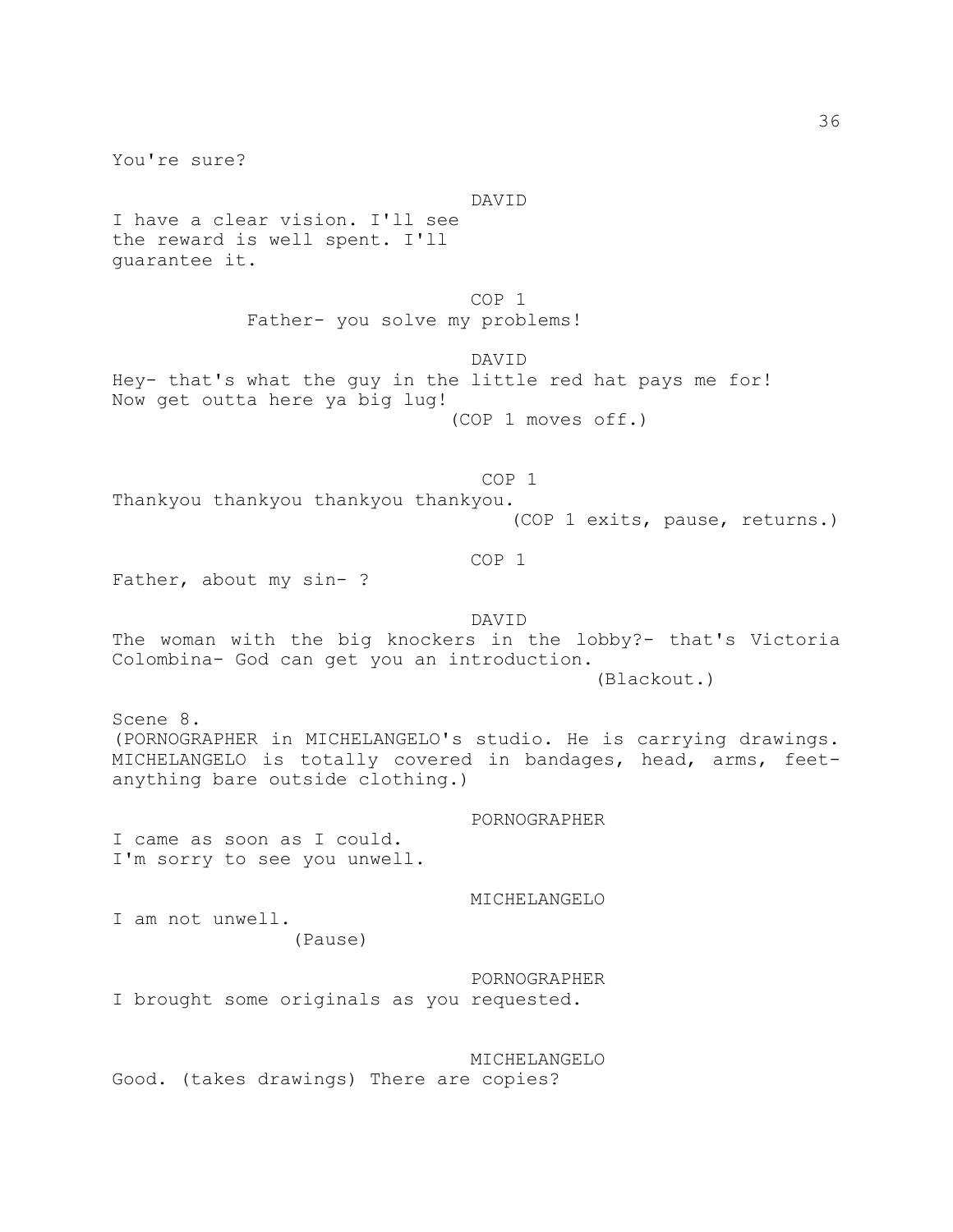PORNOGRAPHER Plates, engravings, copies. All I could do. You're a popular scholar you know.

 MICHELANGELO Spare me the sales talk. How much?

PORNOGRAPHER

How much for what?

 MICHELANGELO How much to buy back every scrap of flesh?

PORNOGRAPHER

Well-

MICHELANGELO

 Every buttock. Every tit. Every eye-lid lowered with desire. Every hand curved to cup a cheek. Every elbow lowered to effect a pulling closer to a mouth, a hip, a turning organ-

#### PORNOGRAPHER

 I don't know. You're talking years of labor. It's life we're talking about here. My life. I couldn't live if I sold all this back to you.

MICHELANGELO

Leave your life out of it- how much for the bodies? Make me a cash offer.

PORNOGRAPHER

I can't. The people depend on me.

# MICHELANGELO

Come on.

## PORNOGRAPHER

 They do! Little old ladies- menthe bags disapprove - but some of them come look at Delilah's stockings- and her bodice and her ripped toga and her robe all held openand they buy. I couldn't give that up! I'm making them happy.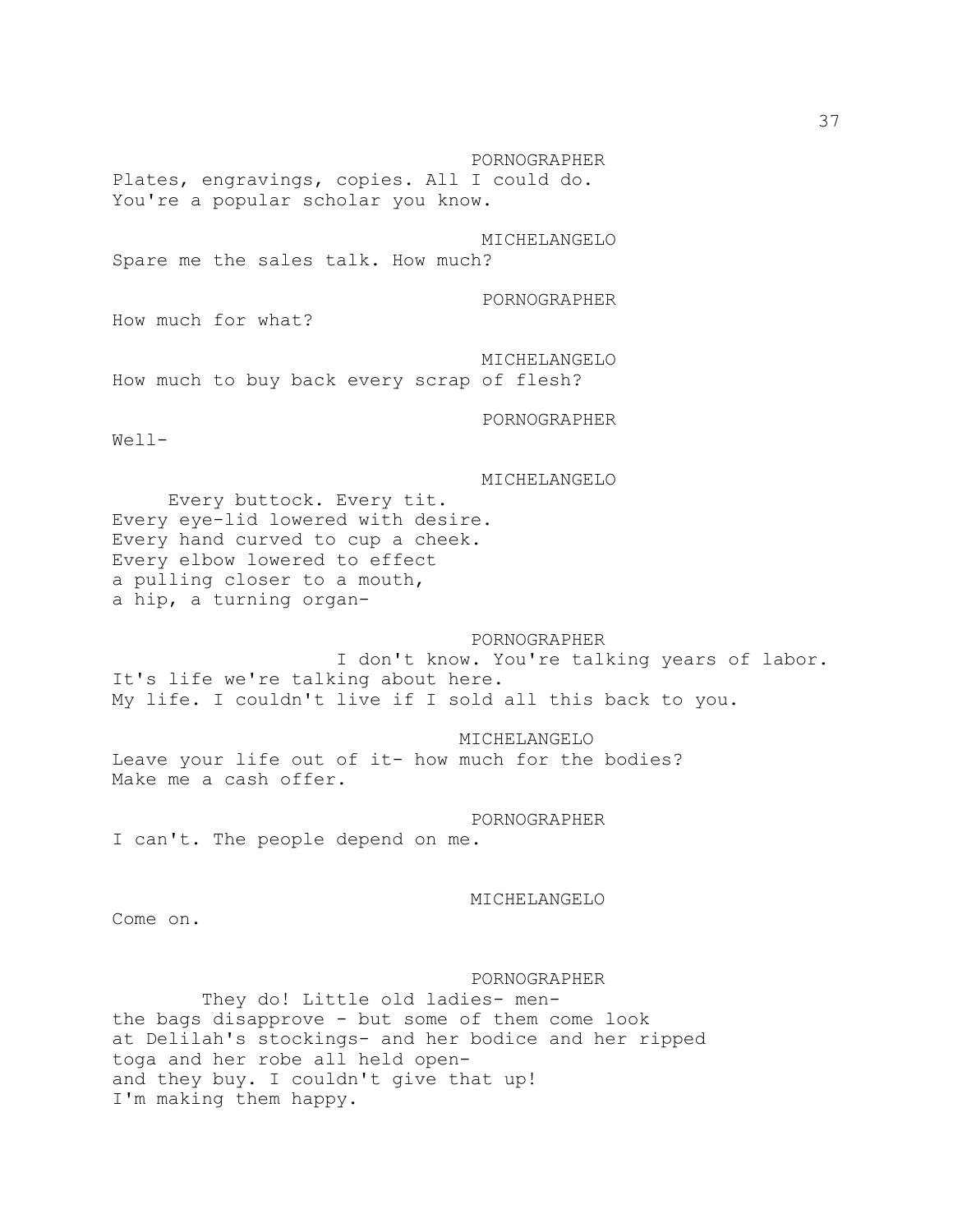What is wrong with you anyway? (MICHELANGELO walks away) Your skin. MICHELANGELO Nothing is wrong with anything. I want back every bum I've drawnevery body- back under this roof. PORNOGRAPHER Why? MICHELANGELO I need to be- I can't explain.

(MICHELANGELO looks at him)

PORNOGRAPHER (quiet)

Clean again?

I need my drawings.

 PORNOGRAPHER You have them. Burning prints won't make you clean.

 MICHELANGELO I can try- feeling like I'm not touching.

PORNOGRAPHER

MICHELANGELO

You can't burn what people love.

MICHELANGELO

People don't love these drawings! They ejaculate less fluid in their hands than the octopus spits black ink in the sea in a hissy fit once in a while, when they look at these things -that is not love!

 PORNOGRAPHER Have you seen what they do to each other when they're touching? At least what they feel for your painting's consistent... The octopus..well.

(touches MICHELANGELO's shoulder)

MICHELANGELO

Don't.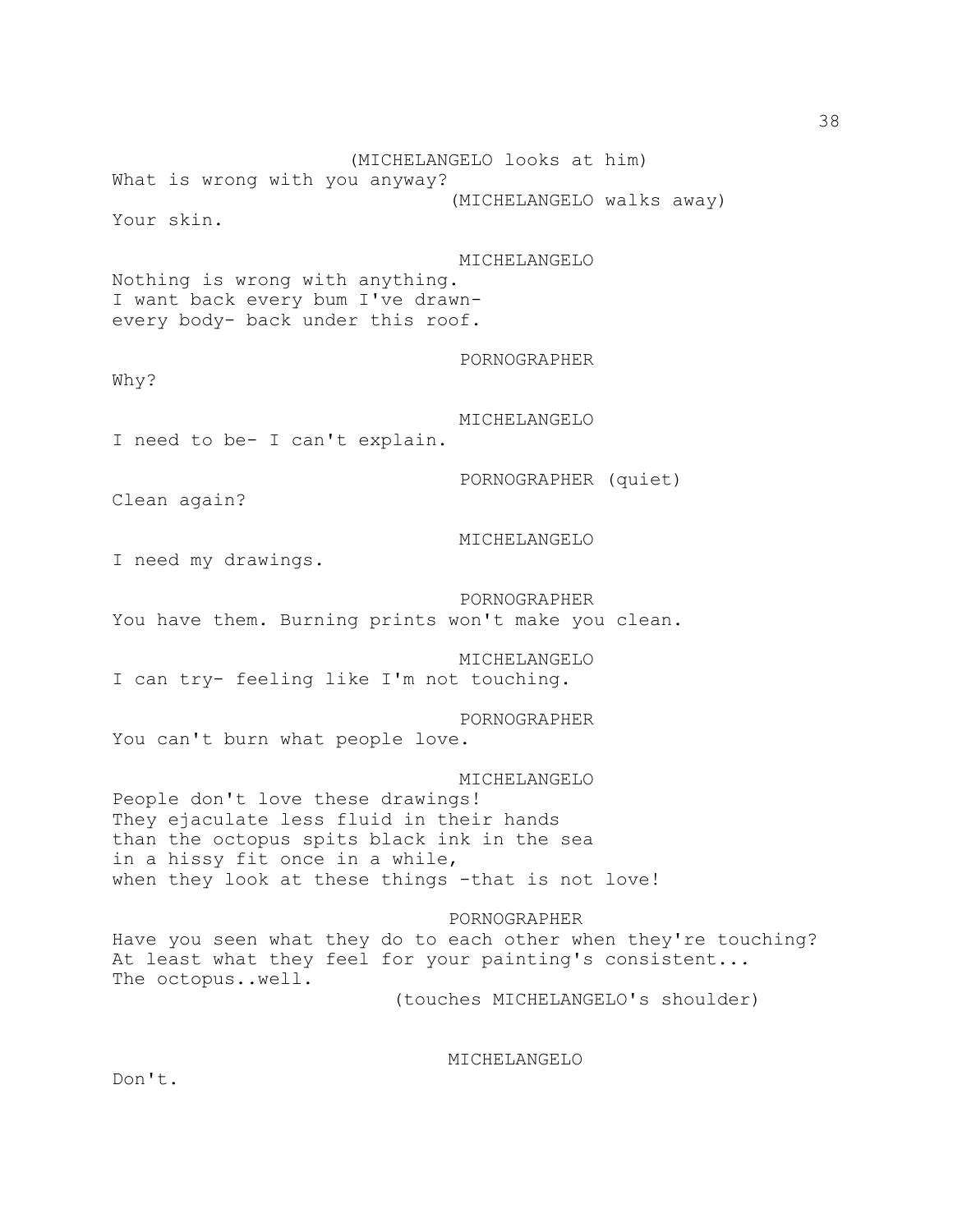PORNOGRAPHER I'm sorry. You really are burnt!

MICHELANGELO

No..Don't worry about me. I need.. not to have these drawings being loved quite so consistently.

 PORNOGRAPHER I understand. It's a matter of...personal integrity.

MICHELANGELO

 $N<sub>O</sub>$ .

 PORNOGRAPHER You know- if you could give me something new...

MICHELANGELO

What?

PORNOGRAPHER

 There's talk you've done this new enormous nude.

> MICHELANGELO It's not for sale.

> > PORNOGRAPHER

Ah well.

 MICHELANGELO It's a commission, from the Vatican.

 PORNOGRAPHER Unfinished and unpaid for. Who d'you think's going to pay for all those copy-hours making scale improvements and enlargements of the tits you got down on five bits of foolscap in some twenty minutes? Me? Nooo!!

MICHELANGELO

They're mine.

PORNOGRAPHER

I beg to differ.

MICHELANGELO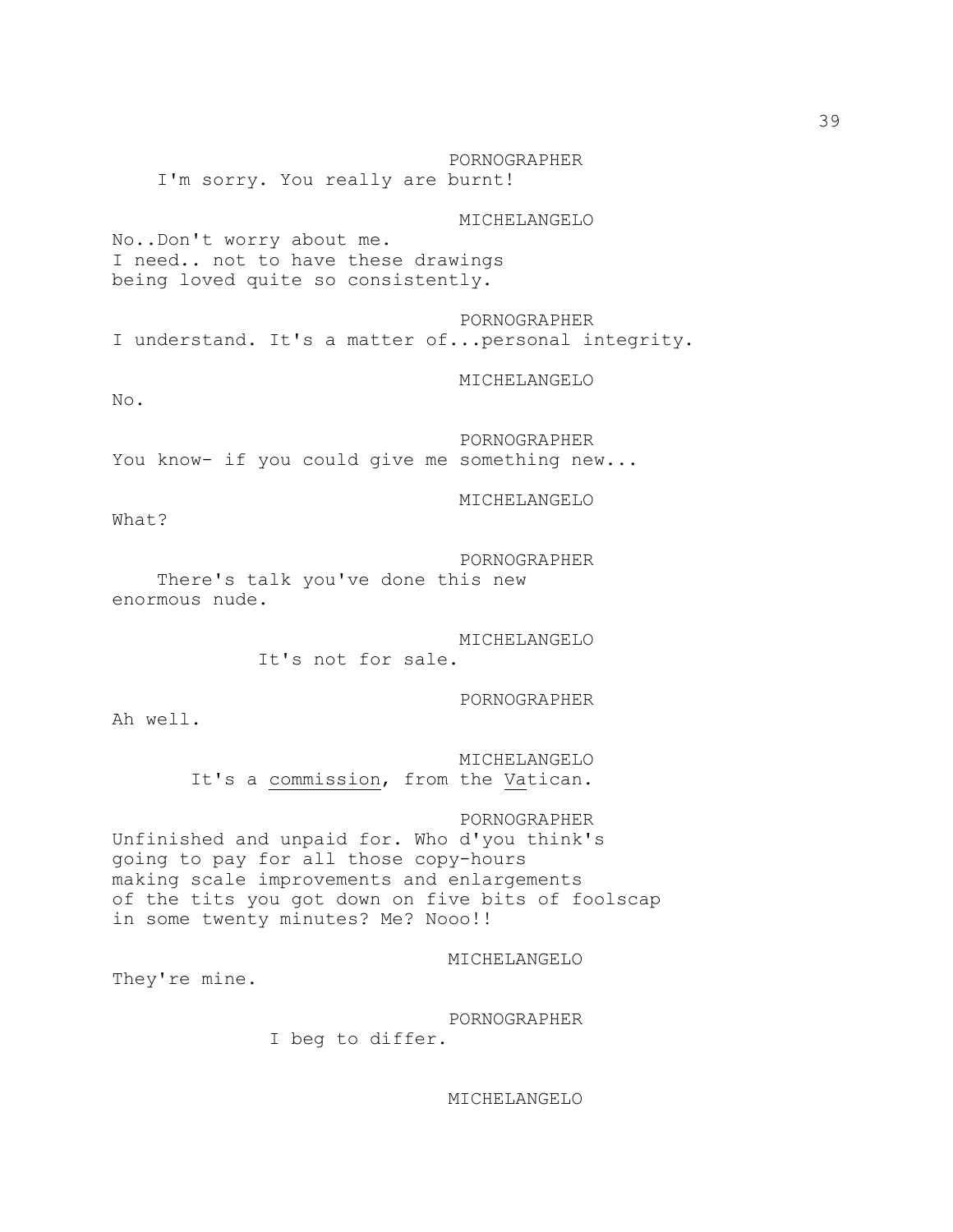I made them.

#### PORNOGRAPHER

 I bought them. Give me this new thing, you can have what I've got in stock- the rest's gone south. Spain, Portugal, Greece- they love your stuff in Greece.

#### MICHELANGELO

I'll have money by August. I'll sell.

 PORNOGRAPHER How will you tell your father? I have this statue of a boy I do not want to sell. You'll have to move your things. We're selling the estate.

### MICHELANGELO

I'll get money.

 PORNOGRAPHER You've never had money longer than paper takes to burn under a magnifying glass. You throw it away, trash it, feed the wolves with it. Money's a weapon to kill the wolves with not make them fat enough to sit on your chest. like some bloody great Hound of the Baskervilles. Yes. I sell detective stories too. There's a market for them too I think if you put the right proportions on a woman on the cover.

#### MICHELANGELO

Go away.

#### PORNOGRAPHER

Who am I to argue if good people want to spend money? I told you I make copies.

### MICHELANGELO

And I can't have back my bodies?

 PORNOGRAPHER Frankly, you can have these gratis. You've been a good employee. Hell,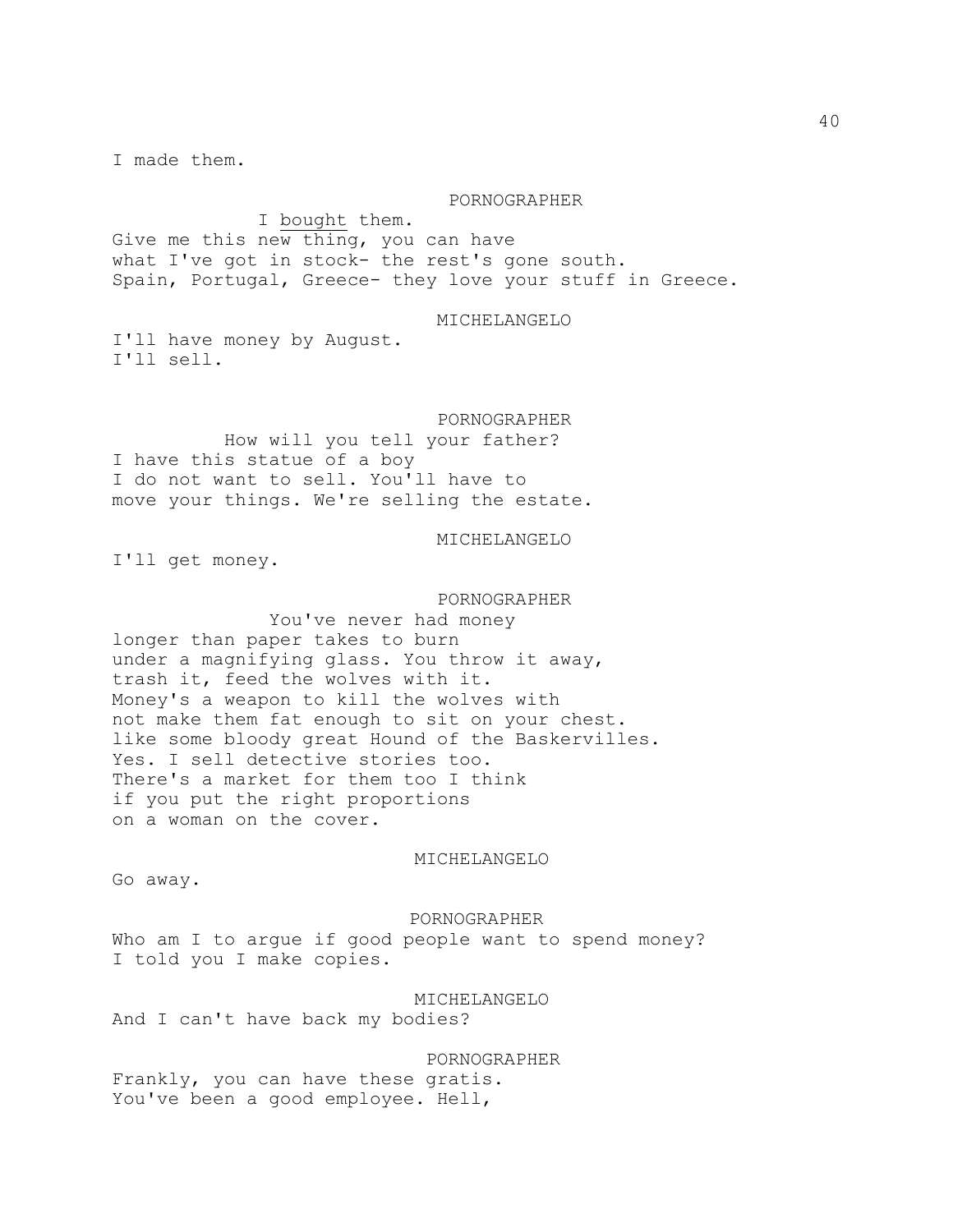I like you. But the real thing -originals- I mean- copies I madehave gone. All gone. All money these days.

MICHELANGELO

Leave please.

PORNOGRAPHER

It's all fame you know. Whether they call it art or jerk off to it. It's all..

MICHELANGELO

..money.

PORNOGRAPHER

Well- sure.

MICHELANGELO

Go.

 PORNOGRAPHER Alright. The offer's open on the big sculpture.

MICHELANGELO

It's a boy.

PORNOGRAPHER

 I know. As you know, I don't discriminate. (exits)

MICHELANGELO

Parasite.

 PORNOGRAPHER (returns) I heard that. I'm more a benign culture. I'm what your body couldn't live without.

MICHELANGELO

Get out.

PORNOGRAPHER

 I'll be back when you're desperate enough. Hope the sensitivity clears up.

(PORNOGRAPHER exits.)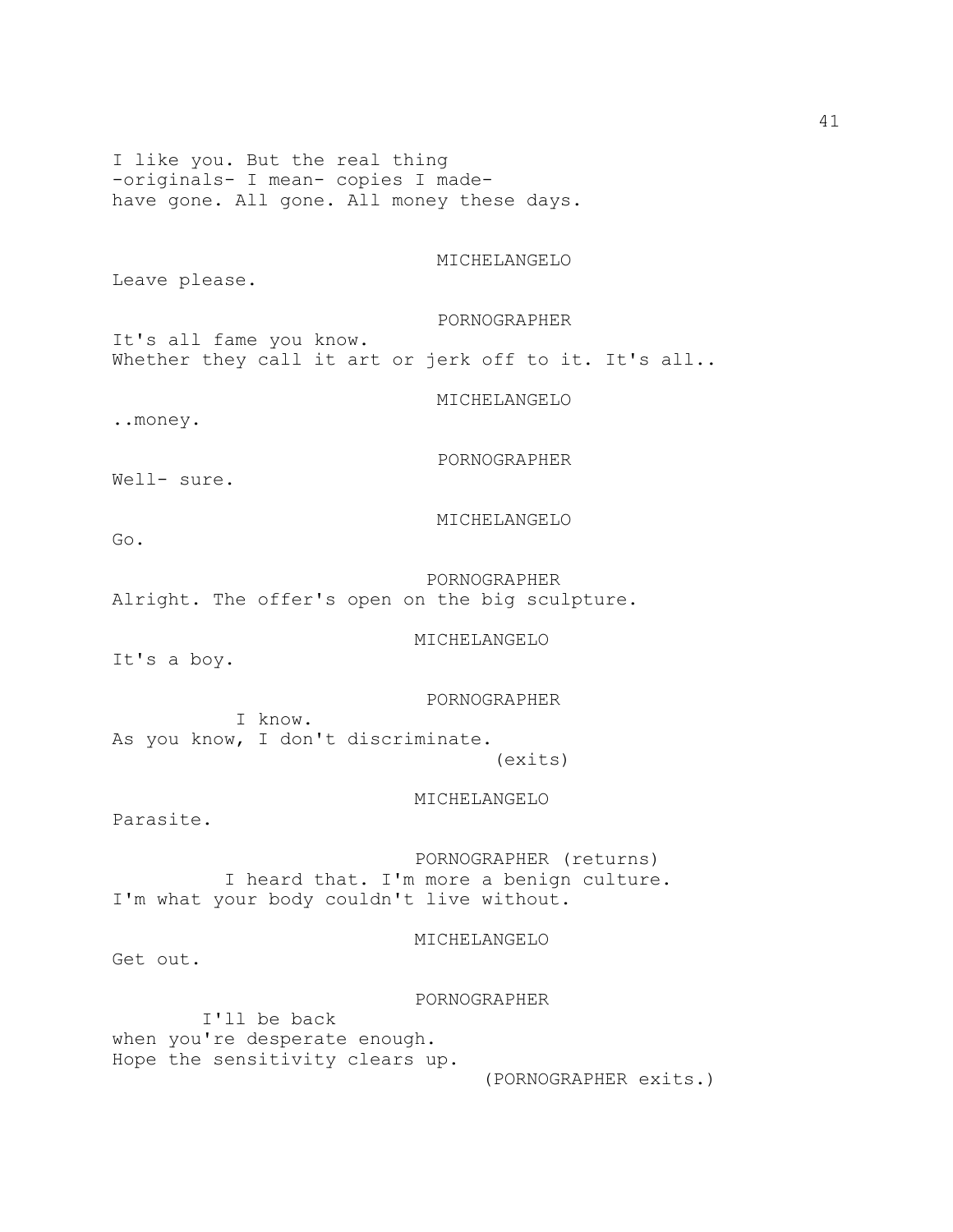MICHELANGELO Innocent. (Off-stage door slams.) Scene 9. (In the street, COP 1 and COP 2 conferring.) COP 2 What do you mean "a reward"? COP 1 Money. The friar was most explicit. COP 2 What Church was this? COP 1 St.Peter's. Would I go to any but the highest talking booth? COP 2 Well- I've known you- COP 1 He was a very wise man. Well- spoken. Yet knew the world. Obviously steeped in religious lore. Yet not unacquainted with the street. COP 2 He wasn't yay tall and yay thin with eyes the color of uncut granite? COP 1 From what I saw through the open grille. How did you know? COP 2 That's Mickey stonemason's ID of the suspect. I got his artist's impression an hour ago. (holds up rolled sheet) Needless to say- due to his profession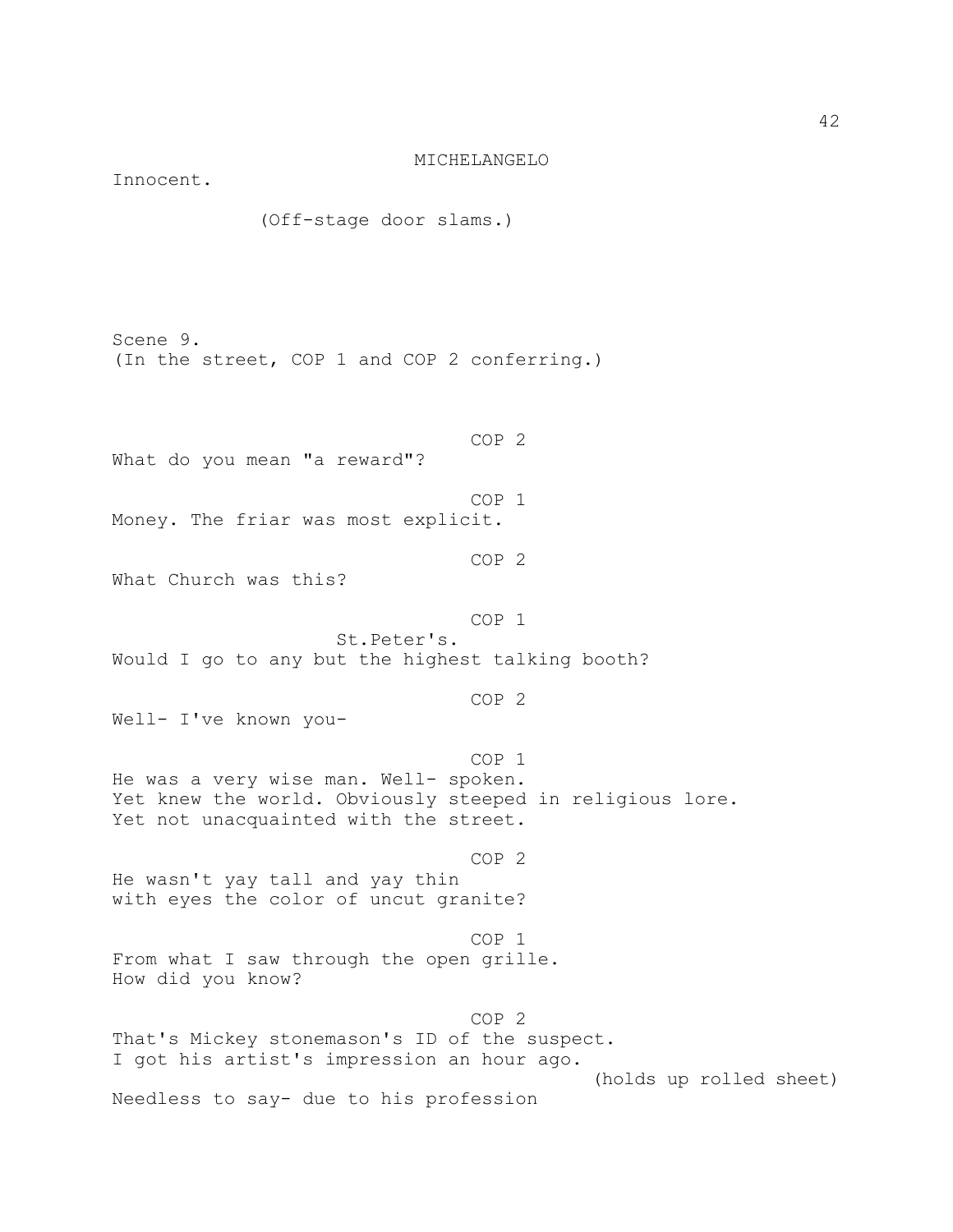it's extremely accurate.

 (Rolls open huge cartoon, hopelessly romanticized chin and nose, of David.)

COP 1

I don't know. It was dark. That could've been him.

(Cops exit.)

Scene 10. (DAVID in monk's cowl, on a bench in St. Peter's abbey. PRIEST joins him after a moment of DAVID's rapt wonder, staring bareheaded at the ceiling; DAVID pulls up his cowl hastily as PRIEST enters.)

#### DAVID

I never really looked at heaven.

### PRIEST

Yes. Visceral section. 'Specially since they painted pants on those good souls. Buonarotti- I think that's his name- who did the figureswouldn't come back, finish them to a decent state. Artists! Thieves, more like! Would you leave a brick-layer roaming who didn't put the door on your house?

### DAVID

They were naked.

#### PRIEST

Unfortunately so. I wouldn't look up. More than my soul is worth. Staring at that filth. But his Holiness in his wisdom- saw fit to let Buonarotti evade his duties and brought in another chap to paint the corduroys on those ones. Quite forgot his name- remarkable. Clearly retained the name of that one left the filth, the one with decent work- quite vanished. Awful taste the memory.

# DAVID I've not seen God

before.

 PRIEST There's a better one upstairs. In the Abbot's enclosure. Let me show you.

DAVID

Alright.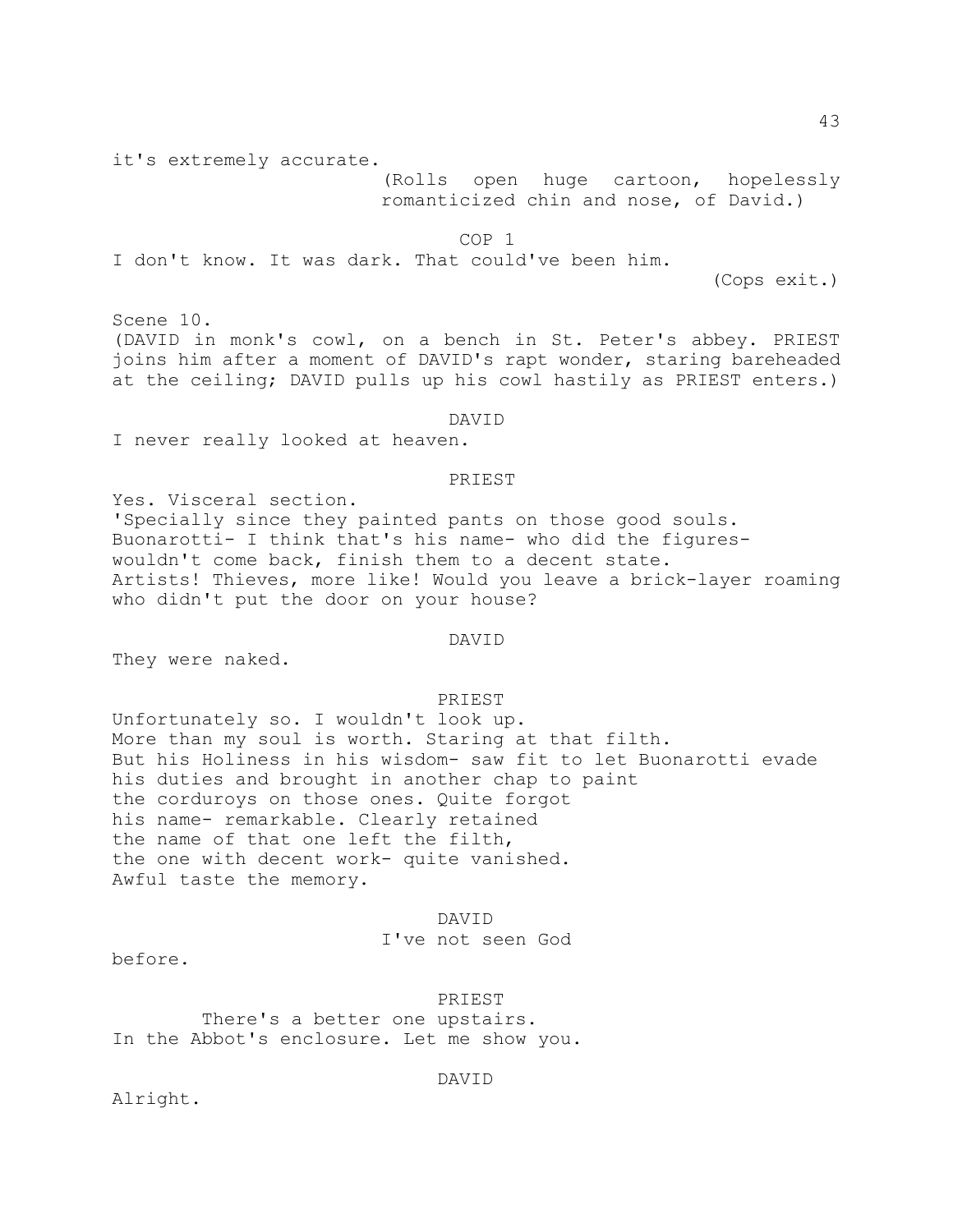(They go.) Scene 11. (Cops arrive at the church, they stand at the confessionals.) COP 2 Where was it? COP 1 The confessional. COP 2 Which one? There's hundreds. COP 1 That one over there. (points over audience) COP 2 That's empty -with the curtain open. He must be somewhere in the building. How long ago? Ten minutes? COP 1 Twenty? COP 2 You take that corner, I'll do this one. (Exit different ways.) Scene 12. (The Cardinals' preserve, St. Peter's. DAVID and PRIEST enter.) DAVID Are you sure we're supposed to be here? PRIEST Wherever I lead you you're supposed to be. Rely upon it. I know all the routines. When the matin lets out. When the choirmaster puts the hymnals in a stack. When the lame organist arranges her sheets title-wise along the ledge behind her seat. I know the dawn-hour when the bent friar comes from below to unlock the gate. I know when everyone is gone

and it is time to be an apostate.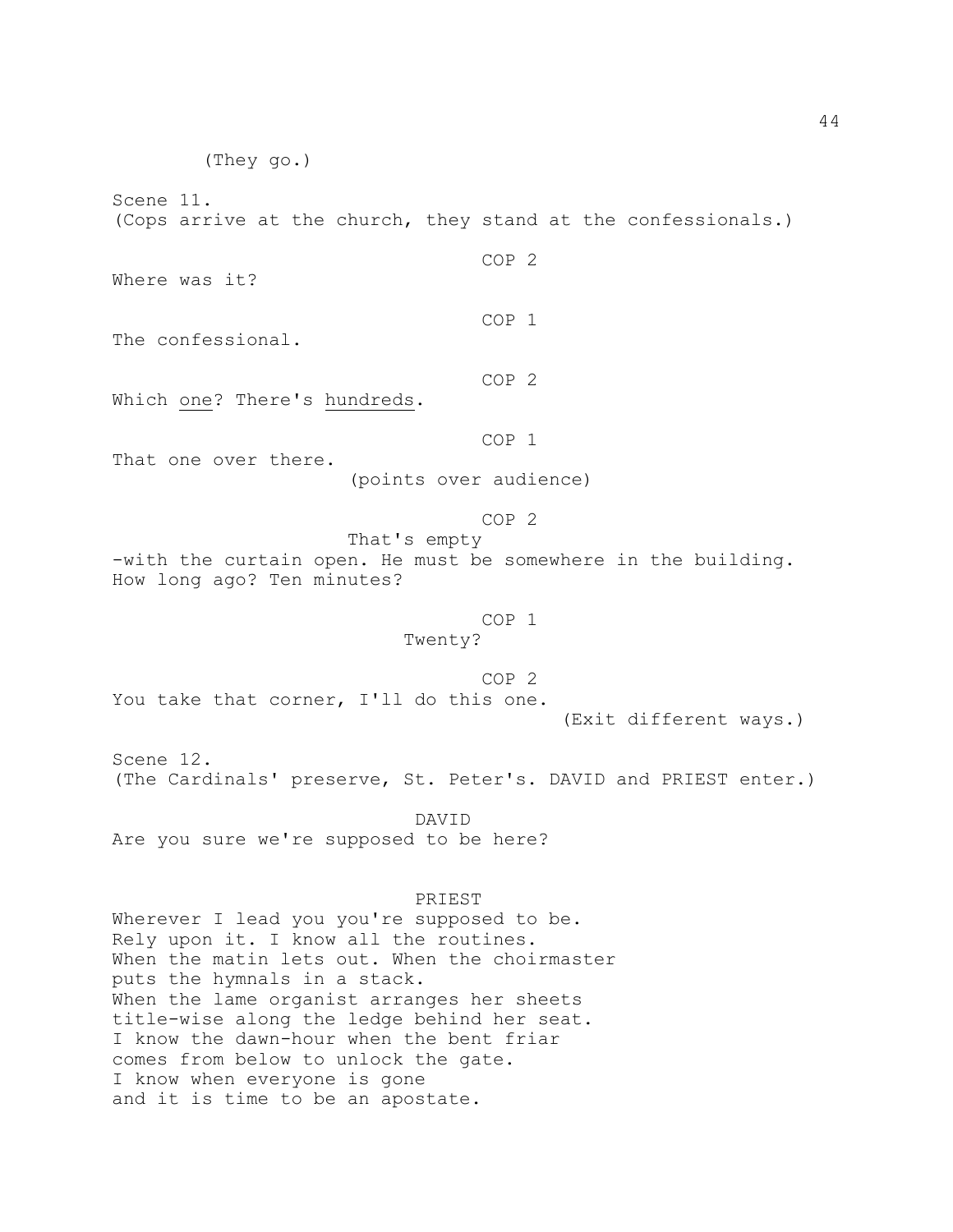DAVID

What's that?

PRIEST

Someone who's turned bad.

DAVID

You're bad here, at this hour?

PRIEST

You never know what happens here at this hour, the paintings come alive.

(Kisses him.)

### DAVID

Ugh. Hey! (DAVID pushes him off.)

 PRIEST You're inexperienced in the field of art appreciation?

DAVID

Yes.

 PRIEST I'll teach you. The satyrs up here make me hot. You notice, up here he didn't hire the man to paint over their groins?

### DAVID

I noticed.

#### PRIEST

 And you noticedtheir hands aren't the only things reaching to God? (kissing DAVID's neck)

DAVID (moving away)

I've never been so close to God.

PRIEST

He's cracked if you get closer. The ceiling's too round. Let me show you some of the detail work on the satyrs.

DAVID

I can see them. (gets away across space)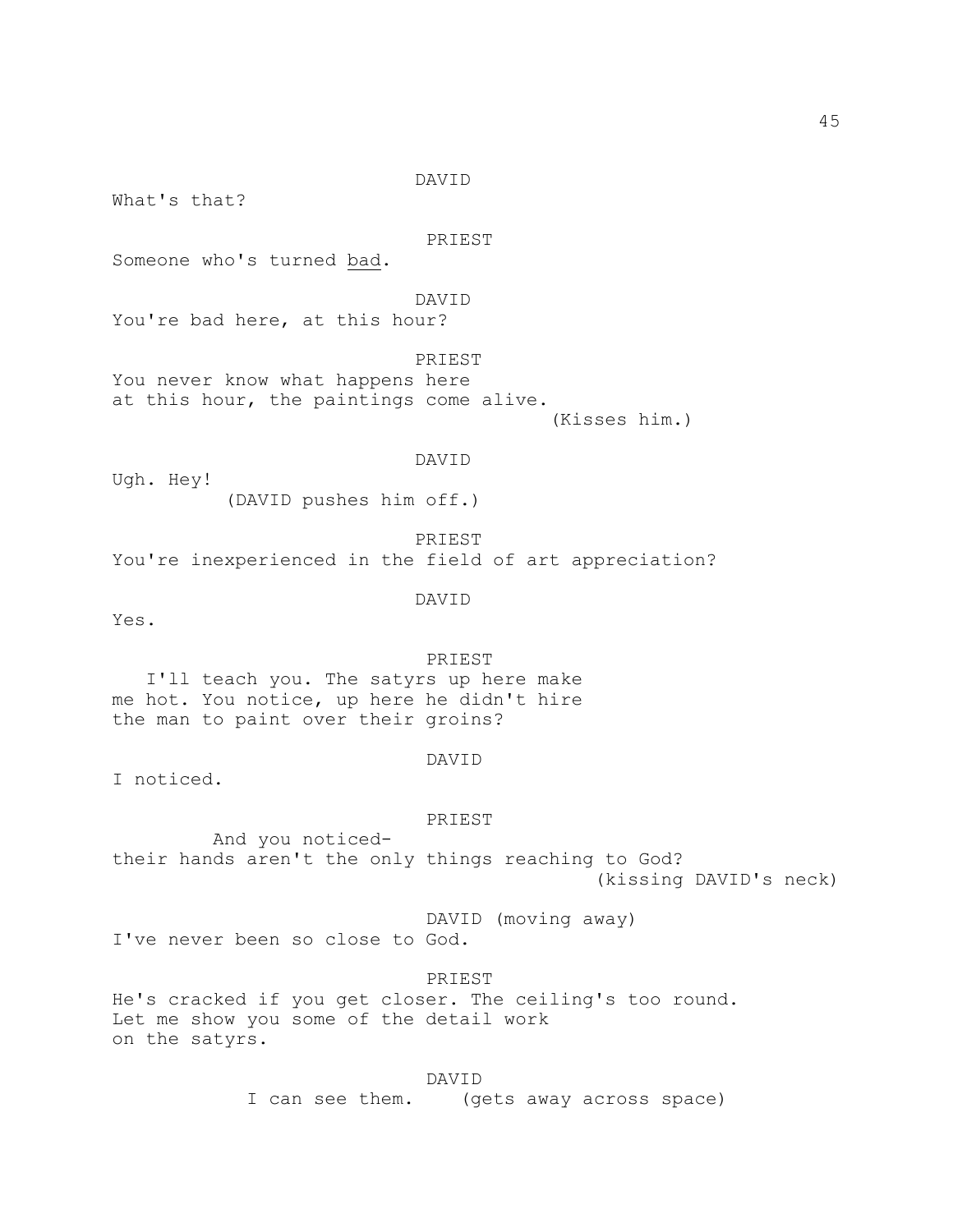I can see them. PRIEST (pause) Shall I tell you how I came in the Church? DAVID No don't. Please. I can imagine. PRIEST I came in the Church several times actually. DAVID Don't. I want to..enjoy this. PRIEST What? The dust up here? I'm sorry- I should've brought cushions. Didn't realize I was trying to make the Virgin Mary. DAVID I've never been up close to God, OK? I want to look. PRIEST (sits) It's my fault. I'm sorry. I should've gone slower. It's a nice beard. Go look. I won't touch you. DAVID You mean it? PRIEST Yeah. Yeah. DAVID OK. (goes across, looks) PRIEST You never have? DAVID What? PRIEST With a man? DAVID (Pause) Is this a confessional? PRIEST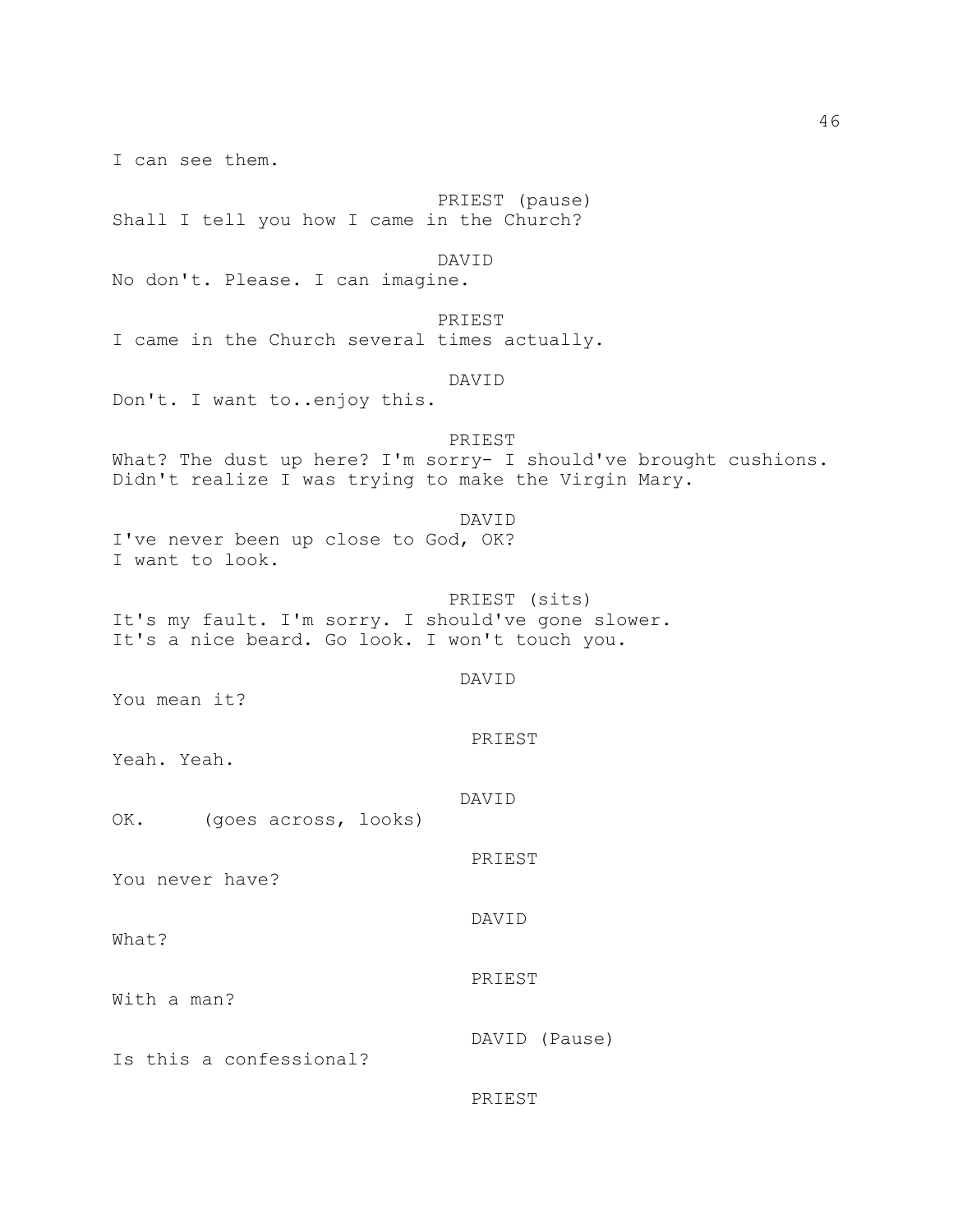The house of God is sacred in all its parts for those who come to seek succor.

DAVID

So you can't-

PRIEST

 I can't tell what you say, no. God you are fresh. I knew you weren't Benedict, I didn't know you were so young.

DAVID

Do I have to tell you?

 PRIEST No, you don-

 DAVID But my soul will be burned if I have a chance to confess my sin and I don't confess.

#### PRIEST

I suppose-

DAVID

 I have to ask forgiveness, and pray Our Lady to punish my sins.

PRIEST

Yeah yeah. So? What is it? (Pause) My son, what is your confession?

 DAVID I knew this man. And he wasn't a true man of God..

COP 2 (off)

You see him up there?

 COP 1 (off) It's someone in a priest's outfit. How'm I supposed to know if it's him?!

COP 2

Well go up there, genius!

COP 1 (off)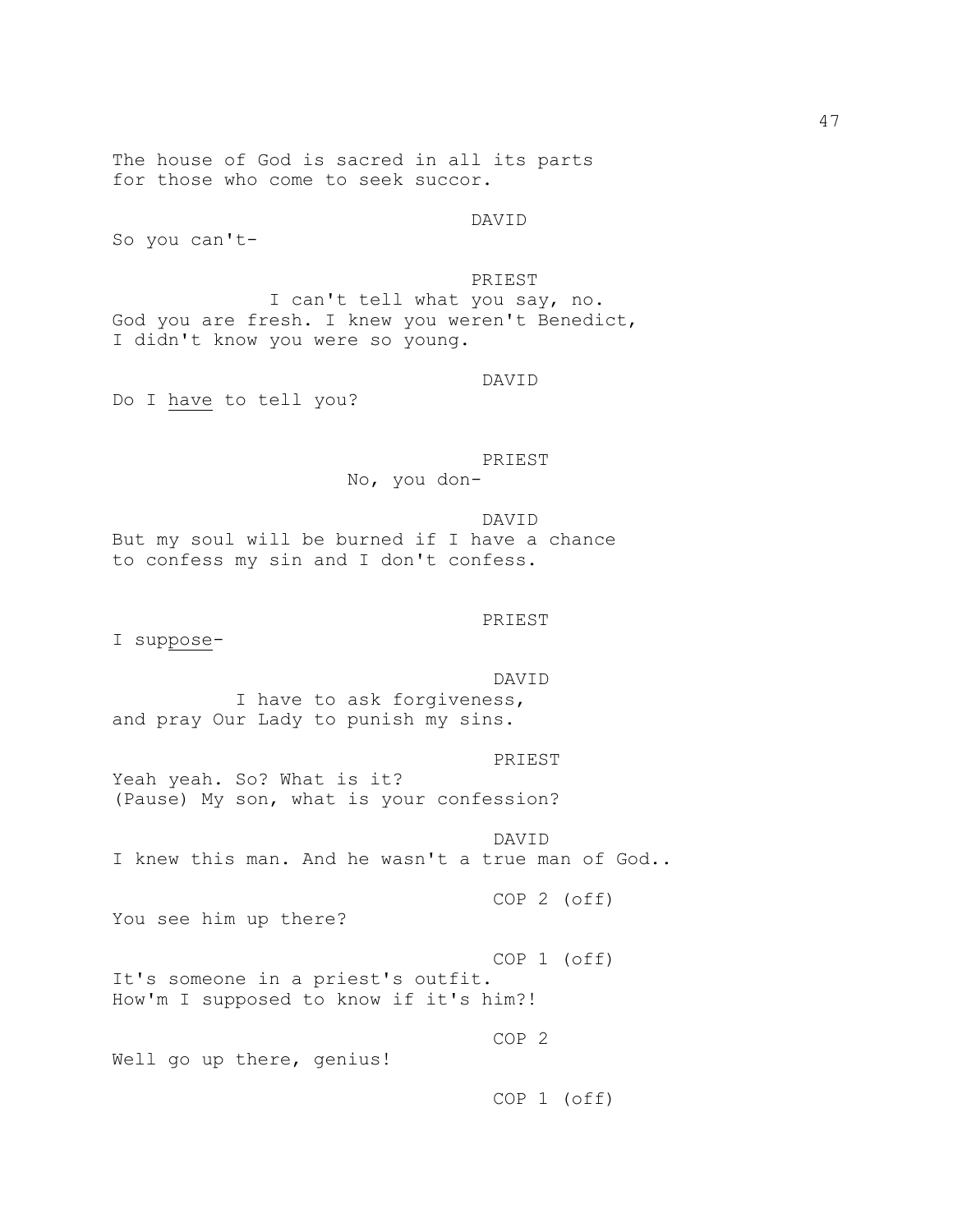If you don't catch this runaway your field promotion goes with sunrise and you're going to wish you'd kept your mouth shut. COP 2 We won't miss him- up the stairs. PRIEST Shit! Shit shit shit! Oh shit! DAVID Can they find us? PRIEST Jesus! Shit shit shit shit. Oh Jesus. DAVID What do we do? PRIEST I don't know. If they could see you they can get up here. DAVID You know the routines! PRIEST There's only one staircase! DAVID You know when the old crone bent like a pin comes does the gate! PRIEST They're Vatican officers. I'm a hanged man. DAVID You know when the choirmaster comes! PRIEST That was a line to get me in your robe! The place is bigger than the main stables and marketplace put together-I'm a humble friar what do you want me to know on my own of the comings and goings of the biggest Church in the world! I know there shouldn't be anyone here at this hour! I'm dead.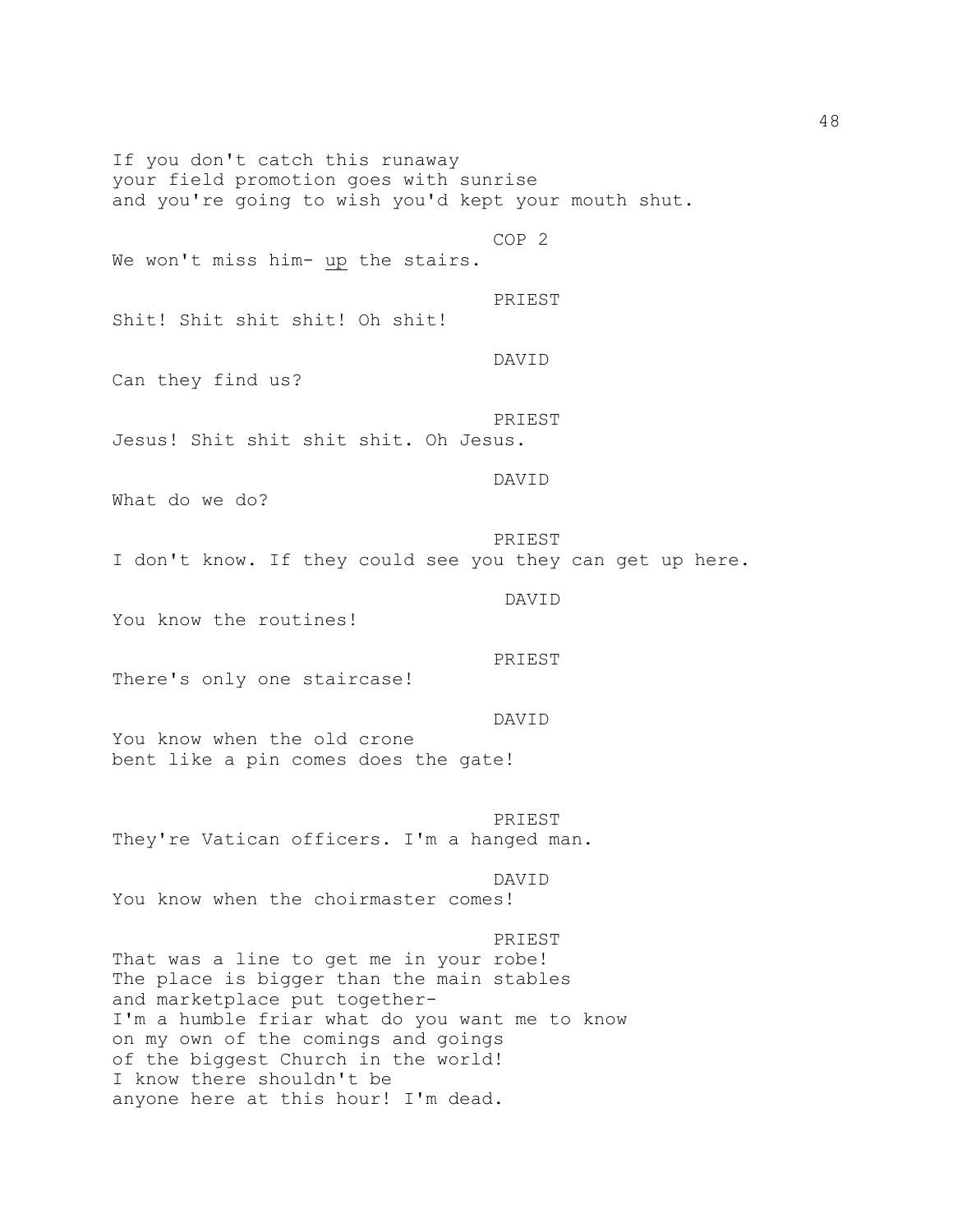They'll cut my fishing tackle off! Run! DAVID Which way? PRIEST Run! (They run off two ways; pause; both run back.) DAVID and PRIEST Dead-end!! DAVID Paintings. PRIEST More paintings. Naked men! DAVID We need to get out of here! PRIEST How? DAVID Climb on my shoulders. PRIEST (reluctant) ..Ok.. DAVID It'll work. Just trust me. PRIEST The one staircase... DAVID Trust me. COP 2 (just off) I can see someone. Just out of the light. PRIEST Alright. (He mounts DAVID's shoulders.)

# DAVID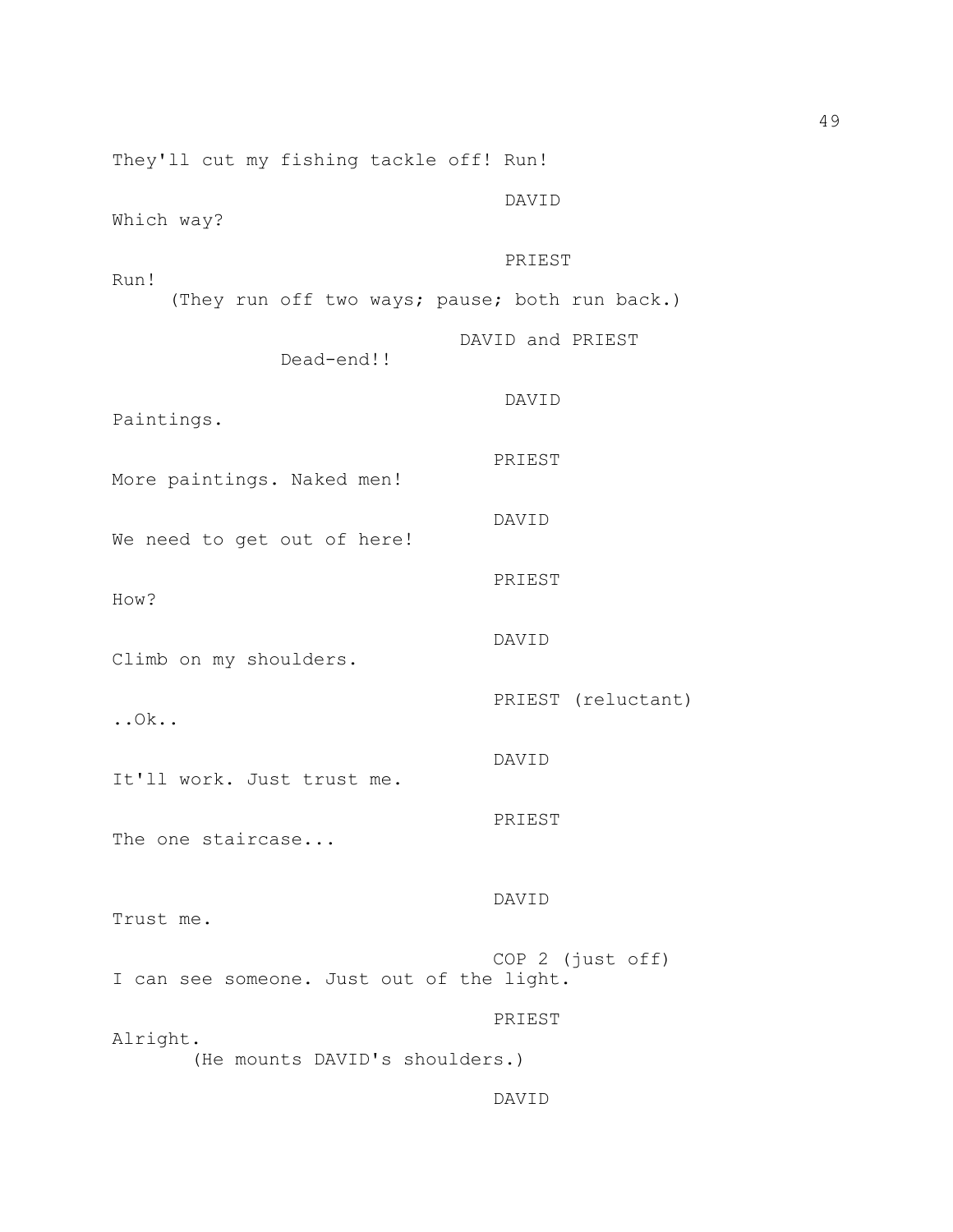Now- undo your belt.

PRIEST

What?

DAVID

Your cassock belt- holding the extra length - let it go!

DAVID

PRIEST

Now he wants me!

Do it!

COP 1 (just off)

I see someone.

DAVID

Now!

(PRIEST releases cassock. They stand, a tall figure, seemingly one, in the darkness. COP 1 and COP 2 appear with lights- candles- and DAVID with PRIEST on him, steps forward.)

COP 1 and COP 2

COP 1 and COP 2

A-aaaagh!

 DAVID (big voice) I am the mad ghost of the circle of God- why do you torment me?

Aaaaagh!!! (they turns and flee)

I am tormented- I am on fire!

COP 1 and COP 2 (off)

DAVID

Aaaaaaagh!

PRIEST (getting down)

DAVID (following)

Good acting.

I used to be in a circus.

 PRIEST Very fine characterization. The burning.

DAVID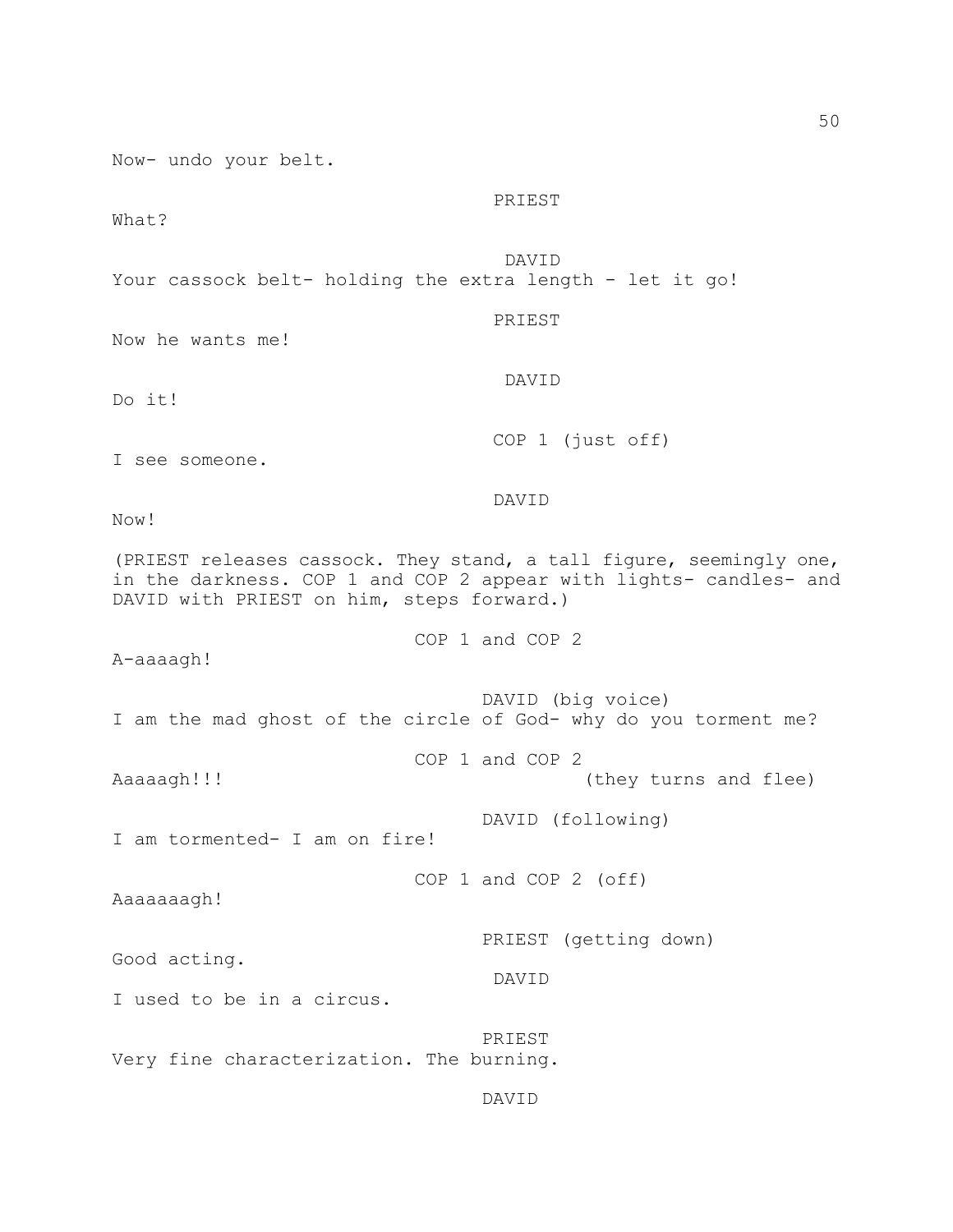They won't stay away long, will they?

 PRIEST Well, it's a new legend. Eventually they'll figure-

DAVID

Let's follow them down.

 PRIEST Not yet. Let them run round the corner.

DAVID

Are we safe here?

 PRIEST I don't see why not. If we were safe when there was no-one else.

DAVID

Alright. (He paces.)

PRIEST

They're at the doors.

 DAVID (Pause) I knew this man. Worked for him. He wasn't a man of the cloth, actually but you might say he was - in the business. Did a lot of work for you people -jobs, alterations.

 PRIEST Contractor was he? This might not be the place... DAVID

Well- I don't know-

### PRIEST

This is the largest wholesale buyer of manufactured goods in Italy. We deal with every major tradesman in the city. Bricks, mortar, asparagus, crinolinewe buy everything. Talk away. You don't betray anyone by telling me your boyfriend took coin from the Church.

DAVID

He wasn't my boyfriend!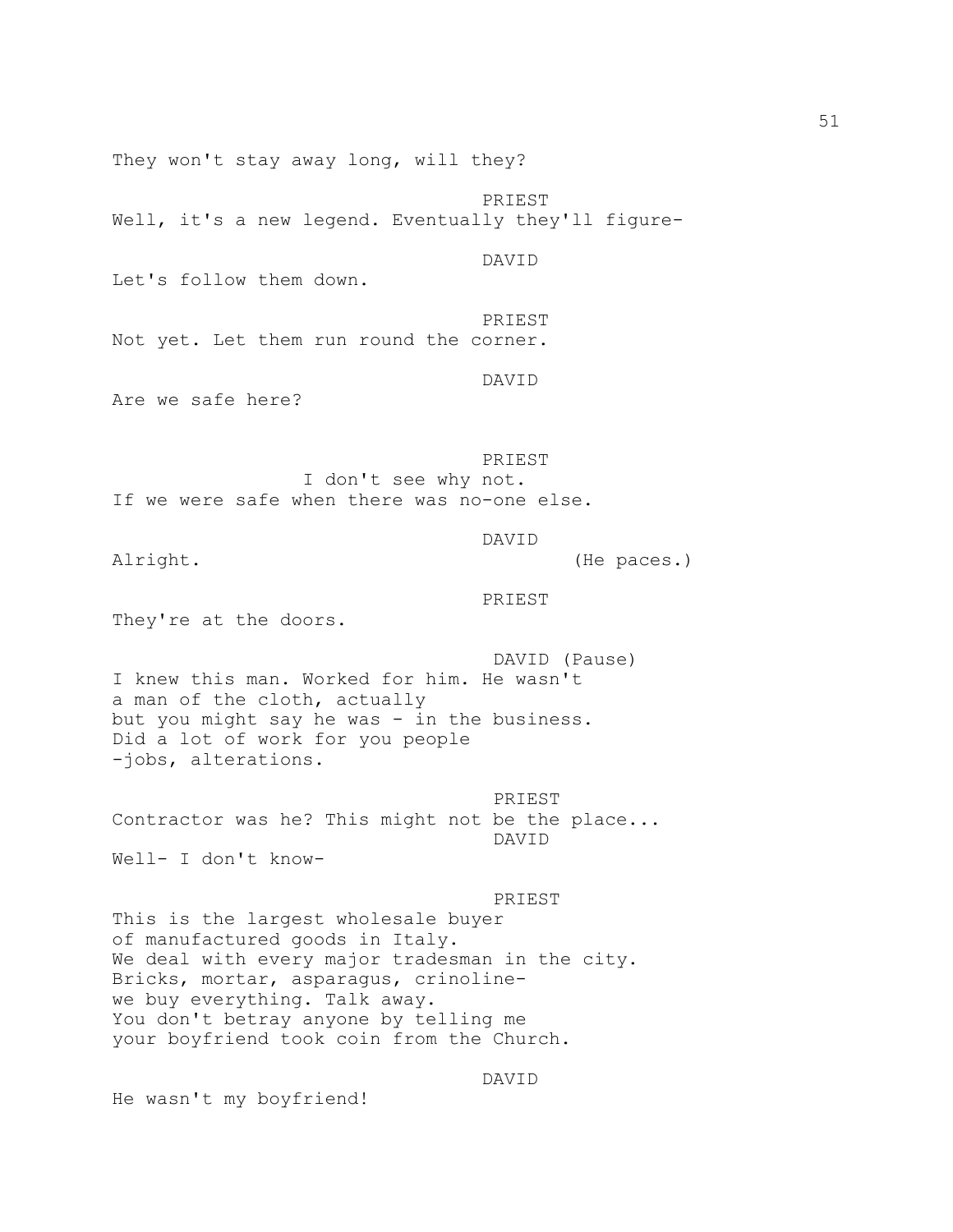PRIEST I beg your pardon- it was a professional relationship! DAVID He washed my hands. PRIEST (still looking off) What? DAVID He washed my hands. With soap. And scented oils. Every night before.. I served him. PRIEST (Pause) Kinky. DAVID No- you don't understand. I never touched him. He-I mean- I touched his clothesand once- I mean- I picked up his dirty clothes sometimes for the housekeeper but sometimes- and I- PRIEST Take your time. DAVID He wanted me to touch him. PRIEST Mm. If he washed your hands.. DAVID No no no. You don't understand. He never washed my hands for me to touch him. He scrubbed my hands. With a soft towel. He bathed their ends. And he didn't- he just wanted me to stand there. In the light. Until that night.

 PRIEST He would- perform acts- while you stood there?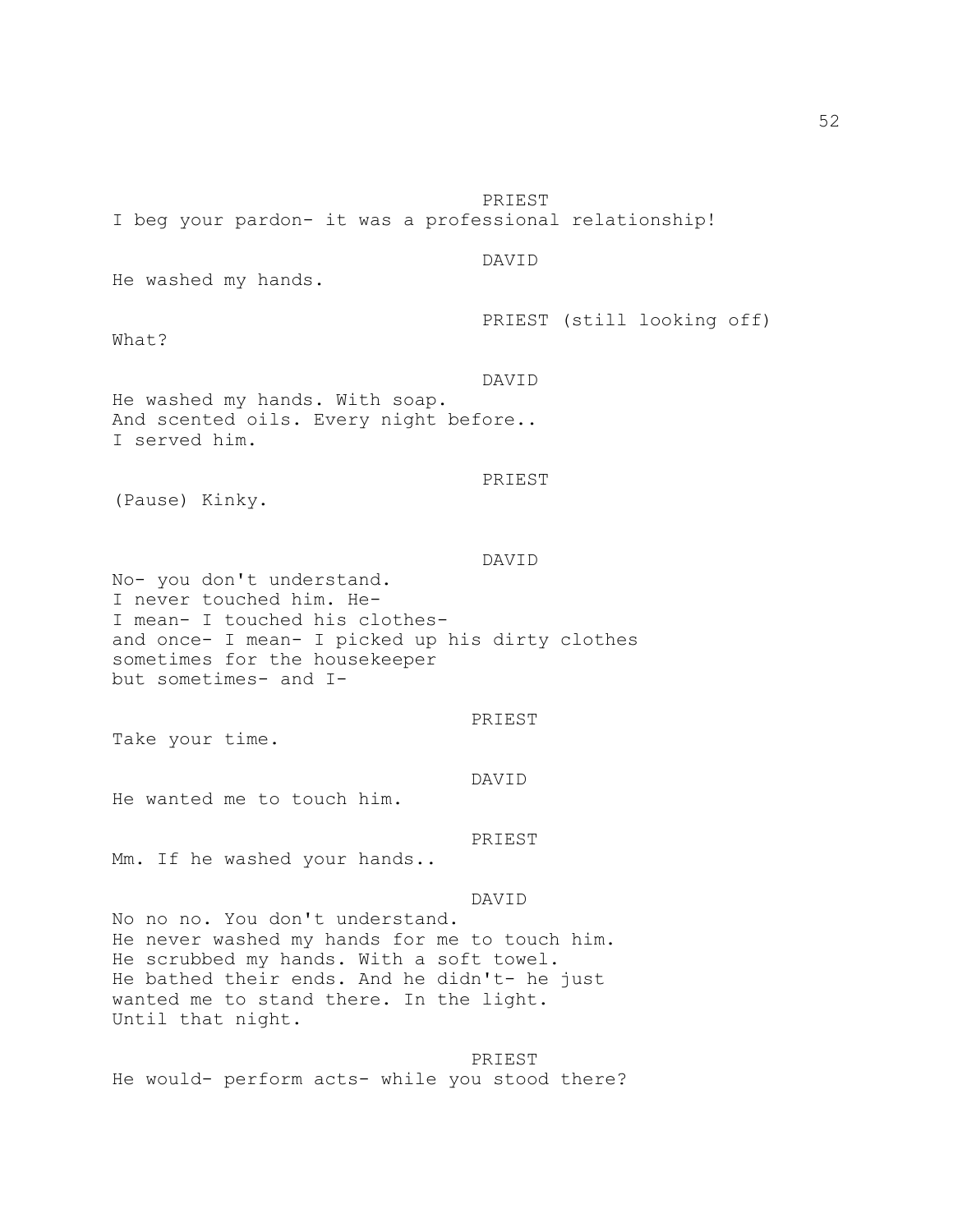DAVID ...In a manner of speaking. PRIEST Impure acts? DAVID Well- I don't really- PRIEST He touched himself. DAVID No. Only a hammer and chisel. And some kinds of stone. He was sent the stone. PRIEST (nodding) This is a very sick man. He didn't in any way expose himself. To you.? DAVID Not that I noticed. PRIEST In nomine patris et figli et spiritu- DAVID What are you doing? PRIEST You have committed no sin. DAVID I hurt him. PRIEST I don't understand. The hammer and chisel- this was some kind- DAVID No no no no. PRIEST I missed it. DAVID That night. The last night I worked.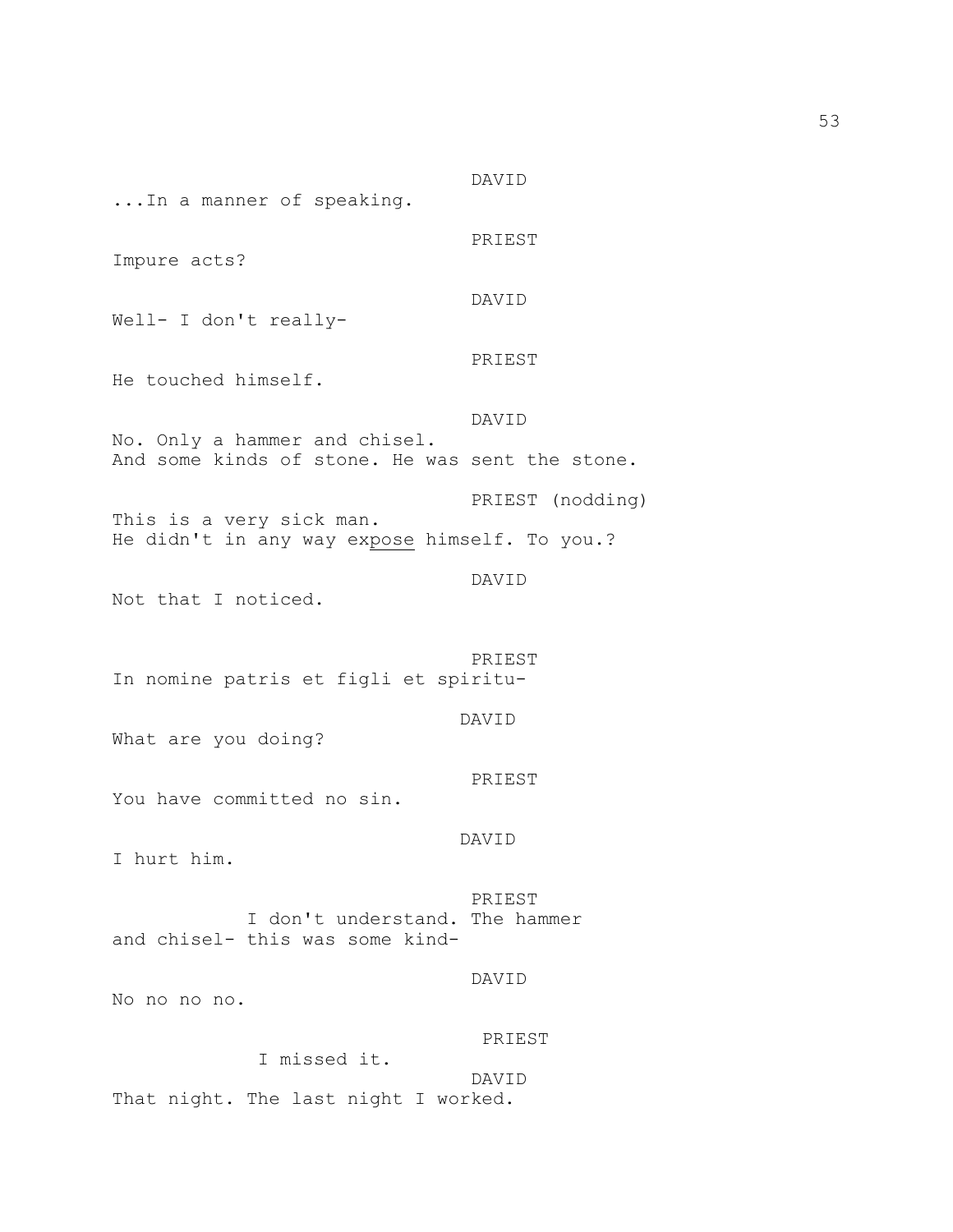He didn't want to bathe my hands. He wanted me to... He came into his room from the bath and he wanted to get undressed. PRIEST You- to get undressed? DAVID No- I was already undraped. PRIEST I'm missing something here. DAVID He wanted to also be undressed. PRIEST (shakes head) I am lost. DAVID He wanted to be undressed as well and I refused. I refused to touch it. PRIEST Touch what? DAVID He sat in the bath the brass tub he dragged it inand he sat naked- he sat naked in the tub and he wanted me to touch it. PRIEST The- bath tub? DAVID He wanted me to wash it for him? Isn't that a sin father? He wanted for me to touch him. With the cloth. I wouldn't. PRIEST In nomine patri et spiritu- DAVID (grabs his hand)

What are you doing?

#### PRIEST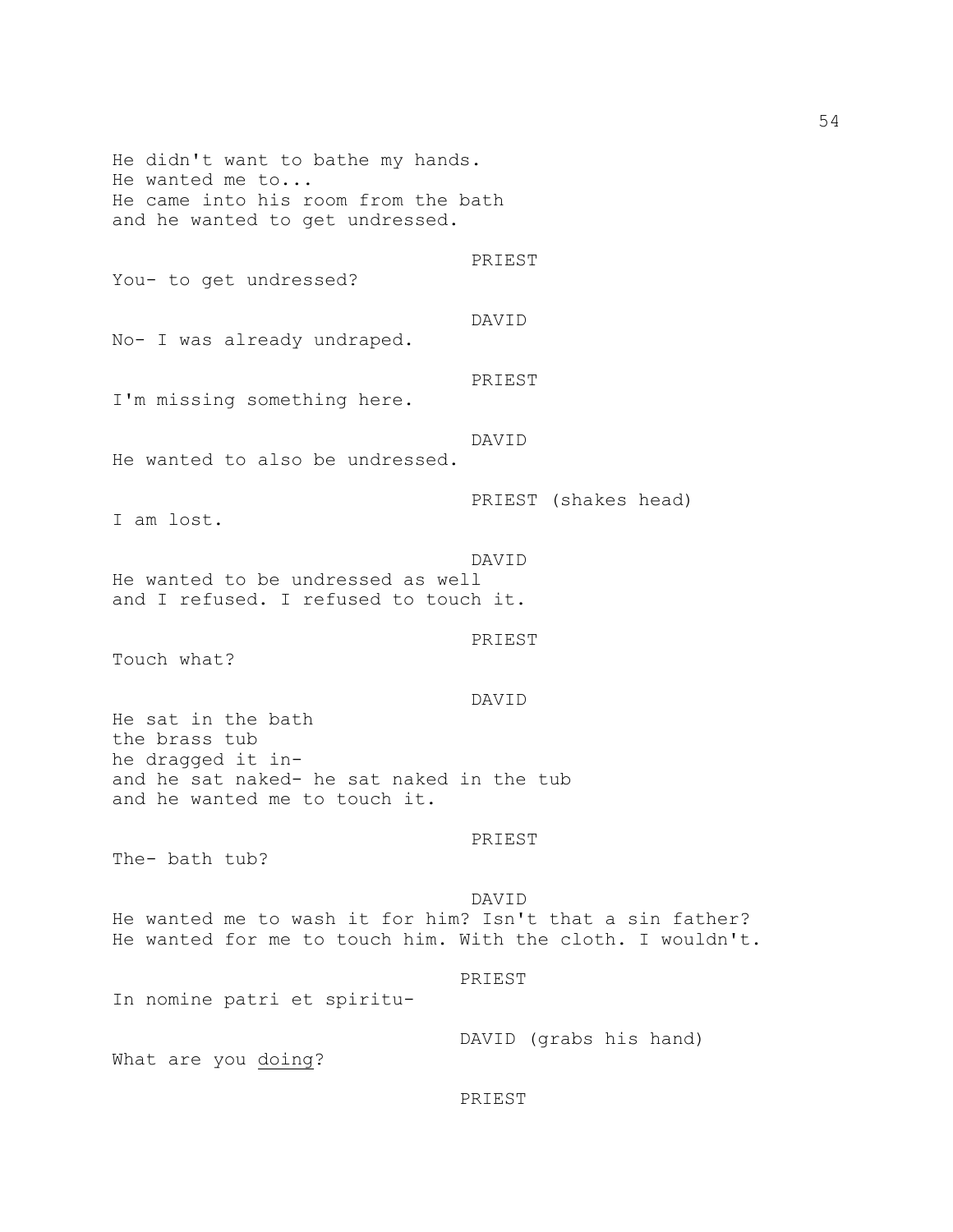There is no sin.

### DAVID

I - hurt him. (Pause) I've never been so close to the face of God before. I've never seen it. All those times in the studio, I didn't look. Now I see it.

(He lets go PRIEST's hand.)

### PRIEST

There's nobody there now. (PRIEST walks away. DAVID halts a minute, face drawn, looks at ceiling, then follows down the stairs.)

Scene 13. (MICHELANGELO's chamber. LANDLADY speaks, MICHELANGELO eats soup at a table, through bandages, with a spoon.)

### LANDLADY

Mr. Michelangelo- when youa gonna wise up? You wrap your head inna bandages but youa eyes gotta see thisa no funny bizness heah. Thisa rent. Thisa outona street, no stone, no chisel, no paint- out- you no have a hammer, they take it away 'cos you didn't pay the ferryman. You hide yourself- cos if they find you..You better wear a bandage cos you know- you no gonna have no skin left. So if they leave bandage on the floor around you you can pick up a ragged ends, put your bones in clothes. They won't leave meat on your thigh-bone. Mr. Michelangelo. This is money, not art.

MICHELANGELO (eating)

I know what's art.

### LANDLADY

You want your bandages change? Why you wear a bandage anyway? (Pause) Sorry sorry. I no ask again. You looka like I'm gonna eat out your liver, fry it with tomatoes an' little green peppers. I don't likea mushrooms. I don't say another word. You want clean bandages- you ask. I give you a discount. Two free rollsa linen for every five you buy. Okay? I make you special funnel- you pour a soup through your hole, you don't gotta get all the bandages dirty around you face.

### MICHELANGELO

The door is not bolted from the outside. You are free to leave, when you're ready.

LANDLADY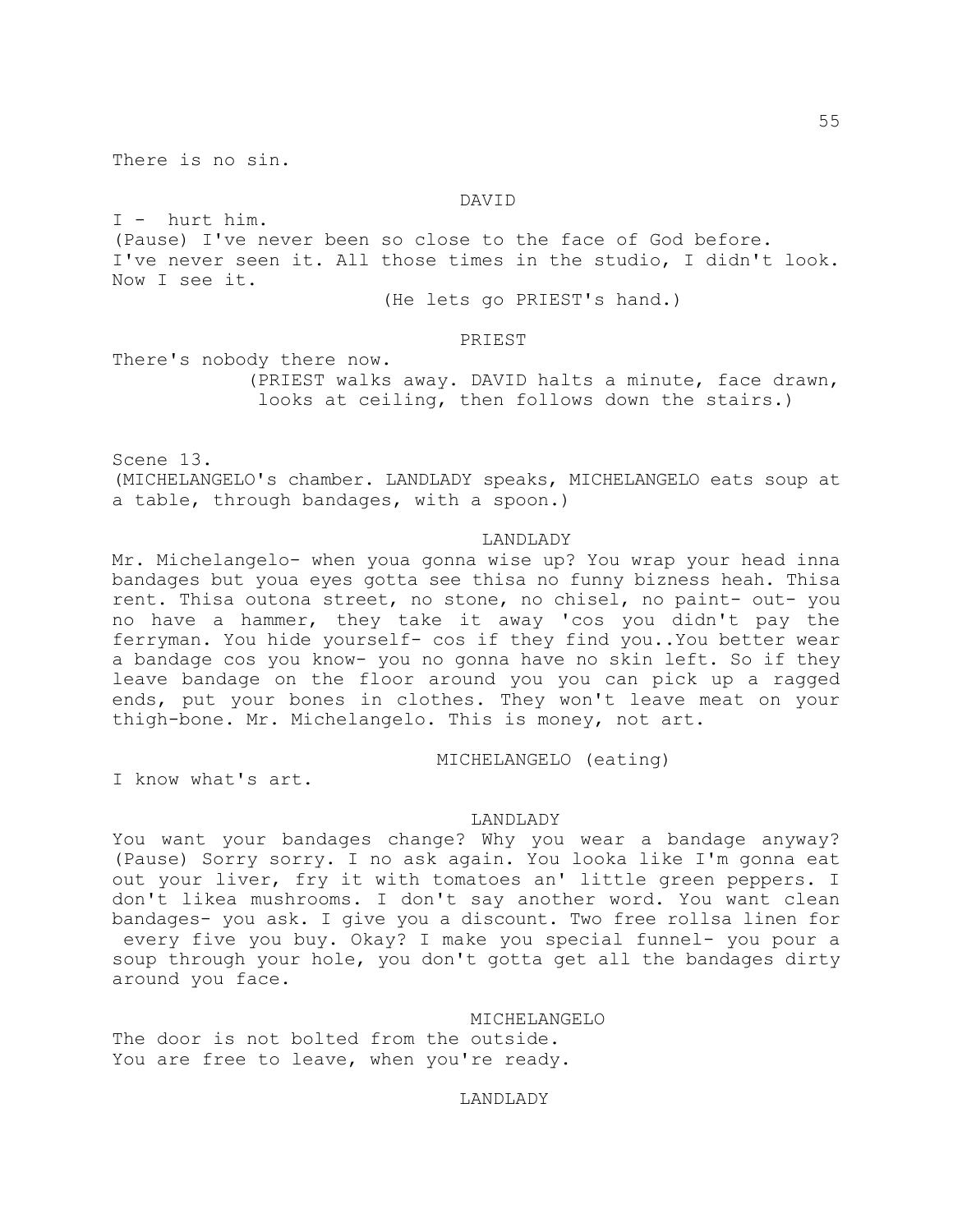No no- I don't have to stay. I stay cos I like you. I worry 'bout you. Mr. Mick I worry big big time about you- what you do- when you got no tissue between you bones.

MICHELANGELO

Go.

### LANDLADY

### MICHELANGELO

Mrs. Olvet, may I offer you a bowl of soup?

## LANDLADY

No- I know where that soup from. My Anthony he got it for you where I sent him. They over-charge, that place. Not enough ham in the kettle, and they don't soak the beans enough.

MICHELANGELO (wipes mouth with hand, burps)

It's ok.

#### LANDLADY

You got no sense of economics. (She sits.)

MICHELANGELO (tears bread)

Piece of bread?

#### LANDLADY

No, it cost two pennies where my nephew Antonio goes for you. I buy flour for a hundred loaves with one penny and spit in the cup of flour- wish it with my finger, throw it in the oven with some wood I pick up on the mountainside. I got bread. You spend money like fish spend stream. You got no sense. I buy diamonds like you buy potatoes. You shouldn't live in the city.

#### MICHELANGELO

I get good deals. I make money.

### LANDLADY

I charge you too much for rent.

MICHELANGELO

Mrs. Olvet-

#### LANDLADY

Rent.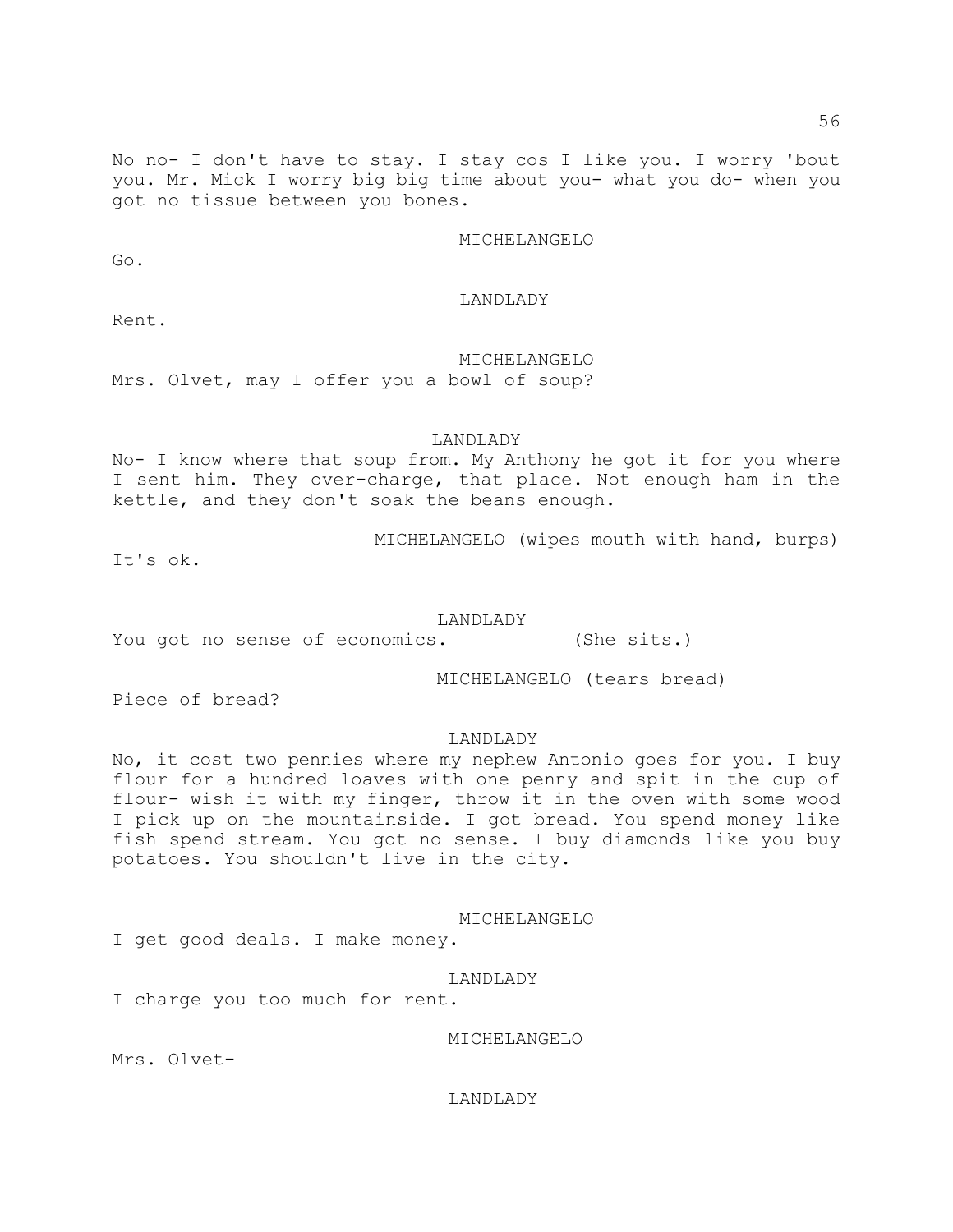I do- it's a tiny apartment.

MICHELANGELO

It's huge.

LANDLADY

 Two rooms- one's got no heat. A bad kitchen.

 MICHELANGELO I wouldn't need to sleep in a separate room, if my model wasn't so fussy. LANDLADY I could jus hit myself.

MICHELANGELO

Mrs. Olvet-

 LANDLADY Whattayou gonna do?!!!

 MICHELANGELO (burps) Change my bandages. I have to go to the loo. (rises)

(Enter COP 2)

COP 2

We have to talk.

What about?

COP 2

MICHELANGELO (takes bowl, crosses)

We may have a clue.

About what?

 COP 2 The man, the man. The slave. Is she to be trusted?

MICHELANGELO

MICHELANGELO

As much as anyone.

 COP 2 (sitting down) Ok. We saw him in the God circle of St. Peter's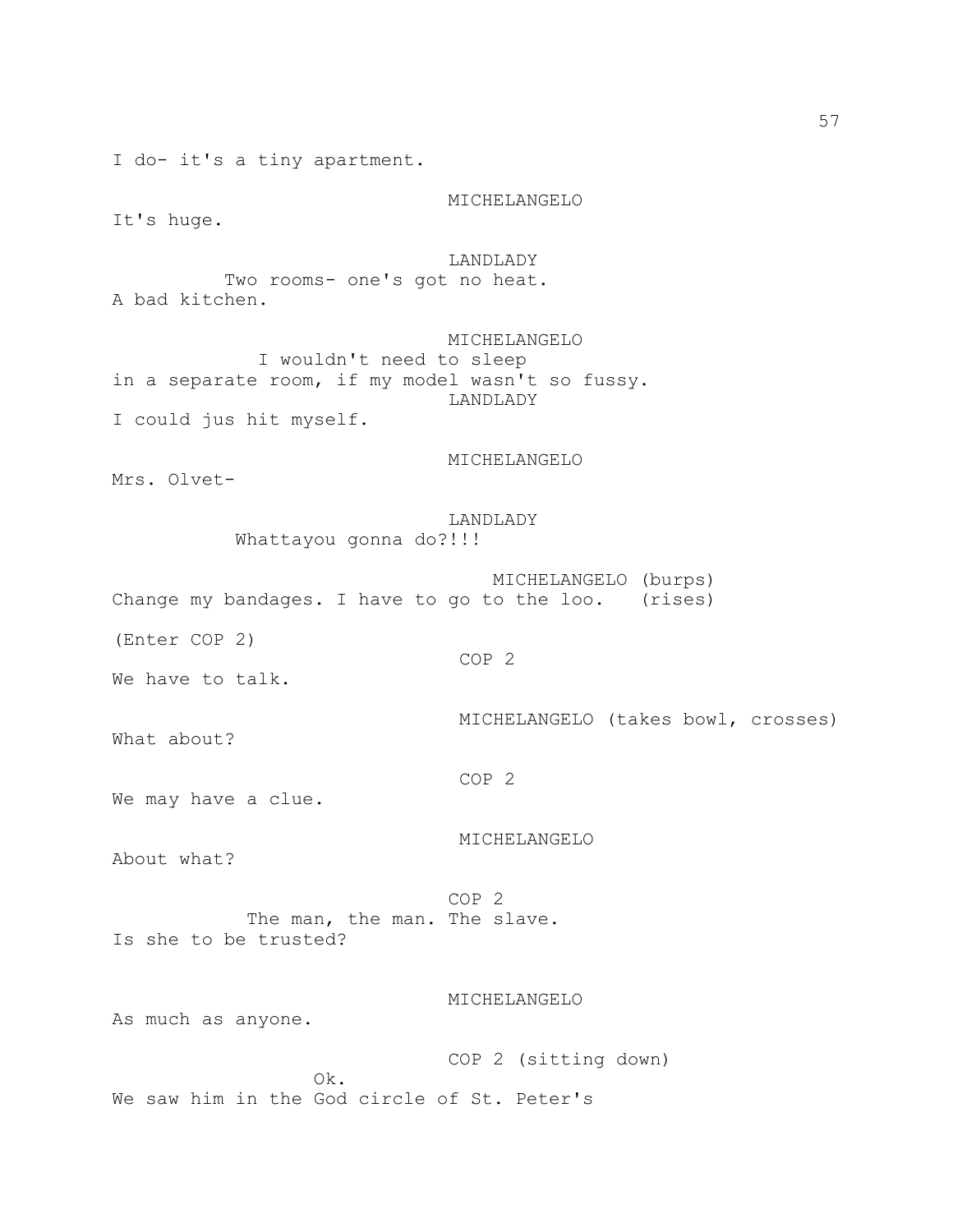I believe. In a cassock and a hood. MICHELANGELO (eyes shut) He wasn't religious when I last saw him. COP 2 Maybe he's made new friends. LANDLADY (recovers herself, bows to ground) Your eminence. MICHELANGELO He's not Church. COP 2 (flashes ID) Missing Persons ma'am. Vatican P.D. LANDLADY Oh-h. MICHELANGELO I've given up my slave. COP 2 Oh? MICHELANGELO I don't think there's hope. COP 2 What are you doing here eating then? Why don't you slit your throat? MICHELANGELO Habit, I suppose. (burps) Habits. Like a nun. LANDLADY People will come for him soon eh? Cardinals! COP 2 I'll come for him ma'am. If he doesn't snap out of it. (to MICHELANGELO) There's been a ransom demand. MICHELANGELO (double take) What?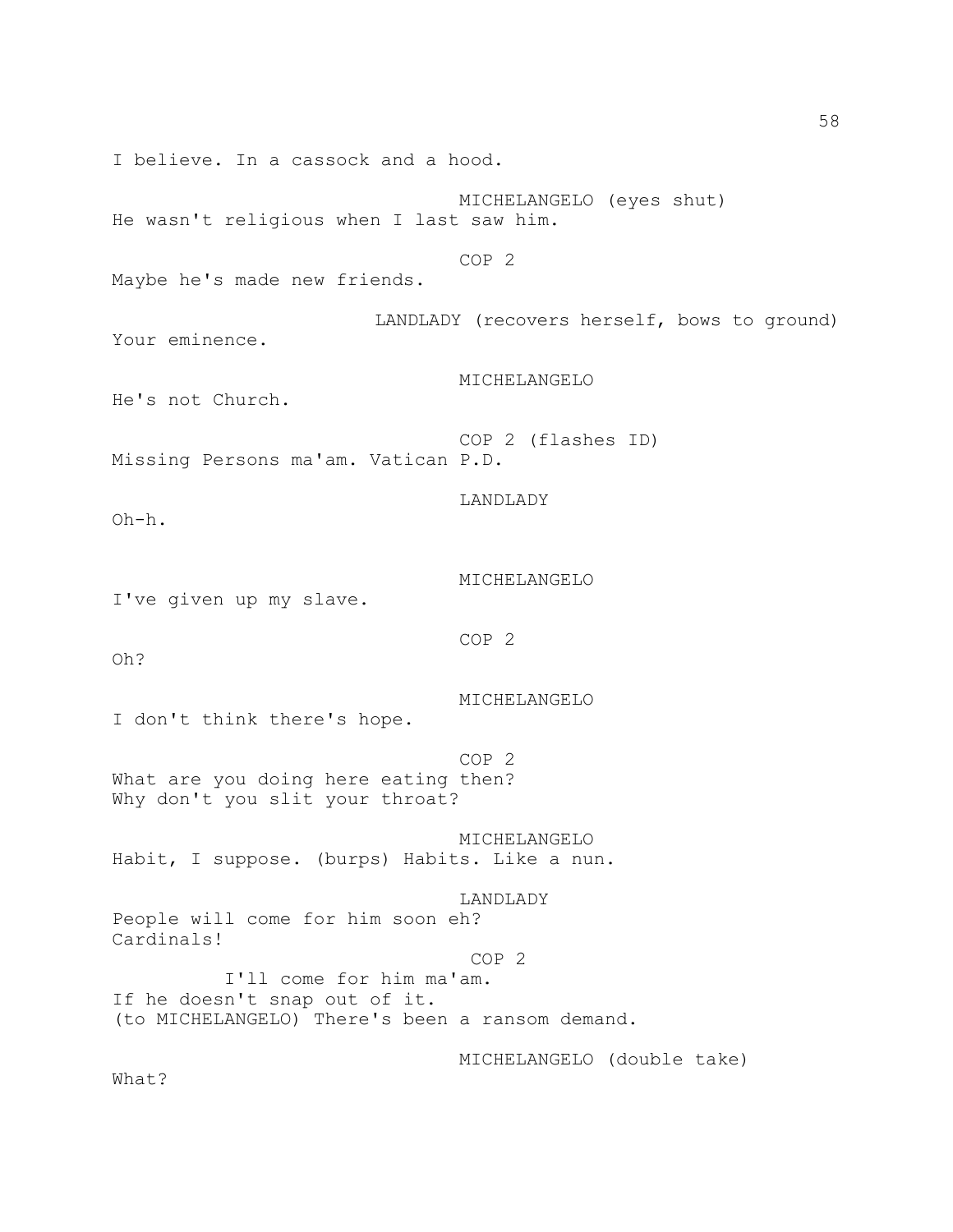COP 2

Ransom. A reward.

MICHELANGELO (resumes apathy)

He isn't kidnapped.

COP 2

He is you know, I saw him. Dragged off by the Black Knight.

### MICHELANGELO

Black what?

COP 2

 It was like this. There was this Knight. A black hooded figure. A ghoul. Standing at the top of the stairs in St. Peter's. Waiting for us. Preying. Pouncing. And we came up the stairs and I saw him. His flaxen hair all billowy in the moonlight. His little arms going up and down, his face shut.

 MICHELANGELO This is a missing slave not a laxative commercial.

 COP 2 He was enwrapped- by the black phantom lost in his arms like a flame in the vast oceans of night.

 MICHELANGELO What do you read before these stake-outs? Your reports must be dynamite reads for the carriage ride.

#### COP 2

He disappeared into thin air as did the black knight who enwrapped him. Only this sandal has remained of the youthful form we saw in the Circle of God.

(hands him a sole)

## MICHELANGELO

My God. It is him.

COP 2 (aside)

Hallelujah.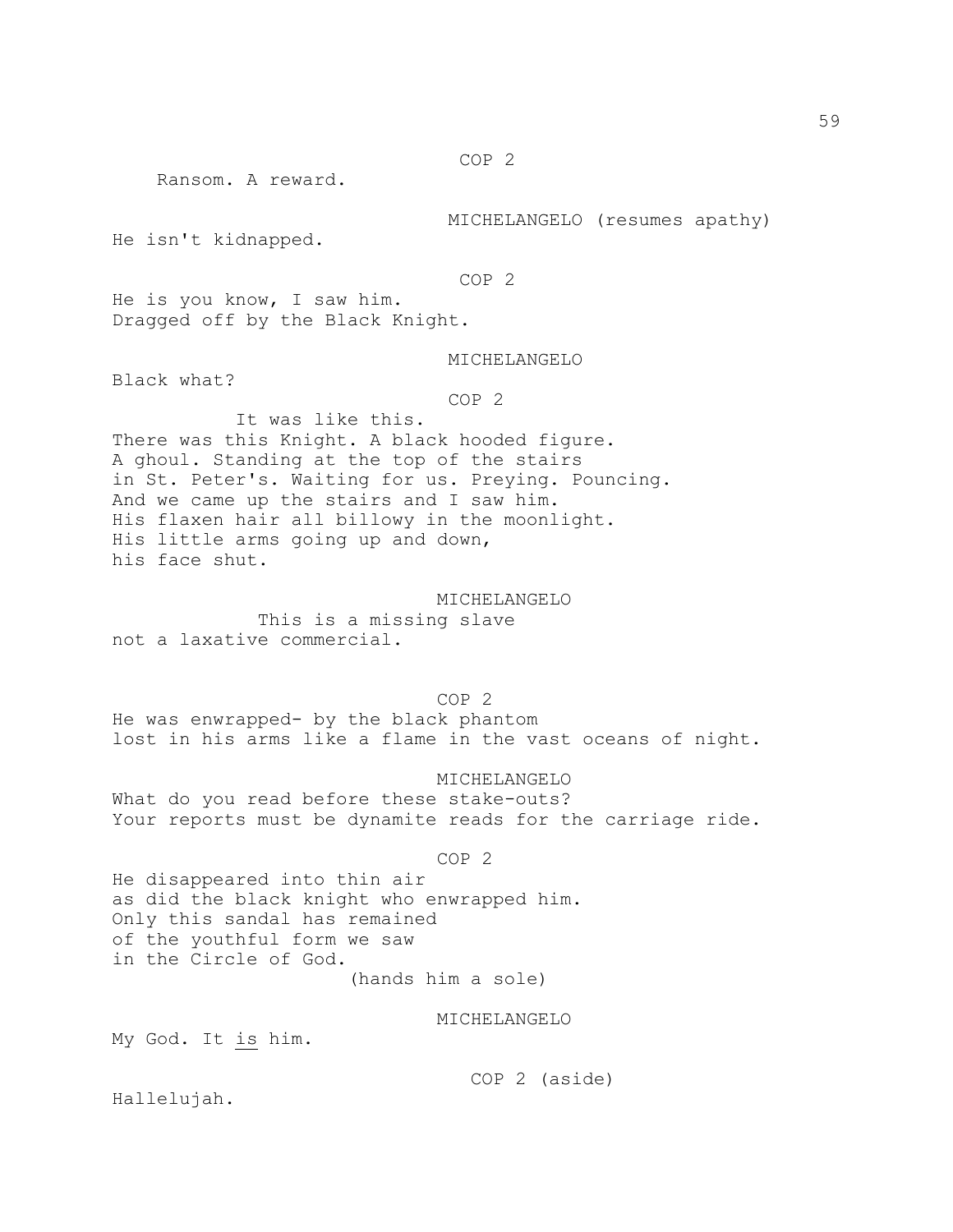Who is this- Black-?

COP 2

He wants seventeen thousand sestersis. Silver, in unmarked leather bags.

LANDLADY

Seventeen thousand sestersis. Where you gon' get that kind o'money?

MICHELANGELO

I'll go to the Cardinals.

LANDLADY

With what?

 MICHELANGELO The body. They want the hands on the giantthey'll have to buy David back. How did they know he was worth this much moneythis..Knight person?

 COP 2 He was mouthing off. About his modeling career. "I'm very in demand."

 MICHELANGELO I've warned him and warned him about that!

 COP 2 It's very sad. I wish we could protect all our citizens and most of all your tender lad. He seemed so..gentle and..windblown in the moonlight.

 MICHELANGELO You'll have to forgive me- my bandage is itching.

 COP 2 I'll see myself out. The Cardinals. Tomorrow?

 MICHELANGELO I'll see the Cardinals at daylight.

 COP 2 They want the ransom at night.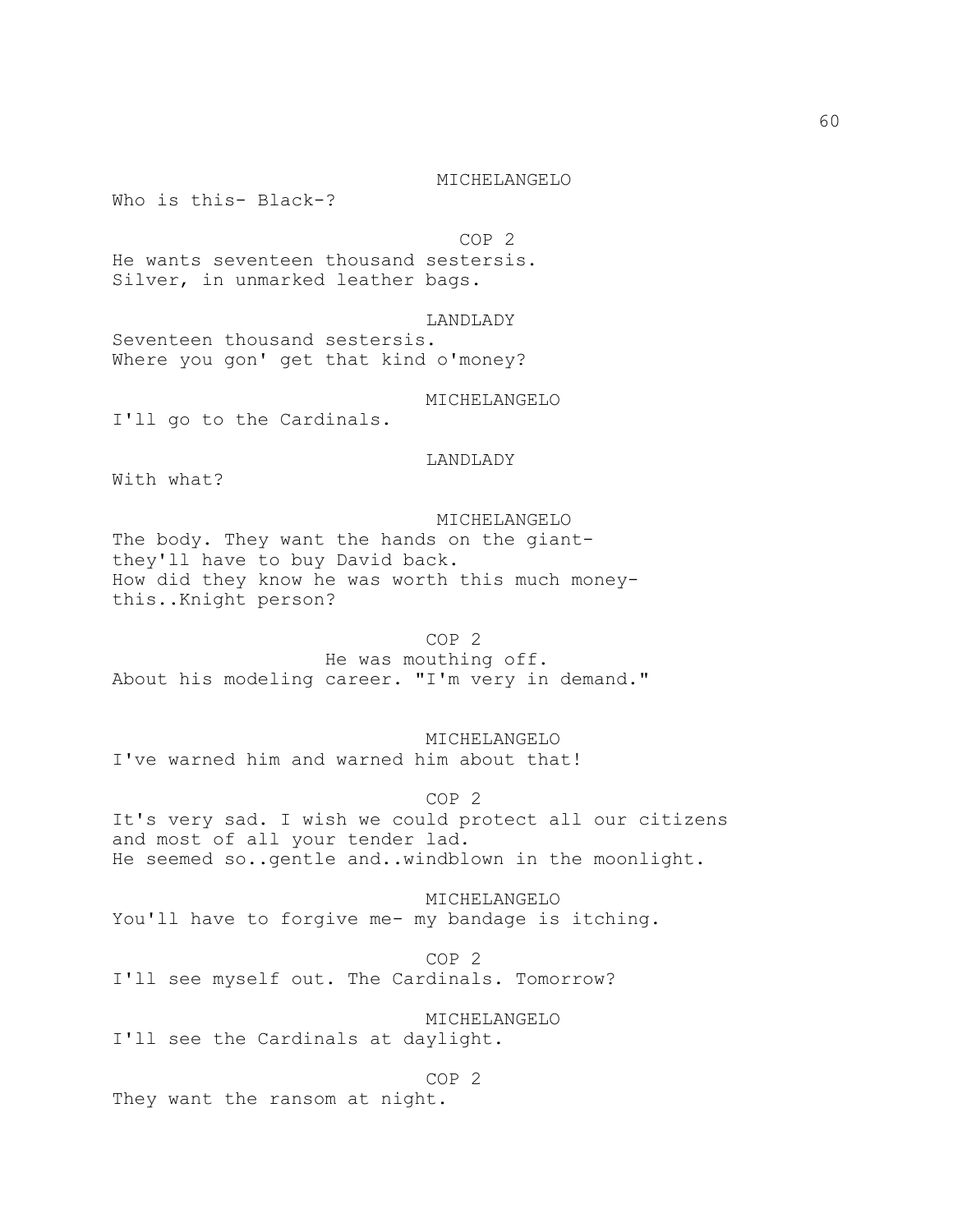### LANDLADY

 COP 2 There was a horde. Shadows thick as the marsh wind.

MICHELANGELO

I'll have the money two hours past sun-up.

 COP 2 I'll go set a trap for the Knight.

MICHELANGELO

No. Nothing must go wrong. I need him alive.

> COP 2 Nothing must stand in the way of art.

Goodnight.

They?

 LANDLADY Night night. (COP 2 exits) He's up to something I jos know it.

 MICHELANGELO He's got the boy. The Cardinals must pay or he'll never come back.

LANDLADY

You can finish another statue.

MICHELANGELO

He must come back.

 (LANDLADY walks round to look at MICHELANGELO's face in the bandages; he tugs at those over his eyes.) LANDLADY

Alright. Alright.

 MICHELANGELO I'll have to take the bandages off. Get money.

LANDLADY

You won't break.

MICHELANGELO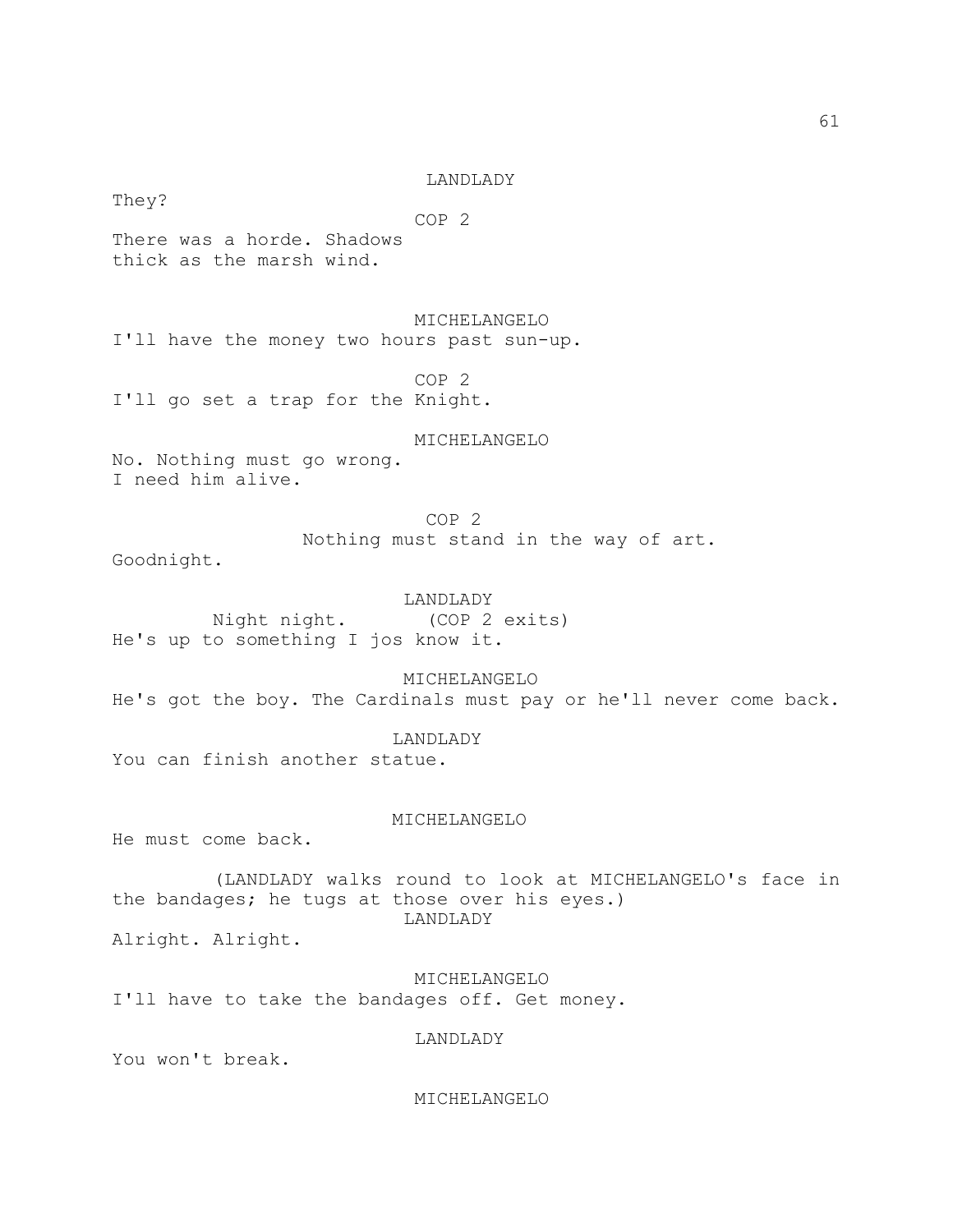Can you guarantee it?

LANDLADY Mr. Mick- you owe me seventy five gold crowns. I don't gotta guarantee nothing.

(LANDLADY walks away. Lights fade. End of Act One.)

Act Two. Scene 15. (MICHELANGELO's studio. The stage is bare except for the monolith covered with tarpaulin. A step-ladder is before the statue. Lights fade up. Beat. One by one three Cardinals in red robes enter. They face away from the audience.)

CARDINAL 1

Very impressive, but how is it?

 CARDINAL 2 He didn't make the stone. The stone was this big when we paid for it.

 CARDINAL 3 We don't know anything until we see the veins. If he's cut along the soul of the stone or against the marble. We'll see. He's washed up and can't carve his name on a toilet wall, what I hear.

## CARDINAL 1

It's a big marble.

(MICHELANGELO enters.)

 MICHELANGELO Gentlemen. Monsignors. You honor my house with your learning and holiness.

## CARDINAL 3

You left your door open. This isn't your marble you know. Not yours to let be stolen. Not yours to let be looked at even. Why isn't it finished?

MICHELANGELO (goes to footstool)

Not finished excellency?

CARDINAL 2

It's covered.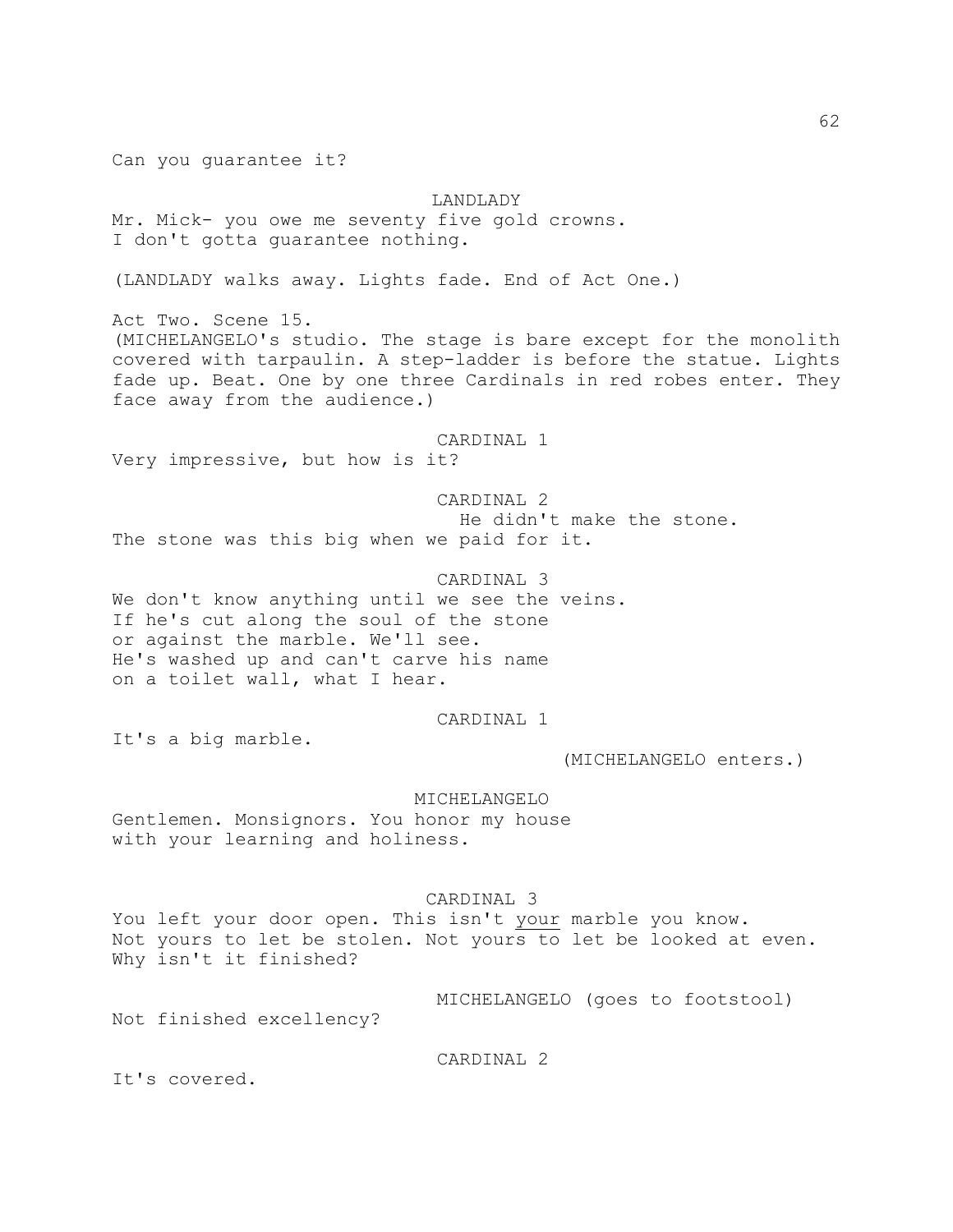CARDINAL 1 It's very big. CARDINAL 3 Why is it not finished? It's seven, the morning of the seventh. It should be finished. CARDINAL 2 You had a problem? CARDINAL 1 It was too big? CARDINAL 3 You're in default. MICHELANGELO There is a minor emendation still to be completed. CARDINAL 3 You're in default. MICHELANGELO It isn't irremediable. CARDINAL 3 Remedies take time. You're in default. CARDINAL 1 It is very big. CARDINAL 2 Let's look at it. We know nothing till we've had a look. MICHELANGELO The thing is- remedies cost more than art. CARDINAL 3 What are you talking about? We could have you flayed to string just for the delay you've caused.

The contract states- the work's to be picked up at sun-up or seven whichever comes first the morning of the seventh. Don't come it -  $art!$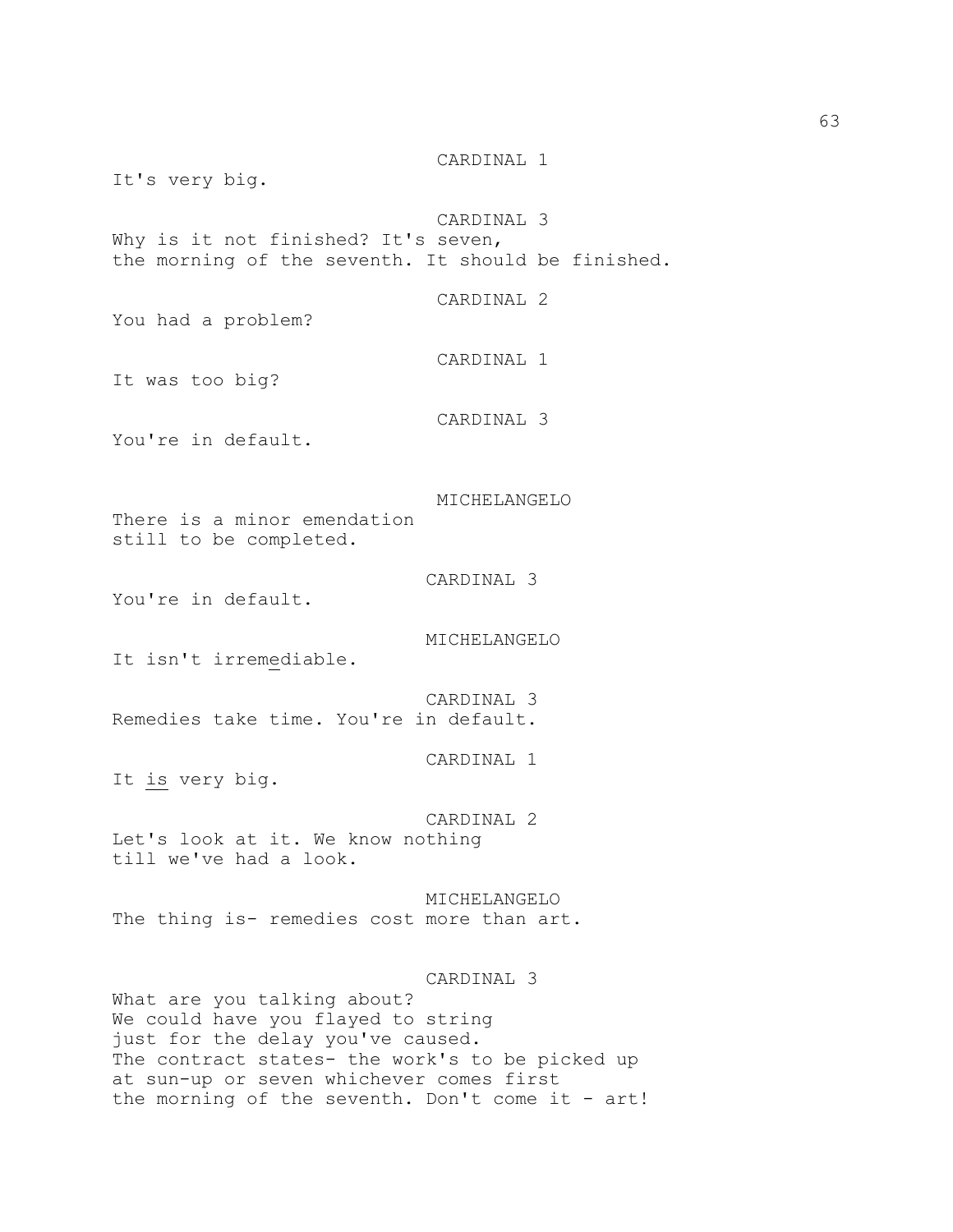MICHELANGELO What I did - I did. What I do now is not art but remedy. CARDINAL 3 What? CARDINAL 2 Let's look at it. What are we discussing a cat in a bag for anyway? CARDINAL 3 I don't like his tone of voice. CARDINAL 2 If the holy father liked his voice he'd be an organist and altar boy like you were! (Pause) CARDINAL 3 Pull the sheet off! MICHELANGELO Very well. CARDINAL 1 God it's big. (MICHELANGELO unveils the stone. It is the David, all but out of the stone, but his hands are clouds of marble.)

God. CARDINAL 3 What's that on his hip? CARDINAL 1 On his shoulder. CARDINAL 3 Good God. It's massive. CARDINAL 1 It is very big.

CARDINAL 2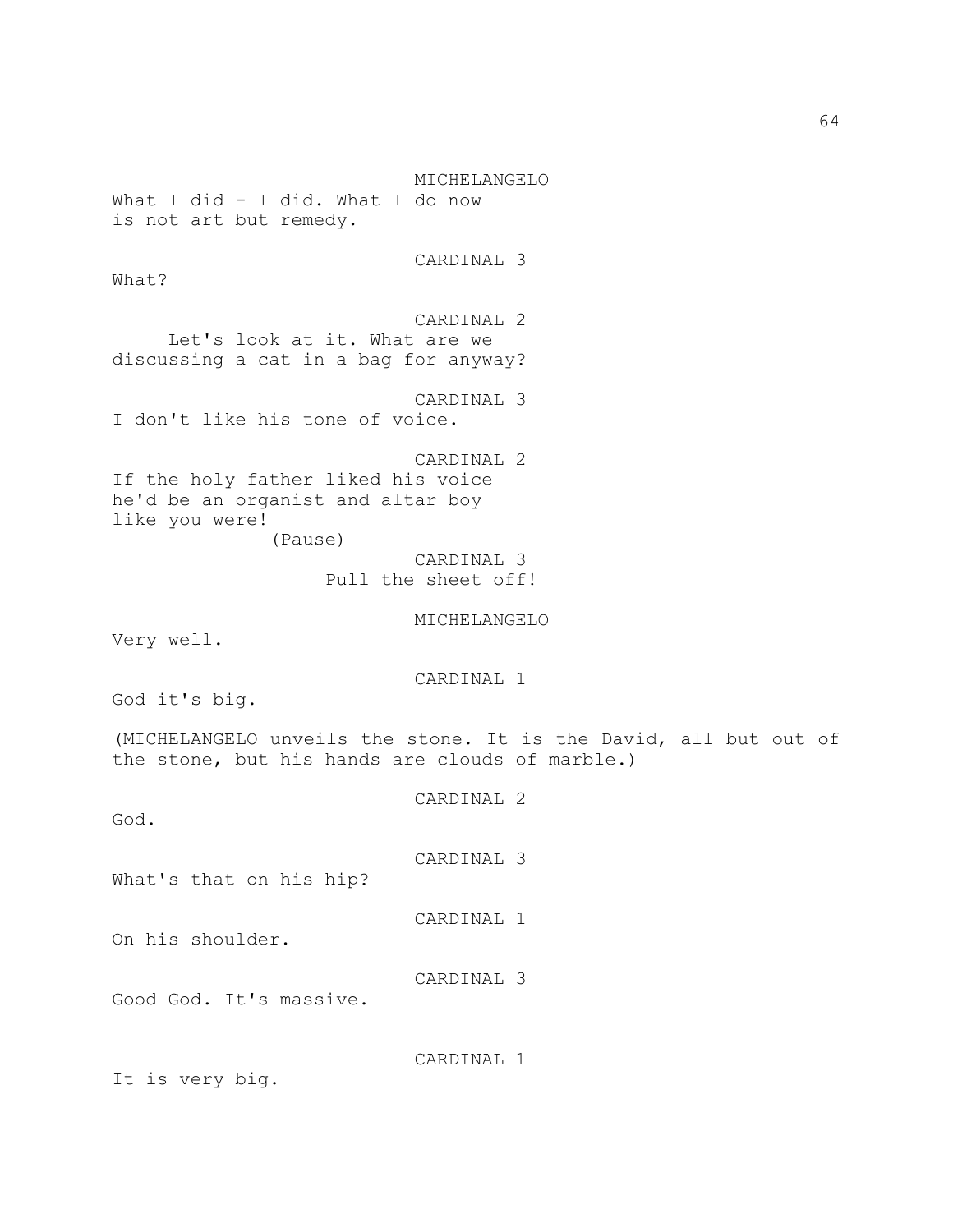CARDINAL 2

God.

MICHELANGELO

The hands are not finished.

 CARDINAL 3 His hip looks like he's crippled with a block. A growth like he can't walk properly. And his head looks like he's got another head beside. A man with two heads. Is that what you had in mind?

MICHELANGELO

His hands- at his hip and at his shoulder. Are not finished. That is what needs remedying.

CARDINAL 2

You must finish it. I will inform the Holy Father that all is in order. (moves off, pause) God. Do not stop until the stone speaks out of his hip and shoulder.

CARDINAL 1

A man with no hands..

CARDINAL 3

What are we going to do about the irregularity?!

 CARDINAL 2 You stay and sort it out. Give him whatever he wants. Anything.

CARDINAL 1

It's huge. Even in the middle.

## CARDINAL 2

Anything. God. Bless you.

 (CARDINAL 2 exits with CARDINAL 1 scuttling after.) (MICHELANGELO drops the tarpaulin from his hands. CARDINAL 3 looks at him.)

MICHELANGELO

A man without hands is nothing.

(MICHELANGELO descends the steps with his back to CARDINAL 3.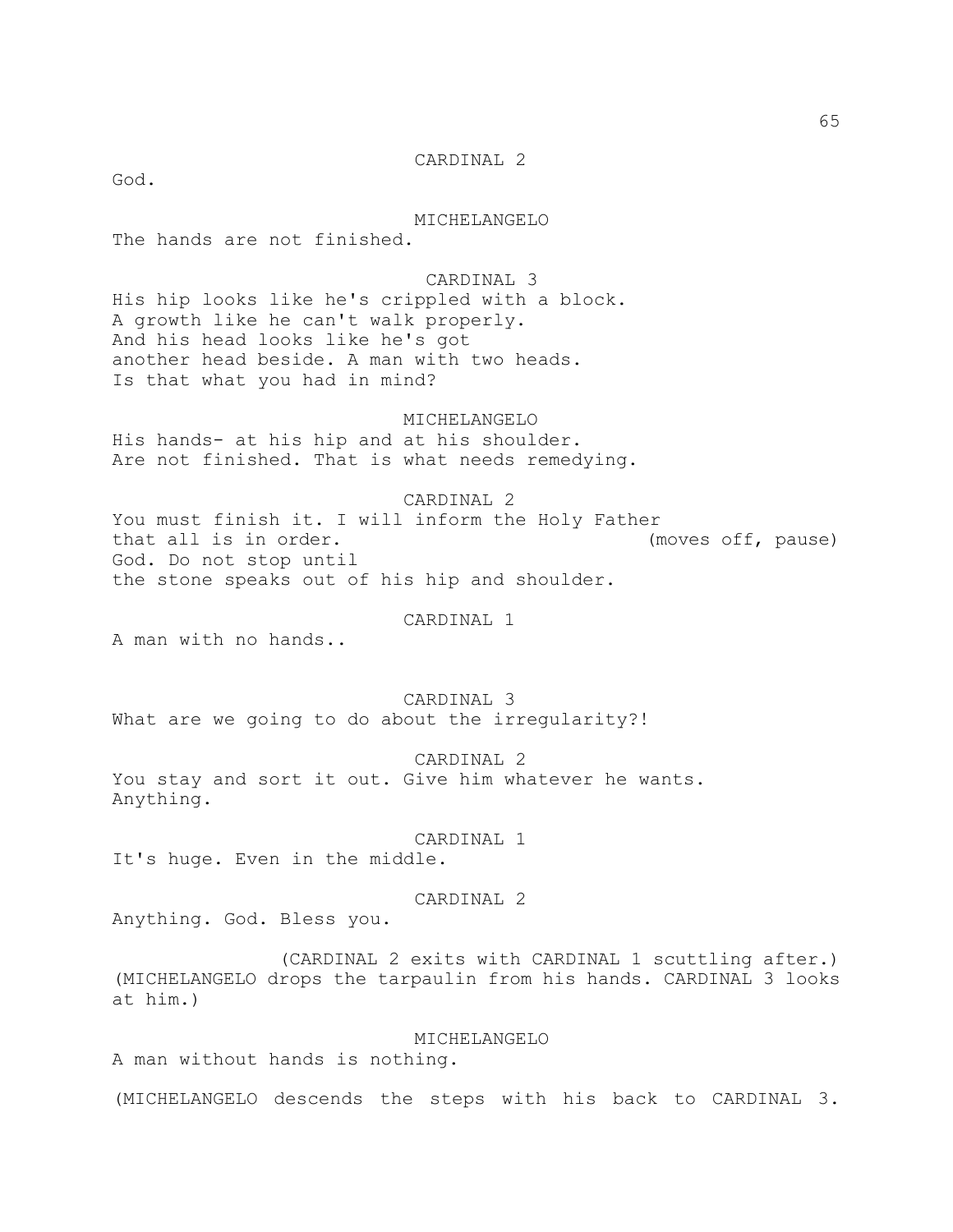Blackout.) Scene 16. (Another roof. PRIEST and DAVID.) PRIEST Good thing I said move when I said move. DAVID Yuh yuh- keep a look out- they're not gone yet. PRIEST Alright. You are young. You can't be expected- DAVID I could've seen them if you hadn't touched- PRIEST I was brushing your cloak. It's dirty up on that roof. DAVID (mutters) Tell me about it. PRIEST Friends? DAVID Keep a look out. (They prowl the roof-space. DAVID stops one side and looks .) DAVID I can still see his work-bench. There- underneath that washing, over the gutter- that's him. You see? Between the shutters- there's just a crack -wait for the night-time- that'll be open. PRIEST Needs air does he? Well- don't we all. DAVID He goes staring in the sky at night. Or the windows. Dirty old man. PRIEST How old is he?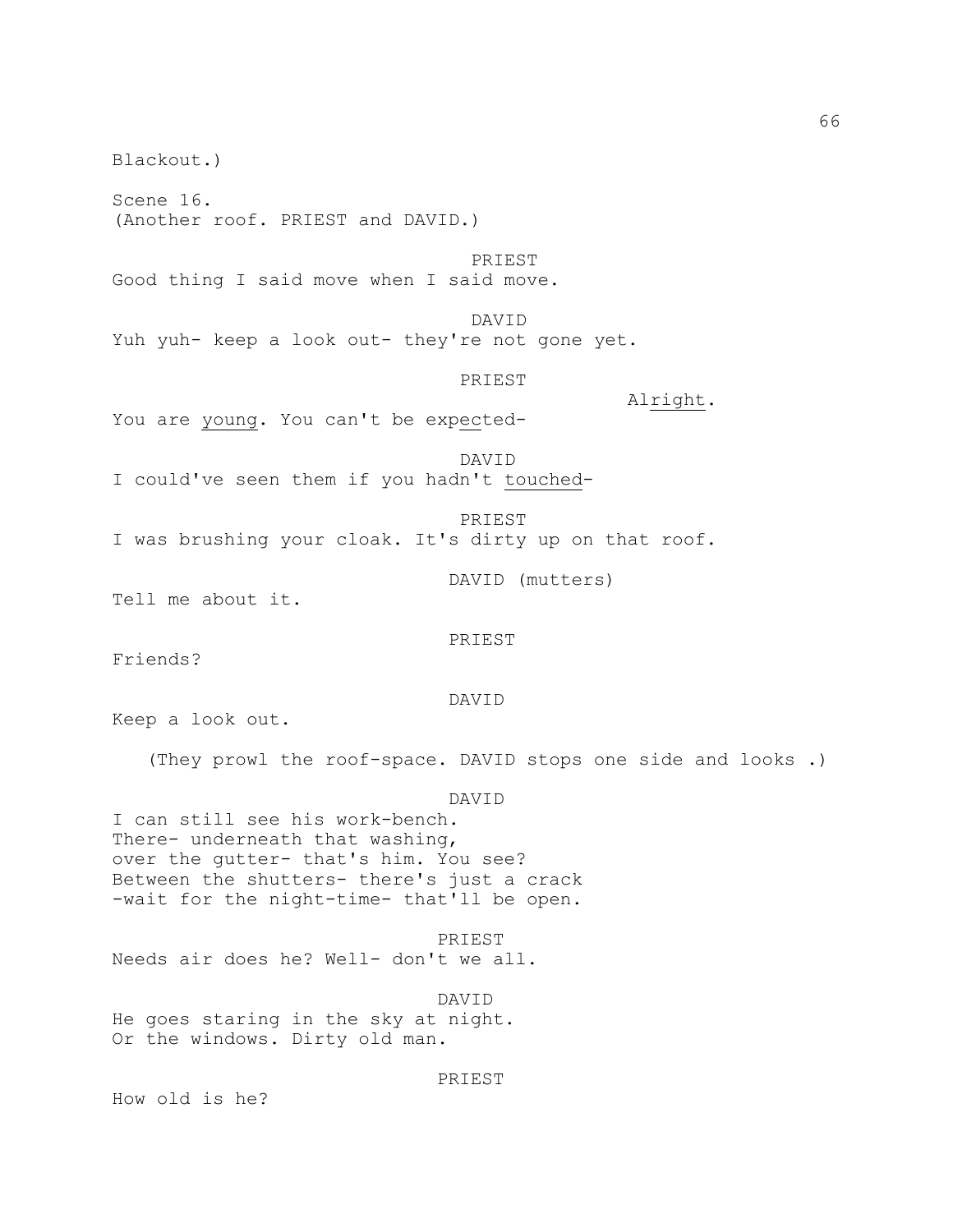Old.

DAVID

PRIEST

Old enough to be your father?

DAVID

My father's dead.

PRIEST

Oh.

 DAVID He's not old enough. Mind your hands.

> (PRIEST takes his hands off his shoulders. DAVID jumps off the roof.)

# PRIEST

Where are you going?

 DAVID To hide indoors. We need a hiding place for the day-light hours. Till he opens his windows.

PRIEST

I thought you weren't going back.

DAVID

Wonderful what money does, isn't it? Let's hide.

PRIEST

Where?

DAVID

With my girlfriend.

(DAVID leaps off stage.)

PRIEST

Shit! David, David! Shit. Why can't I fall in love with choirboys like I used to. I'm getting old. I must be. This one's almost old enough to shave. But he'd cut his throat if you left it in his hand a minute. Wait, wait a minute!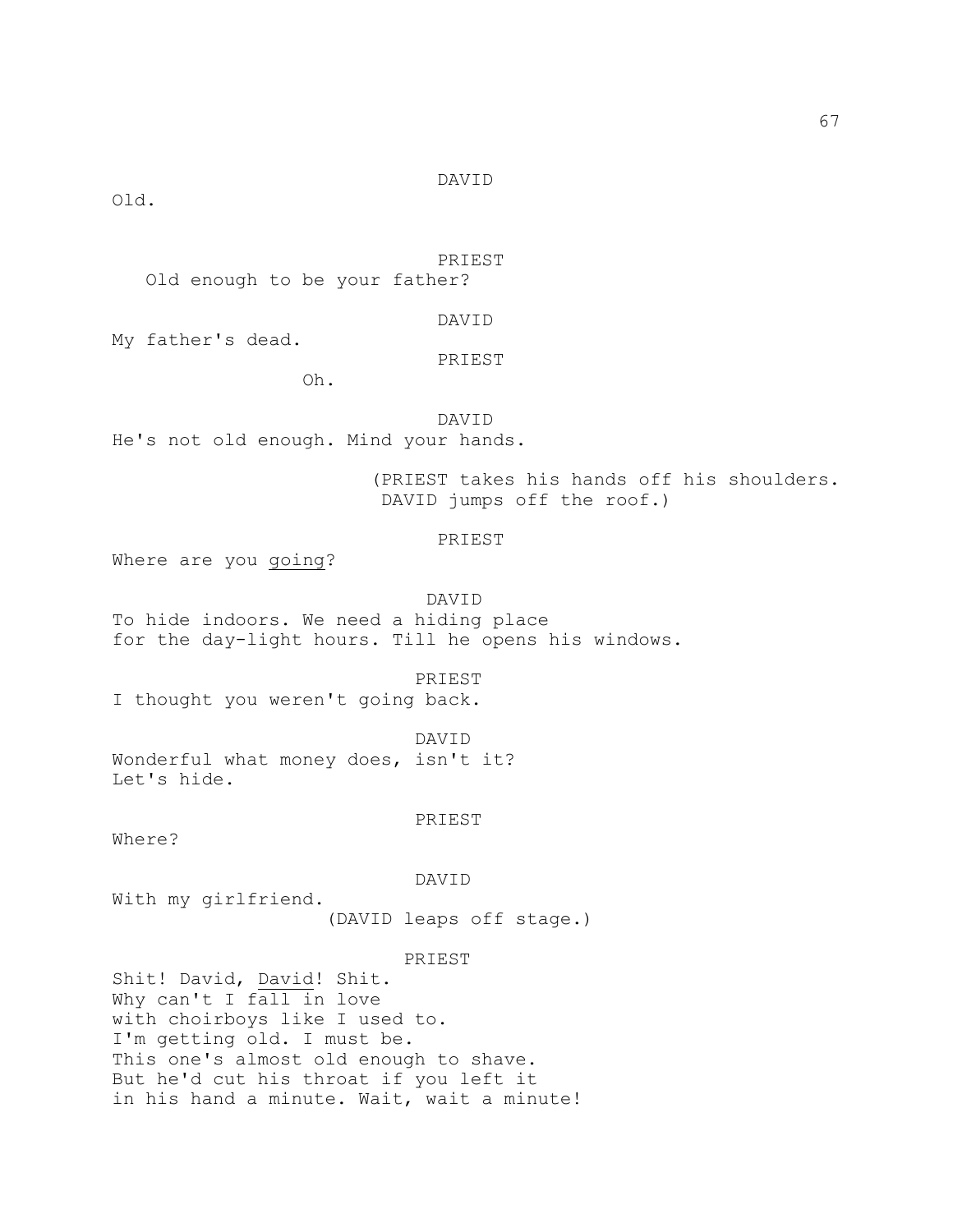A bare throat and no-one to kiss it when he shaves nicks in it. Just dumb hands and a big knife trembling. Wait David, hold on a minute. What will I do when the knife trembles falling a little on him, do I go between -then I'll be covered in knife's kisses. And why do I need more church lives lost-? As it is like a cat- if I've not lost all rank with the Church it's because I've burnt five lives and not all and those police saw me but didn't see. My gown of chastity sheltered me. And I have been hiding on roof-tops in light of daynot in the folds of my cassock, not dark alleys. Bare hands trembling. I in my cassock...kneeling. Hidden, or not hidden. David- (He pulls his cassocks up over his hips to climb down.) I'm coming. (PRIEST exits.) Scene 17. (MICHELANGELO's tool table. COP 2 and COP 1 are with MICHELANGELO.) MICHELANGELO This one is for power. Blast the edges away. With a hammer on it- clears the stone from a contouran arm or an inner thigh- silklike ten men driving a knife through - like butter. This one- detail pike- pick in for a pimple. A blemish. Something the eye didn't get last time that's too big for sandpaper. This- a nice little gadge this- my hammer for breaking up stone. It doesn't answer me when I come callingit doesn't bend when I say over -it breaks right open. I am not a patient man. This one- COP 2 -draws the arrows on the boxes saying "This way up." All I asked was do you have a hammer? MICHELANGELO I have seventeen different mallets and weighted implements. This is my "hammer"- it breaks stone for me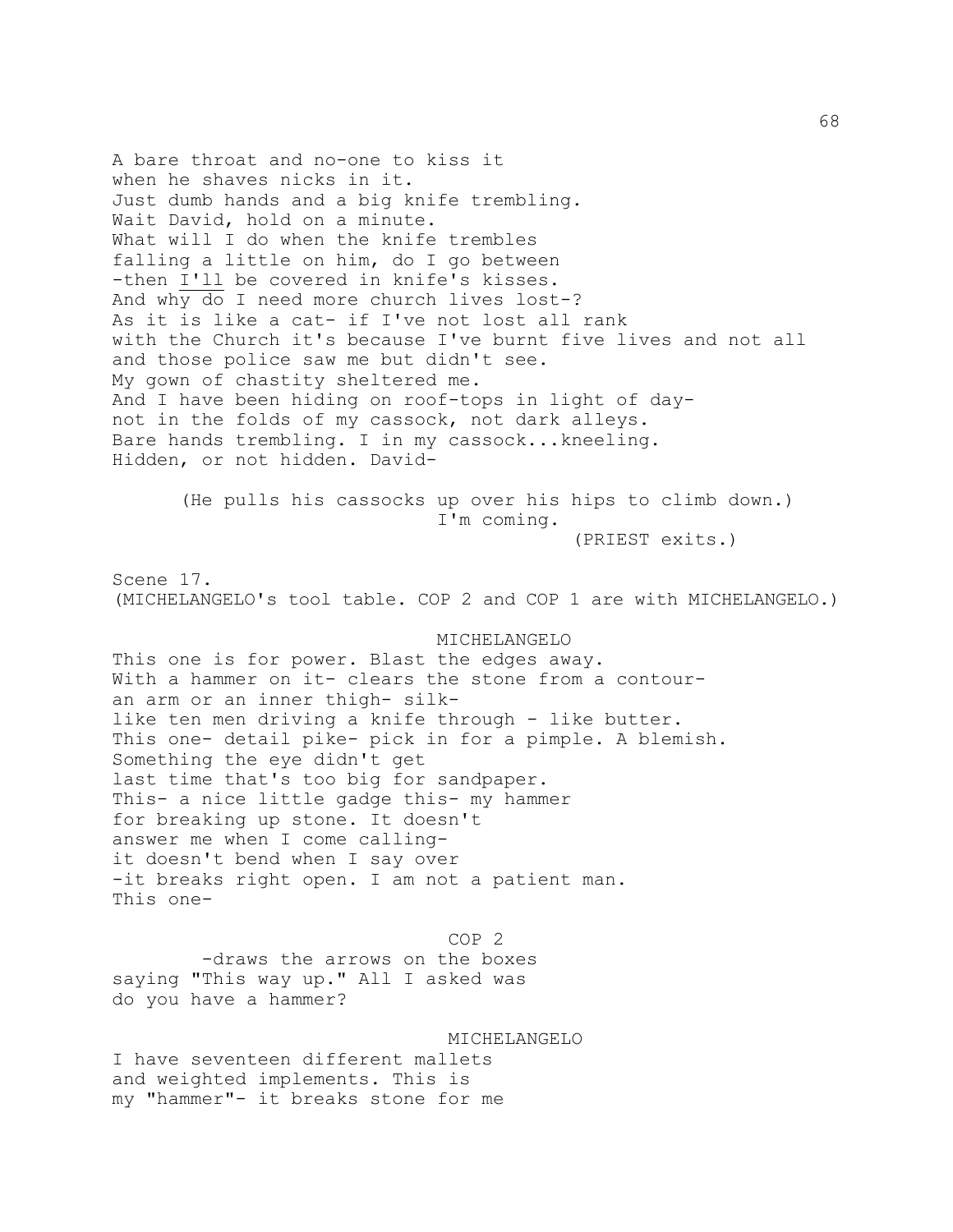when I am displeased with it.

That what took the leg?

MICHELANGELO

Yes, exactly.

COP 2

COP 1

What leg?

 COP 1 Christ in Genoa. Pieta. Lovely toneso I'm told. I don't - travel much myself. He took the leg off.

 MICHELANGELO I got annoyed. How many Christs can you put up with? That was my third. The marble was atrocious.

COP 2

COP 1

COP 2

So you marked his leg.

Chopped.

MICHELANGELO

MICHELANGELO

MICHELANGELO

Chopped.

All of it?

'Fraid so.

With this?

This.

COP 2

COP 2

I'll have it.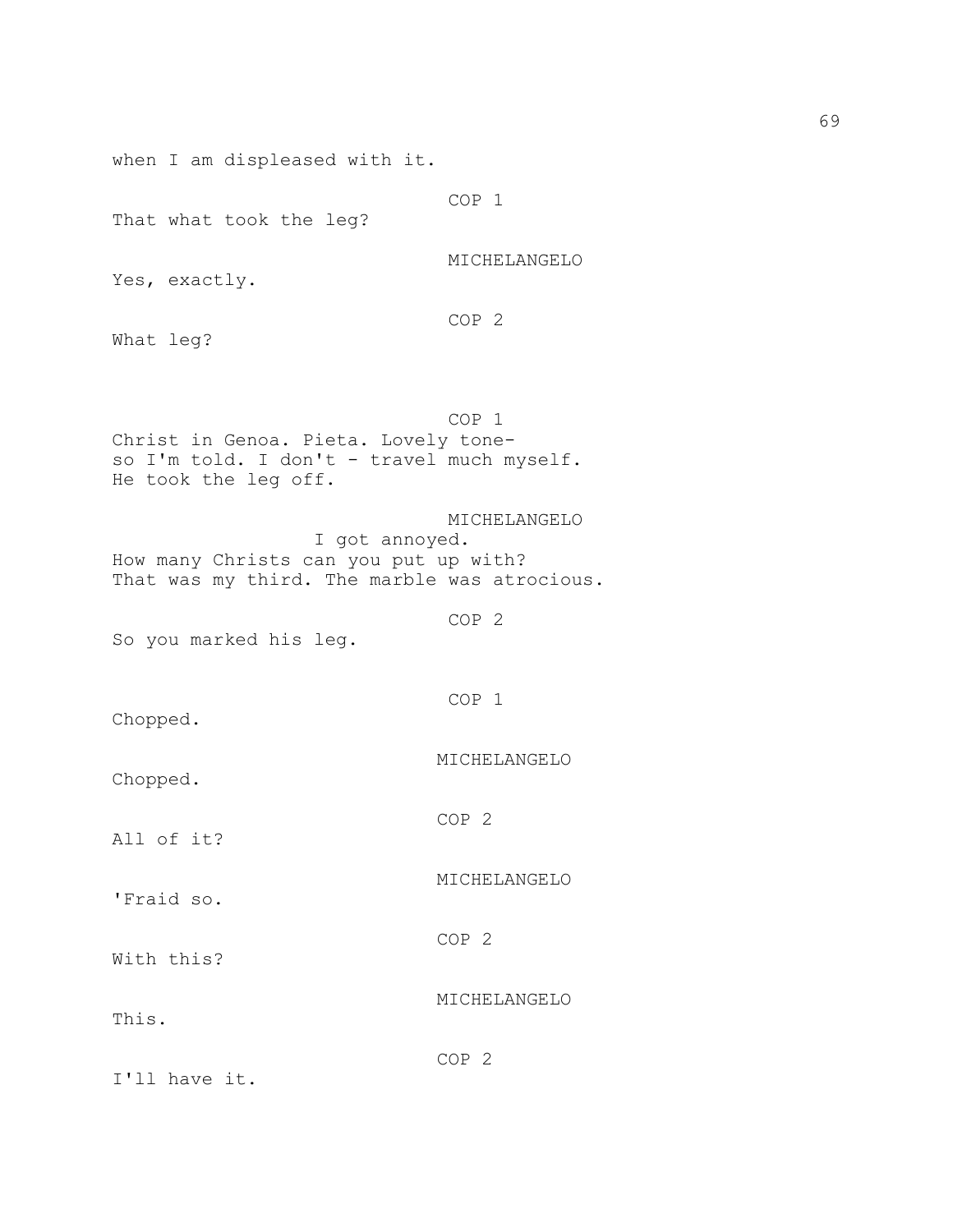MICHELANGELO

You can't have that!

COP 2

I need it!

MICHELANGELO

What for?!

 COP 2 Oh go on! You asked me for my helmet and I let you wear it!

 MICHELANGELO That was different- that was for research.

 COP 1 Oh let him have it. He'll be impossible otherwise.

 MICHELANGELO It's my best mallet. I'm impotent without it. What if a rage strikes me, a piece of stone gets insolent, a new creation drives its way into my body-

 COP 2 You haven't touched a thing in here since the slave left. Have you? I can see the dust gone where you touched that one.

MICHELANGELO (shrugs)

Take it.

 COP 2 (moving off) We'll try not to crack the skull with it. If there's trouble.

 COP 1 Still- you only want the hands.

MICHELANGELO

Come back!

 COP 2 We will - and we'll have him. Rest assured- your money will be well spent.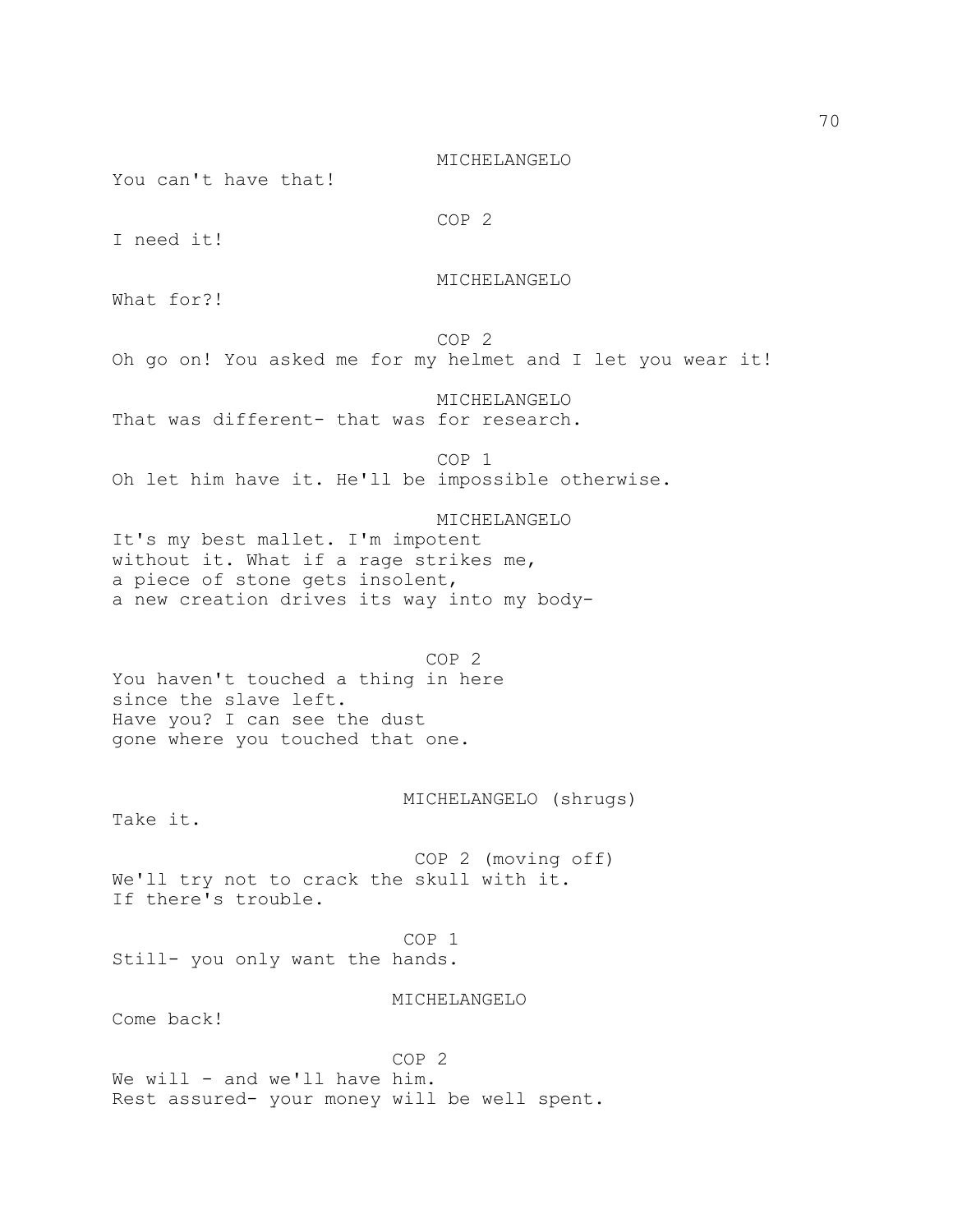Take the pick.

 COP 1 We wouldn't want to cut his throat.

That isn't legal.

# MICHELANGELO Take the chisel.

 COP 1 We only want to bruise him. Break a bone if necessary. Wouldn't want to pierce the skin. You'd have contusions. Blood. Healing. We'll be back with him in no time.

(They leave. MICHELANGELO slumps before his tools.)

Scene 18. (At the brothel. A room with a bed in it. Yellow grime on the walls. Sound of feet in sandals going up and down the hall outside.)

### PRIEST

What are we doing here?

 DAVID I'm going to rest. You want the floor or the bed? PRIEST Where are you going to rest?

#### DAVID

I'll take the bed.

#### PRIEST

I'll lie next to you. Isn't there room?

## DAVID

Not really. I'll lie on the floor.

## PRIEST

You can't lie on that. You don't know where it's been. (DAVID shrugs, grins.) You know what I mean. It could have anythingit probably has had- I see a crab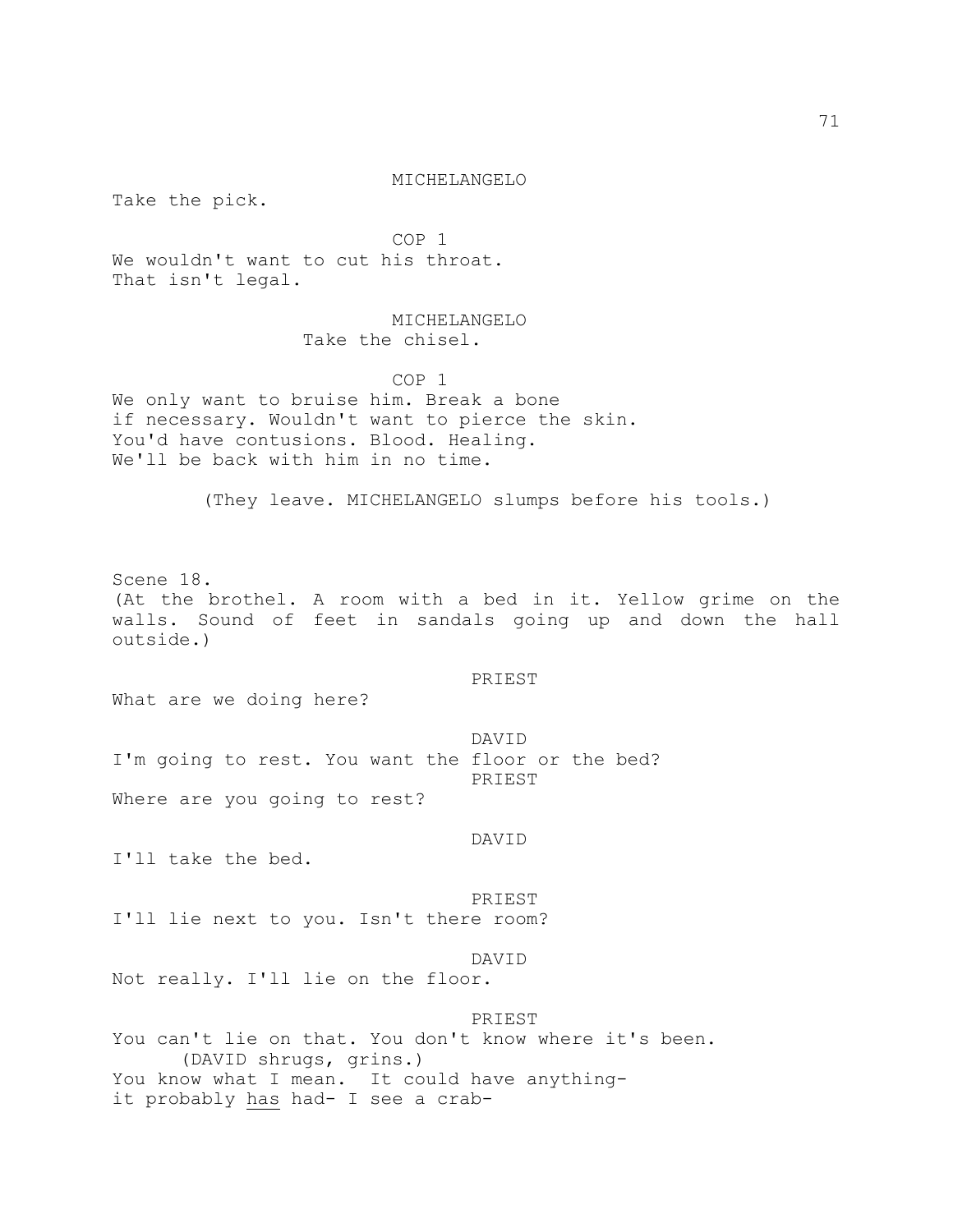louse crawling in that straw now. (stamps) Lie on the cushions. I won't touch you. DAVID It isn't big enough. PRIEST For what? DAVID My girlfriend'll be here in a minute. PRIEST She goes off the meter for you does she? DAVID (in PRIEST's face) Oi! Oi! Oi! PRIEST Sorry, sorry, I beg your pardon. I've yet to meet the young lady-I assumed- DAVID You assumed wrong- PRIEST She is a girl of good family- DAVID Damn straight. Her mother's owned this placefive years, at least. PRIEST (Pause) Well, that's different. DAVID It is. Be a little bit more respectful. PRIEST Are you- you can sit down you know. I won't mind. Are you getting married? DAVID Are you stupid? PRIEST Not that I've been told to my face.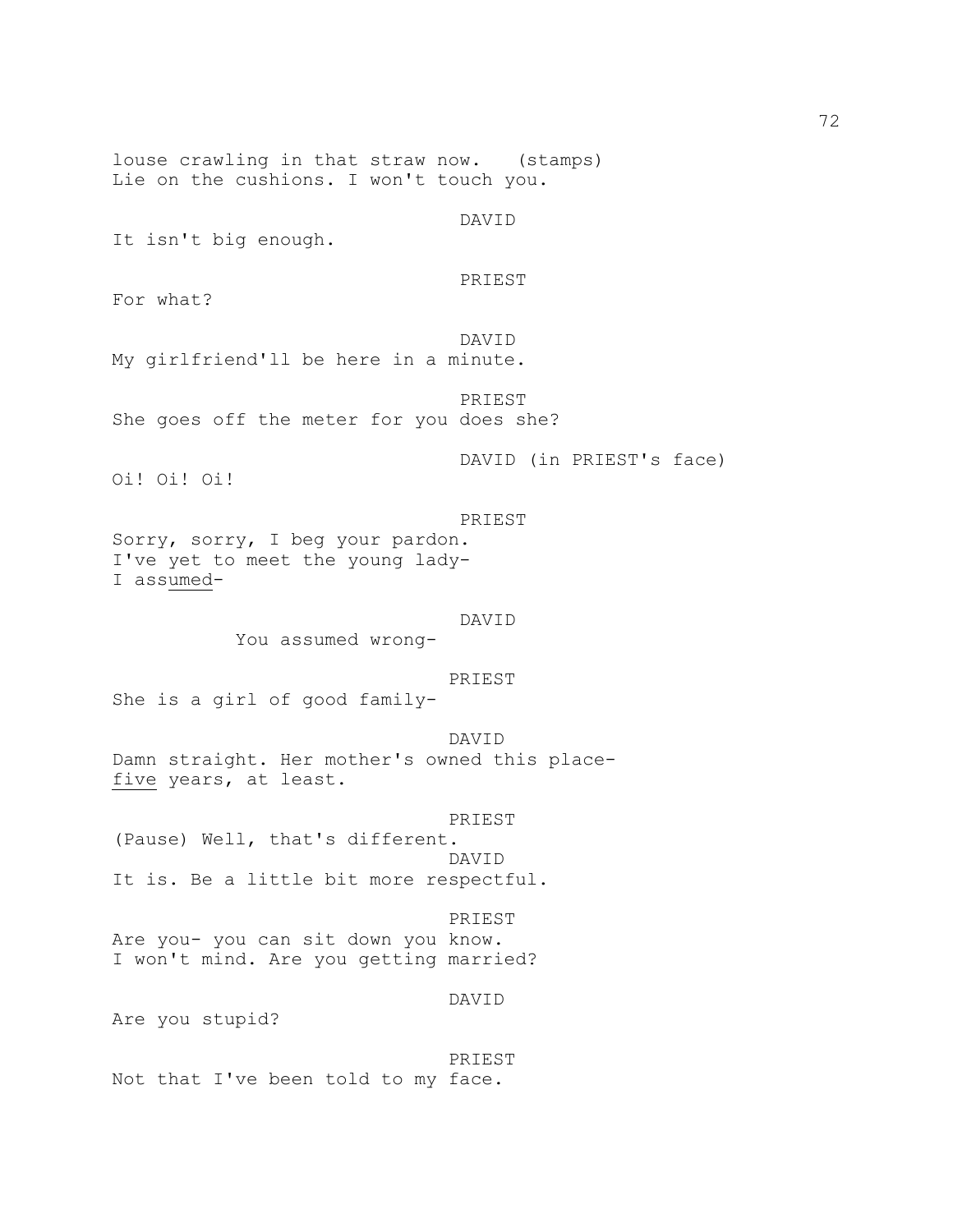DAVID She wouldn't look at a slave, would she? Not when she's got all this. PRIEST (looks around) Oh yes..What would she want with you. DAVID (sitting) Go on- rub it in. PRIEST Is that why you want the money? DAVID Eh? PRIEST To get married. (Pause) To have something. So- she- will- look- at- you. DAVID (Pause) Yeah. Yeah, yeah, that's it. PRIEST You're a genius. I'd never have stumbled upon such an ingenious device. DAVID Thanks. PRIEST (rises) I should be going. DAVID You're going? PRIEST If you're going to get married. You get the money- she realizes what a splendid fellow you are. You get married. See you in the confessionals sometime. It's been nice working with you. DAVID Why are you going?

PRIEST

You're getting married.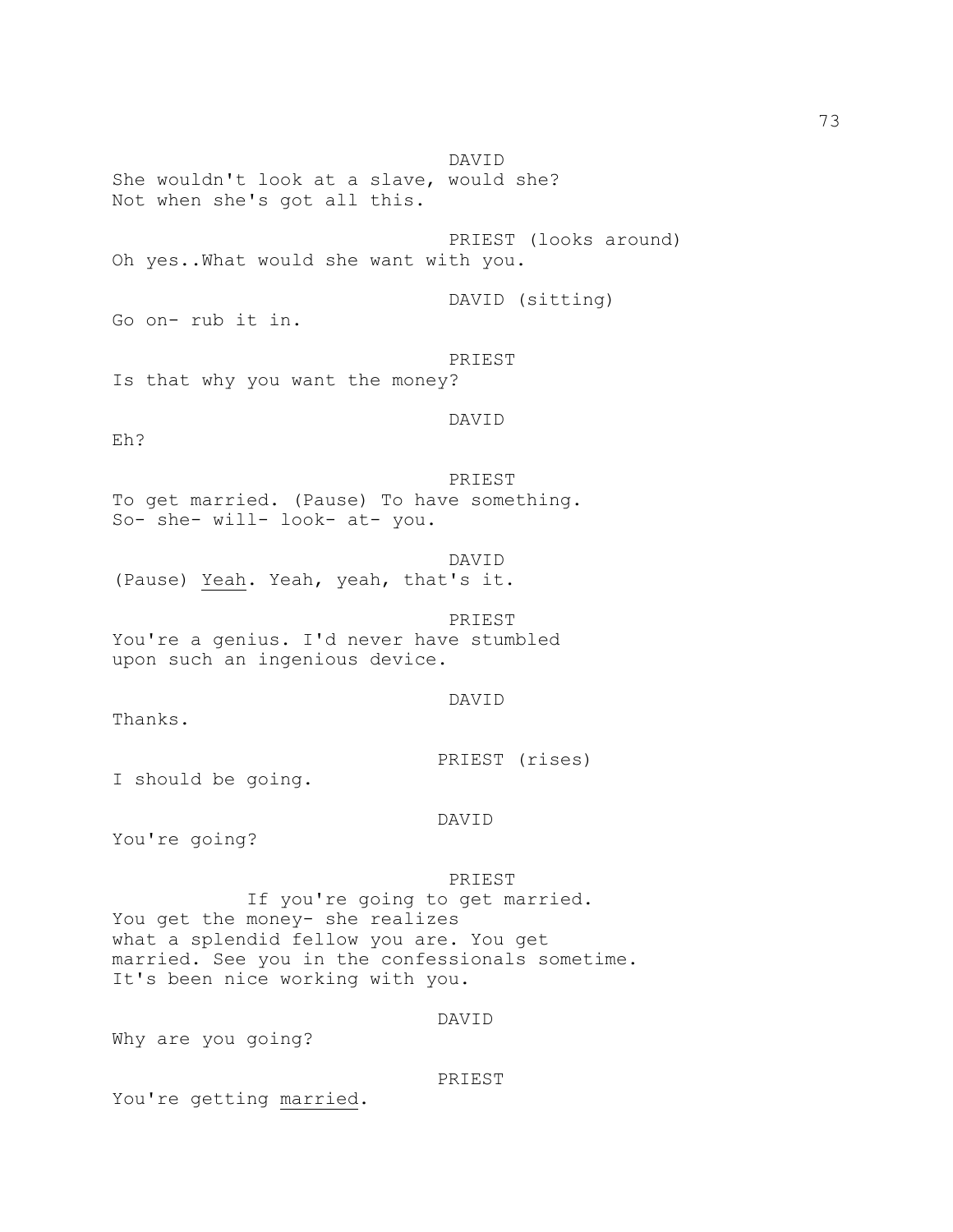So? Not this minute. PRIEST (sits) I don't get it. You're a confused kid. DAVID Hey. I don't wear this thing every day you know. I get the dress over my head- I'm not a bit confused. PRIEST Take it off then. DAVID I am getting married you know. PRIEST Take it off if you're going to not be confused. DAVID Alright. PRIEST What are you scared of? DAVID I'm not scared. PRIEST You think I've not seen one before? DAVID One what? PRIEST An erect dick? DAVID I'm not erect! PRIEST God knows I've seen too many that were dangling so low the turtles must have craned their little heads up to snap at them. DAVID (flustered) I'm not that big.

DAVID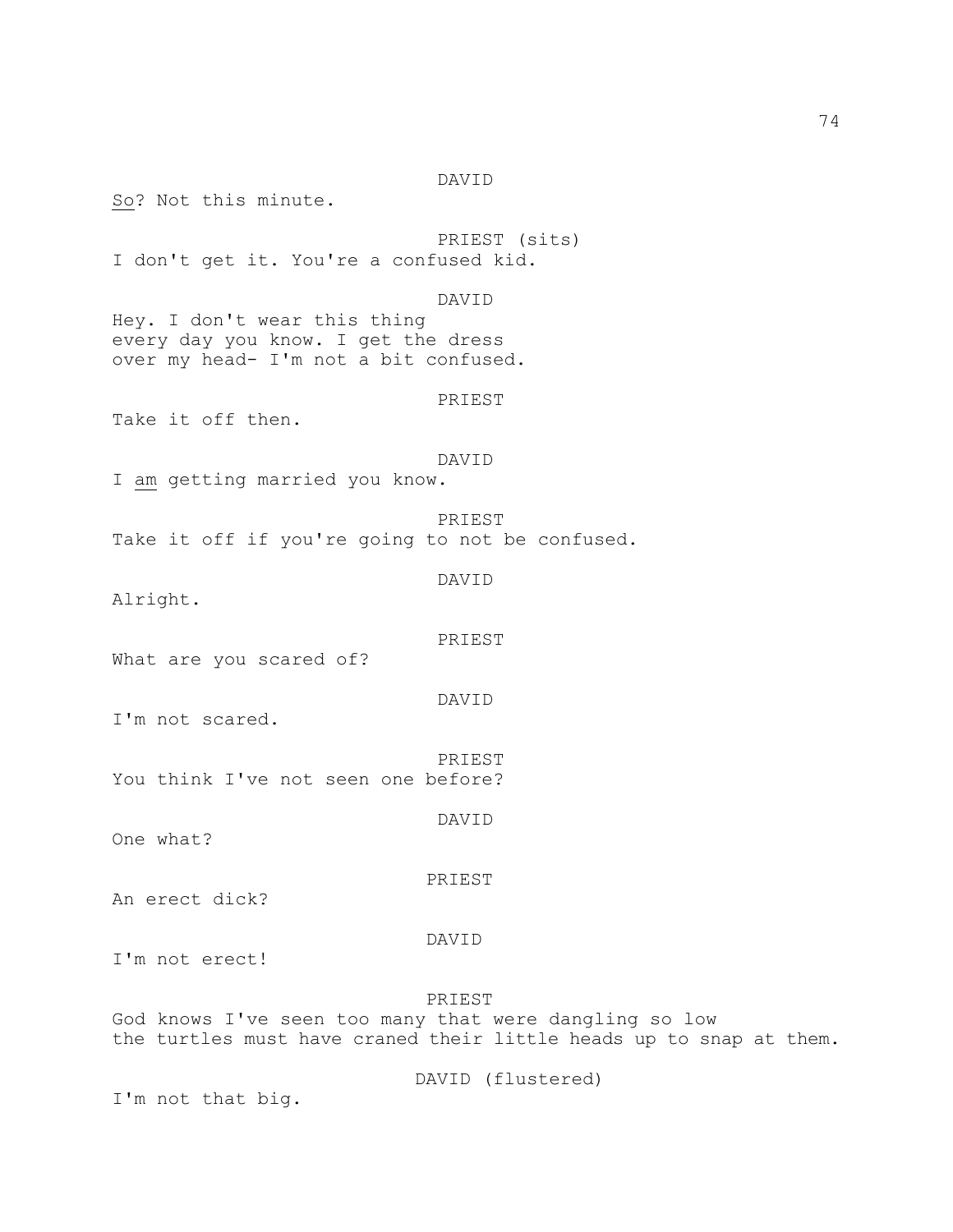PRIEST Oh come on! You take your clothes off for a living don't you?! This man- what's his name- DAVID He doesn't look at me that way! PRIEST What way? DAVID Like he wants to touch me. PRIEST (Pause) How does he look at you? DAVID Like I'm a statue. PRIEST I've seen his statues. The Holy Father wants to touch his statues. Trust me- he wants to touch you. DAVID He doesn't - PRIEST What? DAVID -look at melike I'm a man- likehe doesn't look at me the way a man looks at a woman- PRIEST What way is that? DAVID Wicked. Like he wants to bend her over. PRIEST You like that? DAVID Yeah.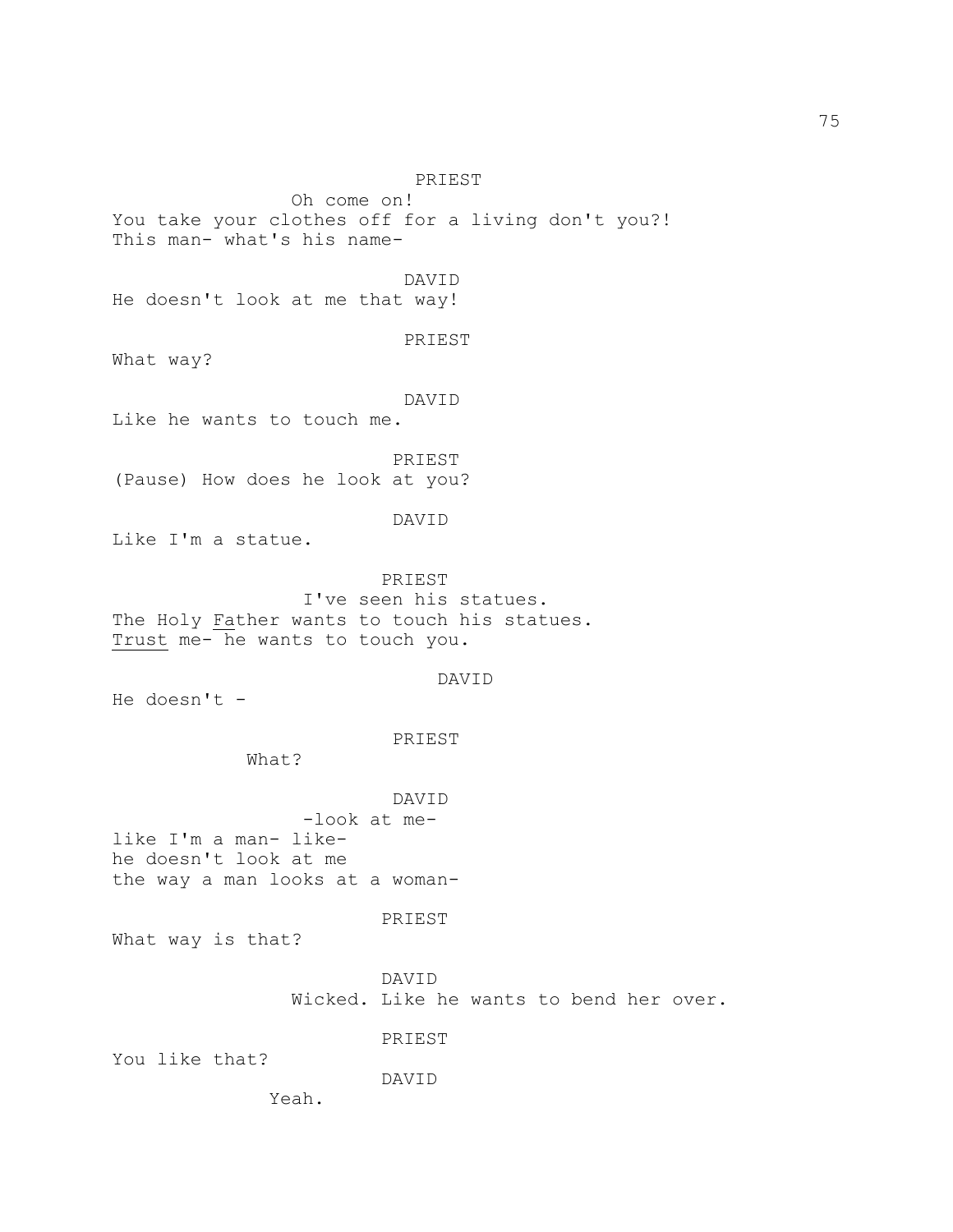With my girlfriend, of course.

PRIEST

 Of course. Maybe he wants you to bend him over. Maybe that's why he doesn't look at you like that. Maybe that's how he looks at you. Maybe that's why he looks at you like you're a statue. Maybe that's what he looks at when he looks at statues.

DAVID

He's done the Virgin Mary and our Lord in diapers!

PRIEST (shrugs)

No accounting for taste.

DAVID

You ought to be ashamed.

PRIEST

No, you are now ashamed.

DAVID

I'm not.

 PRIEST What happened that you left?

DAVID

Nothing.

 PRIEST What happened? You had a nice cushy job.

Flashing your pee-pee for a bit of meat and wine every day and straw to sleep in. Roof top to stop rain. Clothes even. If you can call it clothing. What happened?

DAVID

I don't know what you're talking about.

 PRIEST (takes his chin) Listen. Luv. You can play the Saint, play the little virgin- but you had a roof -you had a man looking at you nude and paying good money for it. Why'd you leave?

DAVID (pulls away)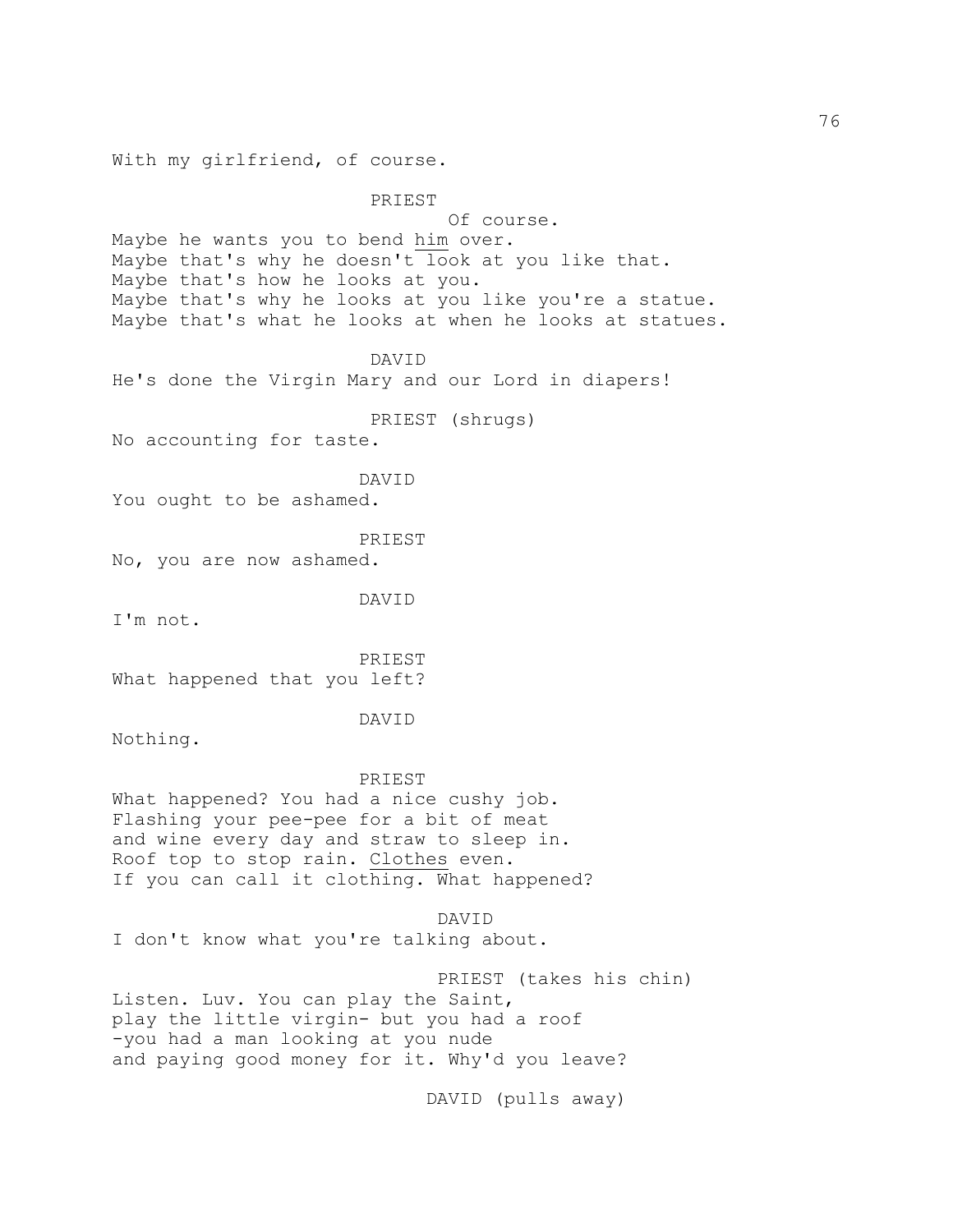I told you. PRIEST What? He asked you to wash his dick and you wouldn't. Sohe pressured you? The little virgin got hot and flustered? DAVID No! PRIEST He stood over your bed at nightslavering and doing nasty things. DAVID No. PRIEST What? Look- I'm bored of this. I'm off. (PRIEST rises) DAVID I did it. PRIEST What? DAVID I did it. I washed his ...dick. PRIEST Oh. (sits) DAVID And his arse. And his crack. And his dick again. PRIEST Oh. DAVID And he fucked me. He had me lie on the bed and fucked me. With a bit of spit- on his hand -he opened me up, had me get on my knees- hold myself up a bit and- PRIEST -he fucked you. Yes. I'm sorry.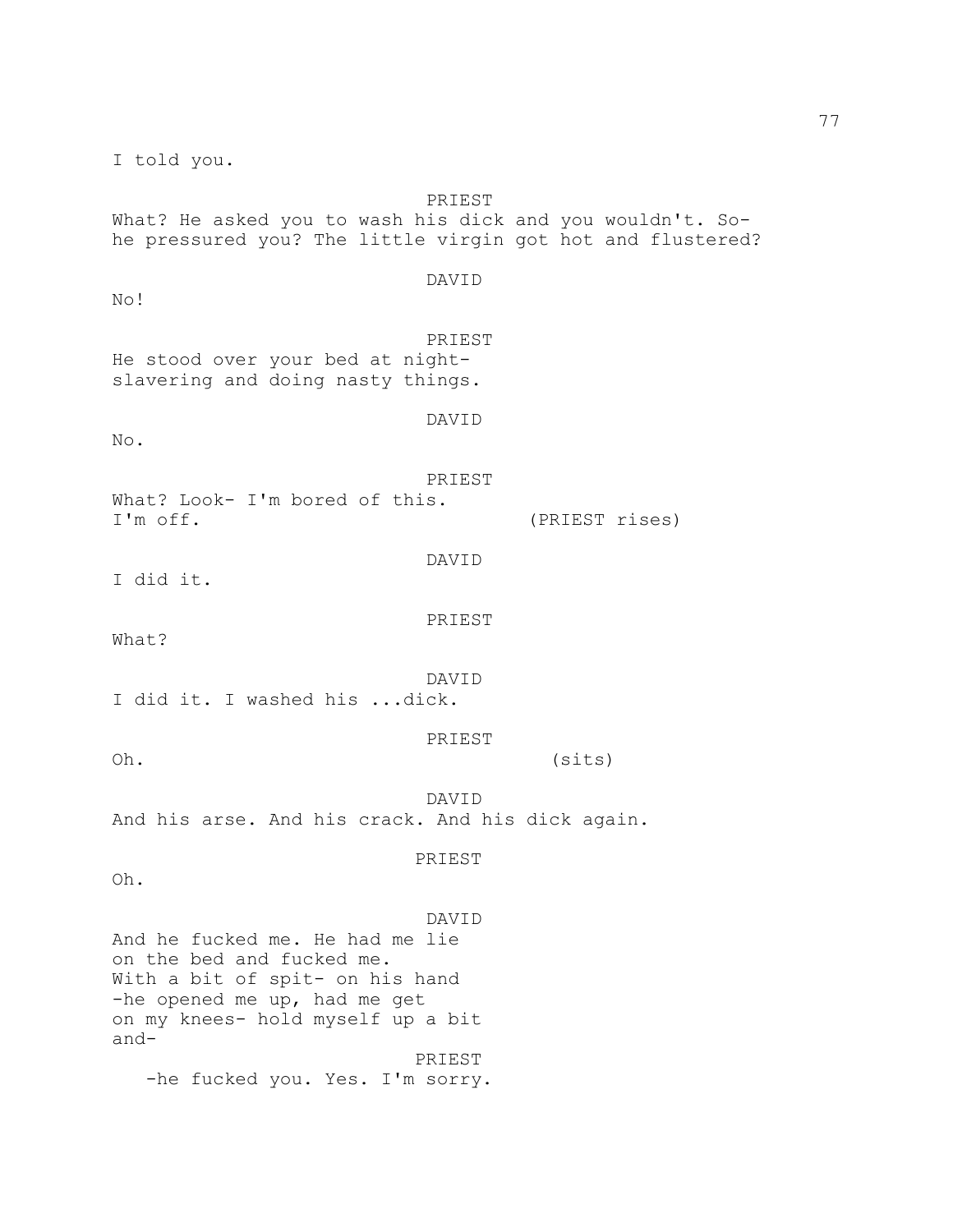DAVID Why? Why be sorry? You want to look at me? (PRIEST doesn't answer.) DAVID You want to look at me? Say yes. Say "yes- I want to look at you." (Pause) PRIEST Yes. I want to look at you. (DAVID takes his cassock off, he's naked, he faces away from the audience.) DAVID I liked it. I liked it a lot. You want to look at me? Or you want me to wash you too? (Pause) PRIEST I want.. you to wash me. (DAVID walks up to him. PRIEST moves away.) PRIEST You should go back to him. DAVID What? PRIEST He should finish the statue. DAVID What? PRIEST You should. It's important. DAVID I want to wash you.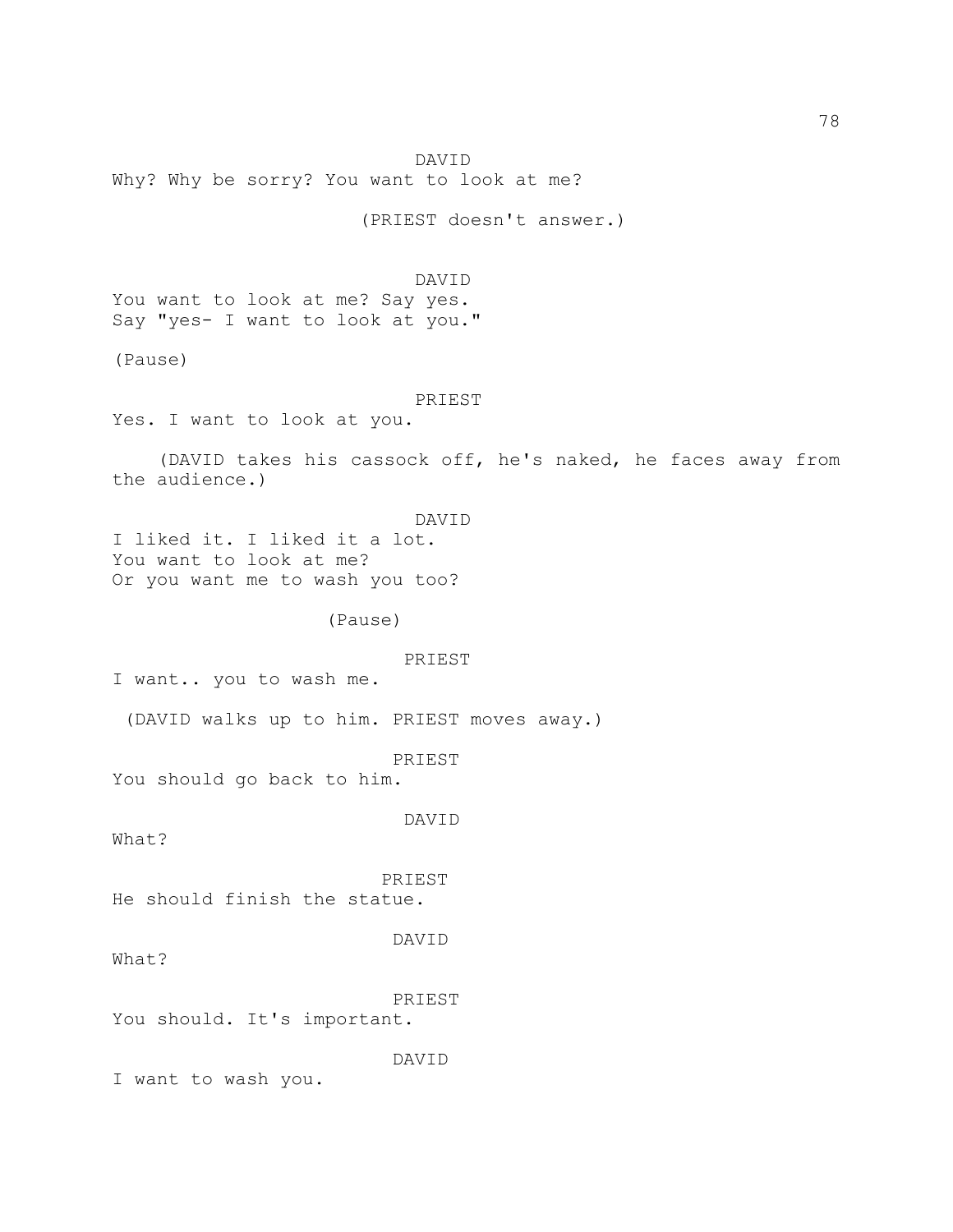PRIEST Not now. You're getting married. DAVID She doesn't know I'm in here. Her mother doesn't want us talking. She won't tell her unless I call. PRIEST I have to go back to St. Peter's. DAVID Don't you want me to wash you? PRIEST You should get washed by- I meanyou should go wash Michelangelo. (Pause) DAVID You don't love me. PRIEST No. I don't love you. Michelangelo loves you. Maybe that's why he looks at you. Maybe that's why it took him so long to touch the stone. DAVID I thought- PRIEST I'm sorry. (DAVID sits naked on the bed.) I'm sorry. DAVID Go. I'm not getting dressed again. I like being like this. (He puts his hands over his privates.) (There is a knock at the door.) COP 1 (off) Open up! Police! (Blackout.) Scene 19.

(MICHELANGELO's chambers. The tools are gone, placed in an oaken chest. The table's cleared. Tarpaulin covers the David.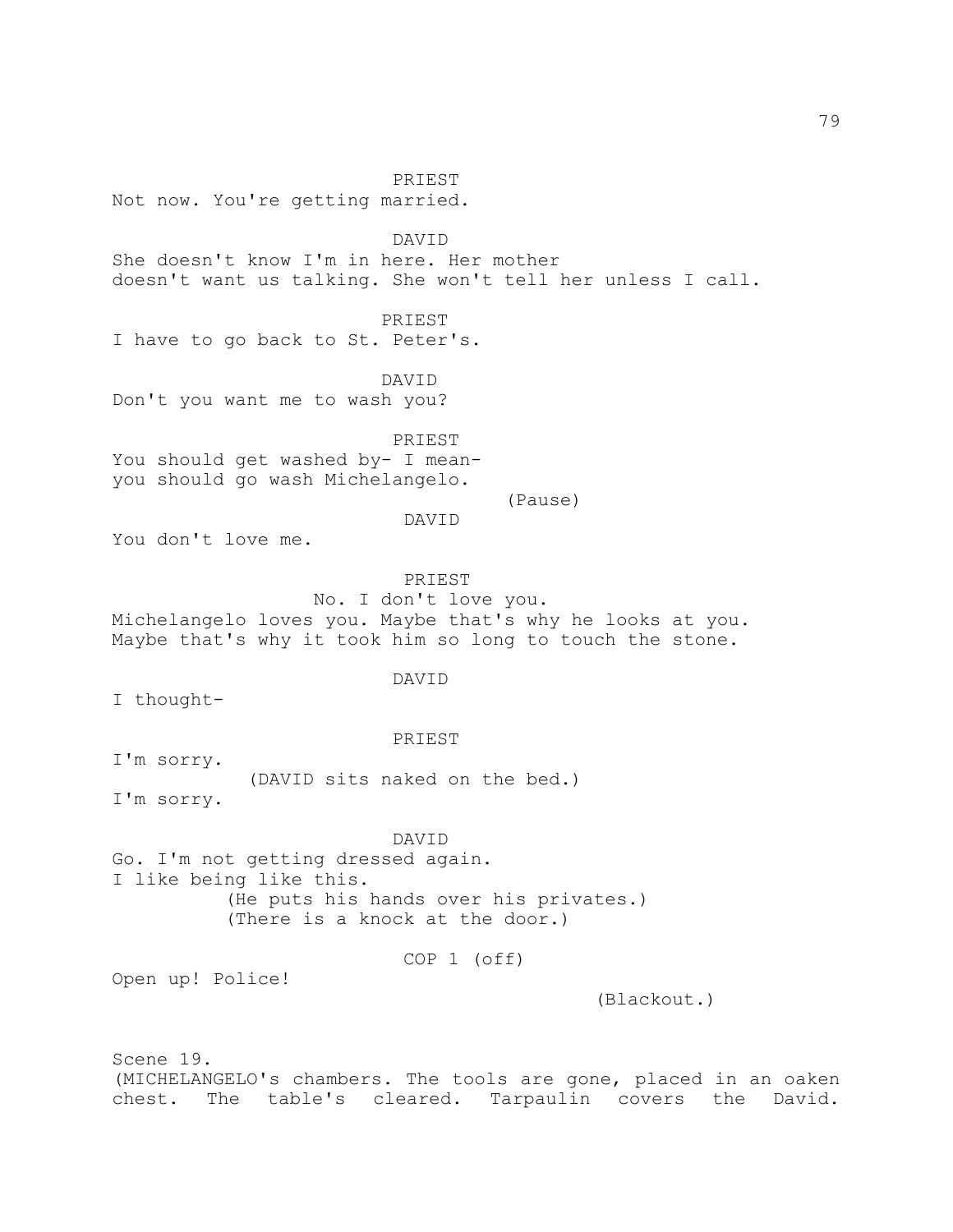Michelangelo sits, scribbling with a knife end on the table.)

#### LANDLADY

What are you doing?

## MICHELANGELO

Nothing! Why do you creep up on me like that?

### LANDLADY

 I owna da building. I walk in here just a how I like. I wanna walk like a chicken I laya eggs. Issa not you problem!

## MICHELANGELO

Go away again, I'm drawing.

#### LANDLADY

Blessed Virgin- issa miracle! Use a pencil- is no worth nothin' if nobody can't see it.

#### MICHELANGELO

No.

#### LANDLADY

You can't make bread from what nobody can hang onna walls. They can't hang a table. They can't hang you can't takea money. You can't takea money is no point.

MICHELANGELO

I'm trying to work out something.

 LANDLADY How you work it out- you can'ta see?

### MICHELANGELO

I see it when I'm moving my fingers. It doesn't matter what everyone else can see.

 LANDLADY You a waste o' breath to me Mr. Michelangelo.

MICHELANGELO

Pass the pepper Mrs. Olvet.

(She does.)

Thank you.

(He pours pepper.)

Scene 20.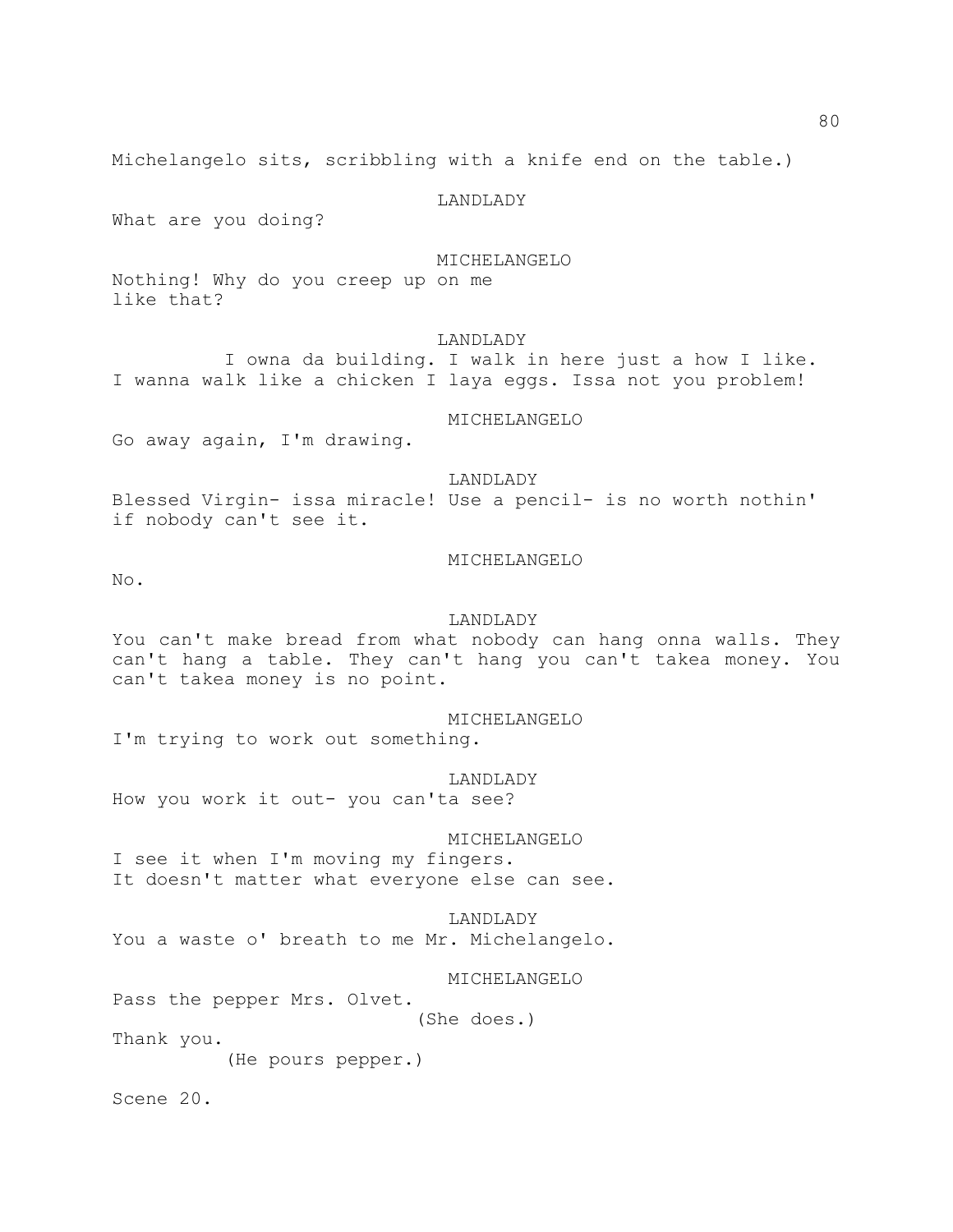(DAVID and PRIEST in whore-house as at previous scene. A knock at the door.)

PRIEST

Shit!

DAVID

They can't've..

 PRIEST Put your clothes on! For God's sake!

DAVID (fumbling with clothes)

What's God got to do with it?

 COP 1 (off) We know you're in there. Come out with your hands up!

DAVID

(shouts) Chew lead copper! (Pause) I wonder what that means.

 PRIEST Out the window- quickly!

DAVID

The money.

## PRIEST

 There'll never be a penny. Don't you understand? You will be fucked the rest of your life and there will never be a penny.

DAVID

I want my money. Or something.

COP 1 (off)

Open up or we're breaking in.

FEMALE VOICE (off)

Not my door!

PRIEST

You will never have anything. (PRIEST takes the pillow from over DAVID's crotch.) Get used to it. (COP 1 and COP 2 break through the door.) Good luck, pretty baby.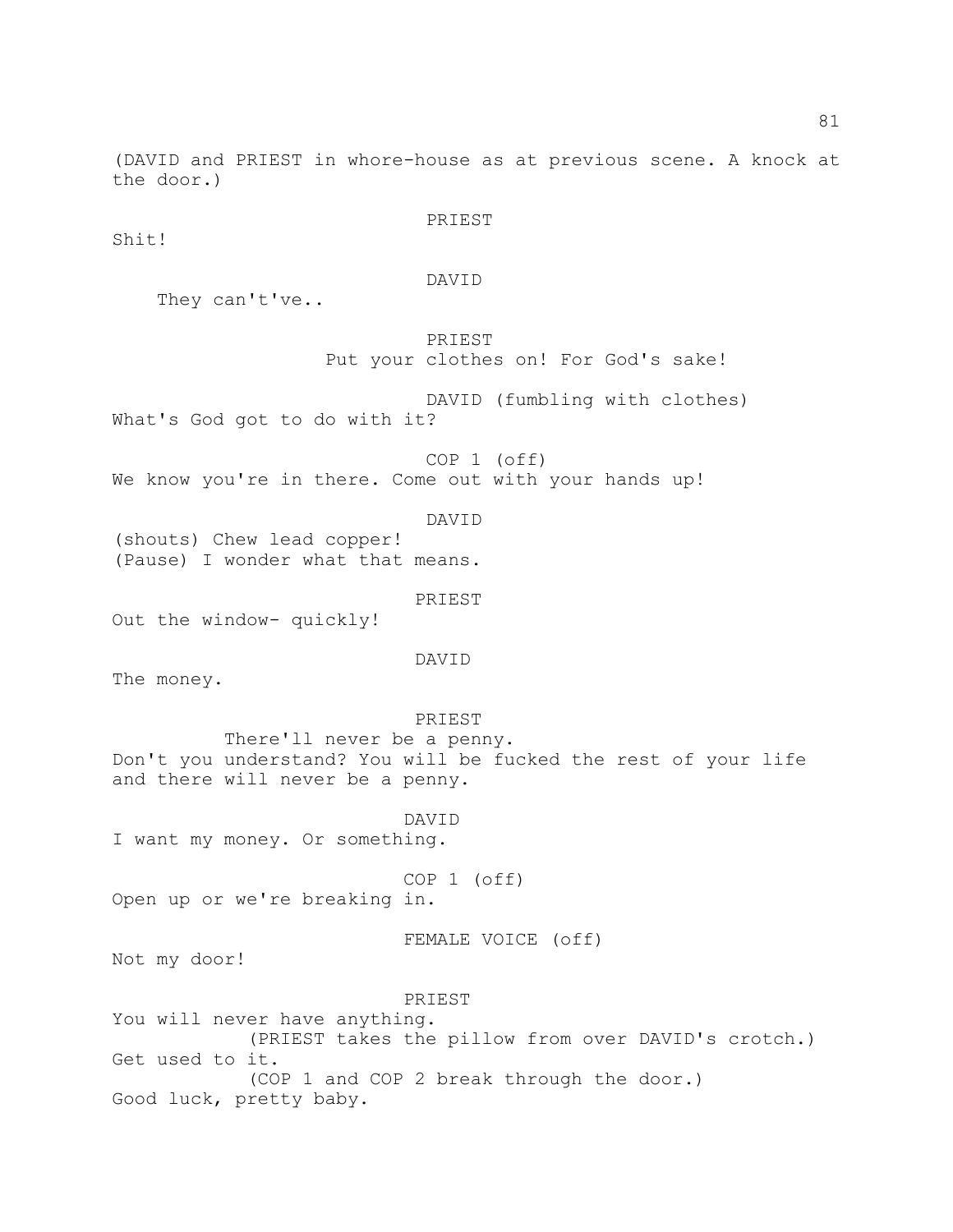(PRIEST grabs DAVID, kisses him on mouth and leaps out the SL window.)

 COP 1 Damn! Right, I'm after him! (leaps out of window) COP 2 David, known in the rank of slave. Formerly of the house-hold staff of Signor Michelangelo Buonarotti. You have the right to remain silent.. FEMALE VOICE (off) My door!!! DAVID My ransom. COP 2 What ransom? You have the right to make one call. By messenger. You have the right... DAVID I had things coming. COP 2 You don't have anything at all. Put your hands on your head. (Pause. DAVID does, naked.) You have the right to trial by lions.. (Fade out.) Scene 21. (MICHELANGELO's chambers.) LANDLADY (looking over his shoulder) What, what, what? MICHELANGELO You can see the outline of what I drew- in the pepperwhere I made the wounds in the grain for seeds to go in. LANDLADY Uh-huh. Thass great Mr. Mick. One good sneeze and I see all o'you

masterpieces up my left hole an' gone poof out the back door.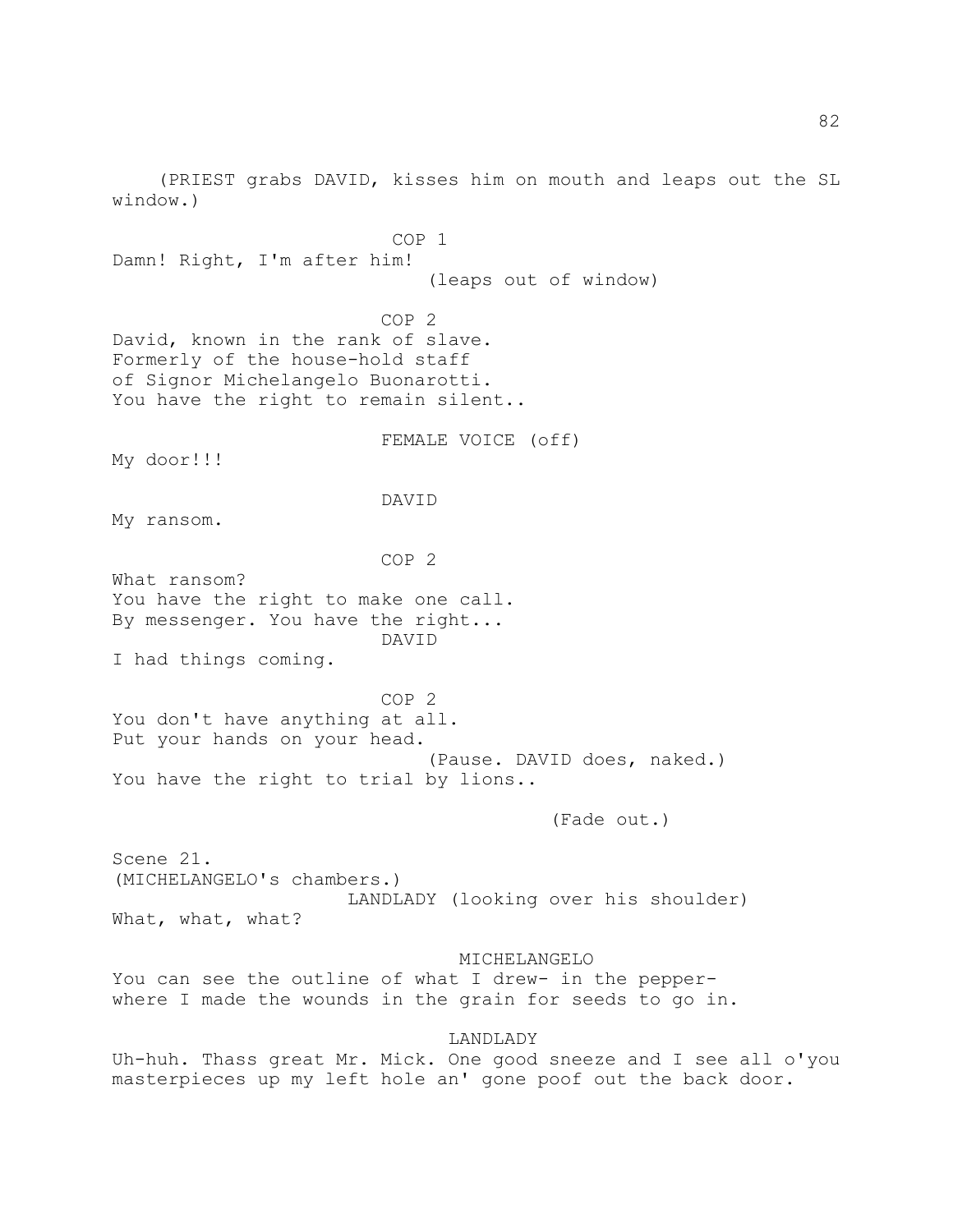MICHELANGELO I can see something moving here. LANDLADY What? MICHELANGELO When I breathe on the picture the seeds go further in. LANDLADY Such a genius. They shoulda put 'im in jail. There 'e could make pictures for the other debtors. (COP 1 and COP 2 flourish in.) COP 2 We have him. COP 1 He's gained. COP 2 He is in our possession. COP 1 I might have to hit him again. MICHELANGELO Where is he? COP 2 Outside. In a bundle. Frisky little fellow, your playmate. MICHELANGELO What do you mean? COP 1 He made my nose bleed- twicebefore we got his hands bound. And his friend got away. MICHELANGELO His friend? Well- plenty of girls- COP 2 Not a woman- a man-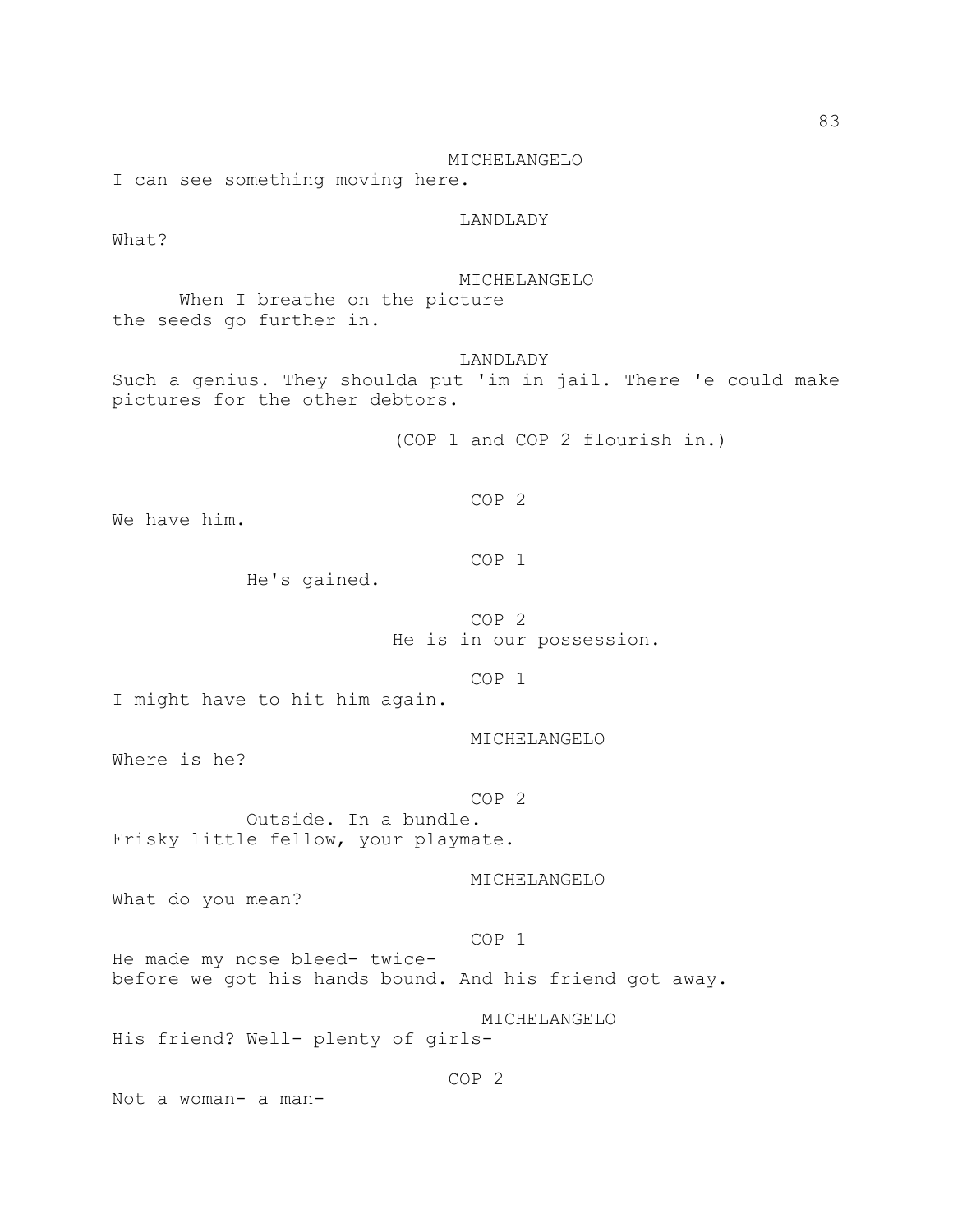a tall man- with bony hands. He hit me. Surprisingly hard for a friar. We can't assume of course he was a friar. Just because he wore a friar's dress.

 COP 1 That's for sure. We tried to put it on this one. Even still. He wouldn't let us near. So he came as he is.

MICHELANGELO

As he is?

COP 2

 Au naturelle. The way God intended. Before the fall.

## MICHELANGELO Naked?

You found him naked with a man -in a dress?

COP 1

 We'd have 'ad him if my nose didn't bleed.

MICHELANGELO

He's - still -

COP 2

Not a stitch.

COP 1

Still. No surprises left for you,

eh chief?

 MICHELANGELO (turning away) Show him in. (COPS exit.) LANDLADY (goes with them) I'll go get him some clothes. I can't stand this random violence. It'll end in tears. (She leaves.)

(MICHELANGELO stands alone at his statue. He is trembling.)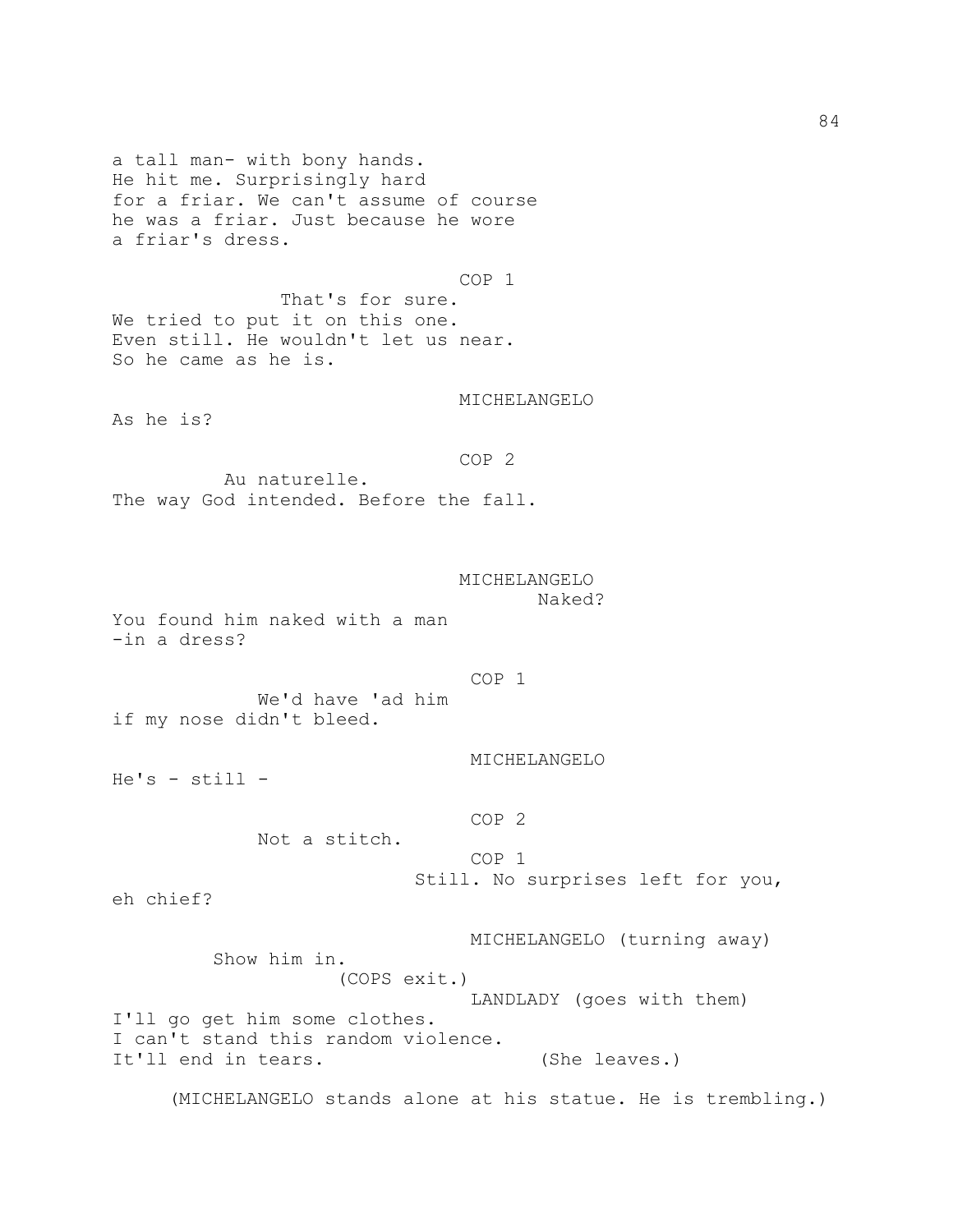(DAVID comes in slowly, he barely edges into the light. He is handcuffed, still naked. Pause.) DAVID I couldn't. MICHELANGELO You couldn't what? DAVID I couldn't put my clothes back on again. MICHELANGELO Why not? DAVID I had no shame. I don't have any shame left. MICHELANGELO (sits) Oh good. DAVID I have nothing left but - MICHELANGELO God, put some clothes on. DAVID Why? You've seen my everything. MICHELANGELO Yes and I don't want to see it now! DAVID Why not? MICHELANGELO I'm not doing you. In marble. DAVID You weren't doing me in marble then. MICHELANGELO It's not a professional situation. I don't want the aesthetic distraction. DAVID

What's that mean?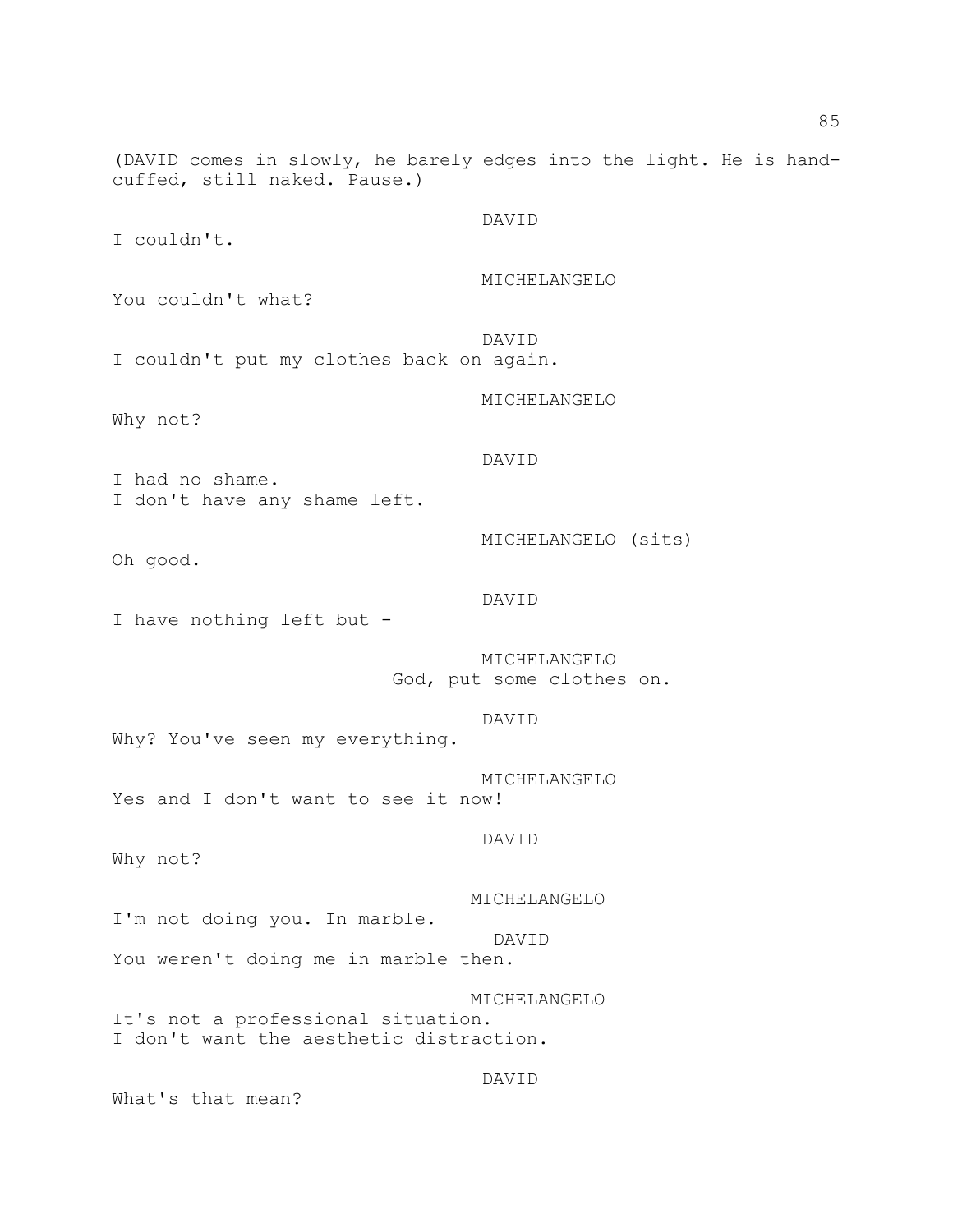MICHELANGELO (crumbles) You're turning me on. DAVID (grins) Oh. Well. You got a pillow? MICHELANGELO Hide under the tarpaulin. I don't have pillows. DAVID (going to) How's my big brother doing? MICHELANGELO He's fine. He has no hands. DAVID Oh. I hadn't noticed. And how's my master doing? MICHELANGELO Do you have one? DAVID I have nothing. The sergeant told me- MICHELANGELO He brought you in like this. DAVID I insisted. MICHELANGELO Why? DAVID You got what you paid for. People should see. MICHELANGELO They'll see it soon enough. In the public squares. With veins.

 DAVID (peeks and re-appears from under tarpaulin) I've got bigger veins. And I don't wear a fig-leaf.

MICHELANGELO (moves toward him)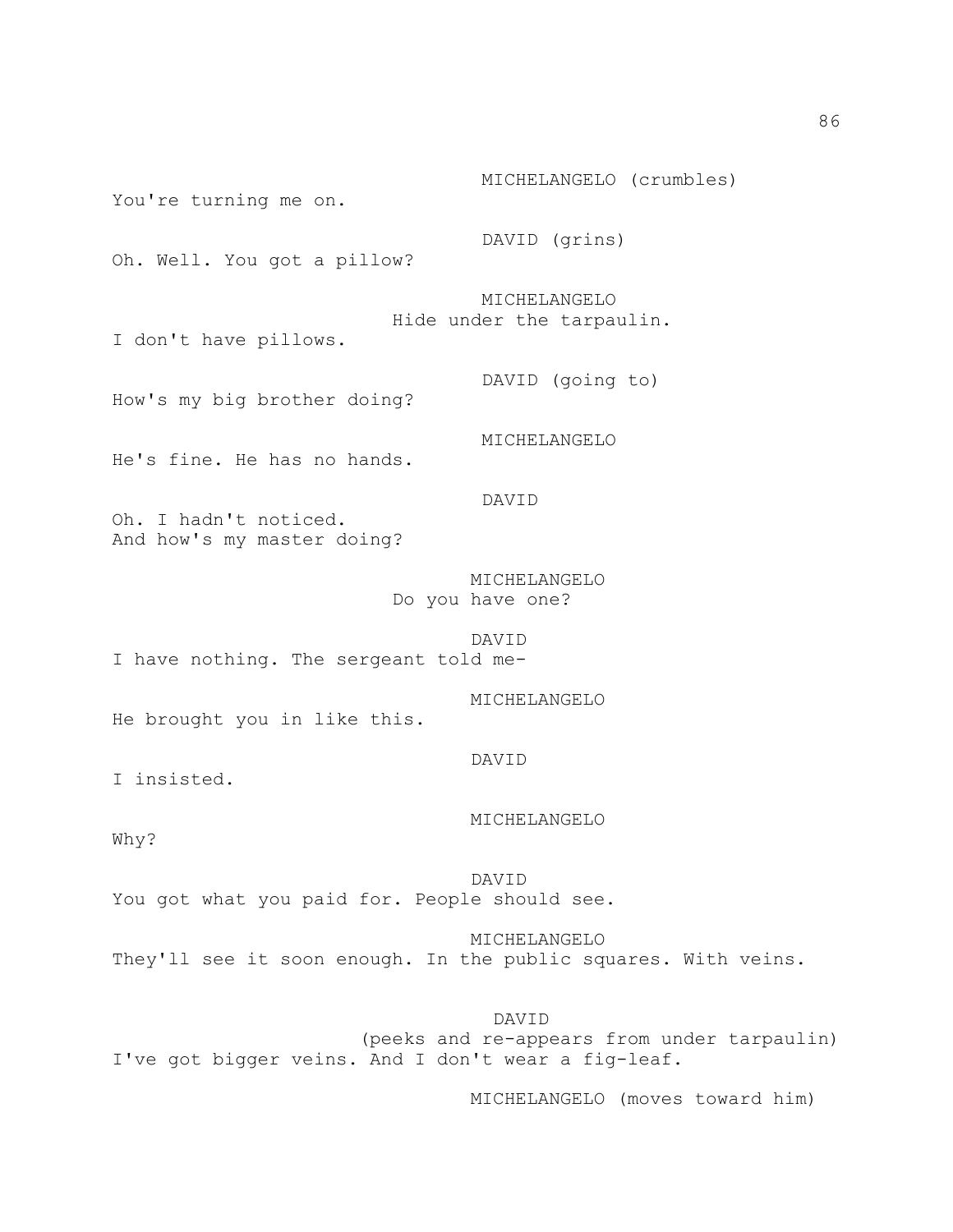It's good to have you back.

# DAVID

 I don't believe in re-unions. I don't do much around here. To earn my keep. Not too..active. Mostly.

MICHELANGELO

What do you mean?

 DAVID I'm not too active in the creative process.

MICHELANGELO

You're the model!

DAVID

I'm passive. (Pause)

 MICHELANGELO Do you want to change positions?

DAVID

I can't sculpt.

 MICHELANGELO I know you can't sculpt. I've seen you hold a horse-brush. If you can't groom an animal's back-side you can't make art.

 DAVID You should have no trouble then.

MICHELANGELO (defenseless)

What do you want?

 DAVID I want the keys to the palace. I want -I want to swap round.

MICHELANGELO

You want-

DAVID

I want to swap round.

MICHELANGELO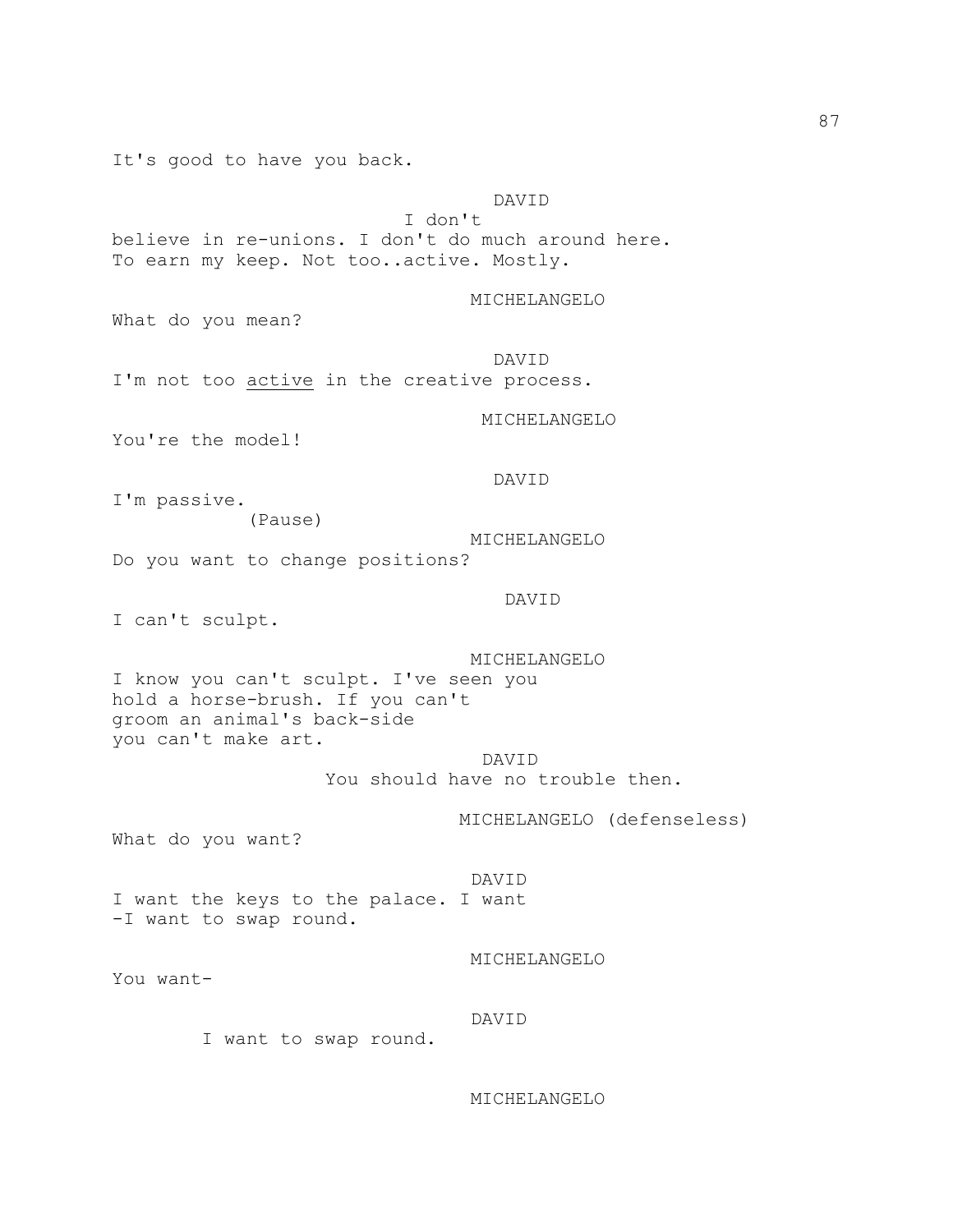I can't-

### DAVID

Why not?

MICHELANGELO

I'm older-

DAVID

# I've had offers.

 MICHELANGELO Who from? This friar you stole the clothes off? One of your sponsors?

> DAVID An older, kinder man.

 MICHELANGELO And he offered you his bum-hole?

 DAVID He would have. If I'd asked him. (MICHELANGELO sits.)

MICHELANGELO

I can't stand it. I can't stand it.

## DAVID

What?

 MICHELANGELO It isn't done. In my village. Campagna. It isn't done. If my father should hear of it-

#### DAVID

Your father? My-

 MICHELANGELO You don't have a father. You're a slave. My father owns thirty villas I bought for him North of Florence. Two with orchards. And still I can't tell the bastard-

## DAVID

Your problems

are not really that important.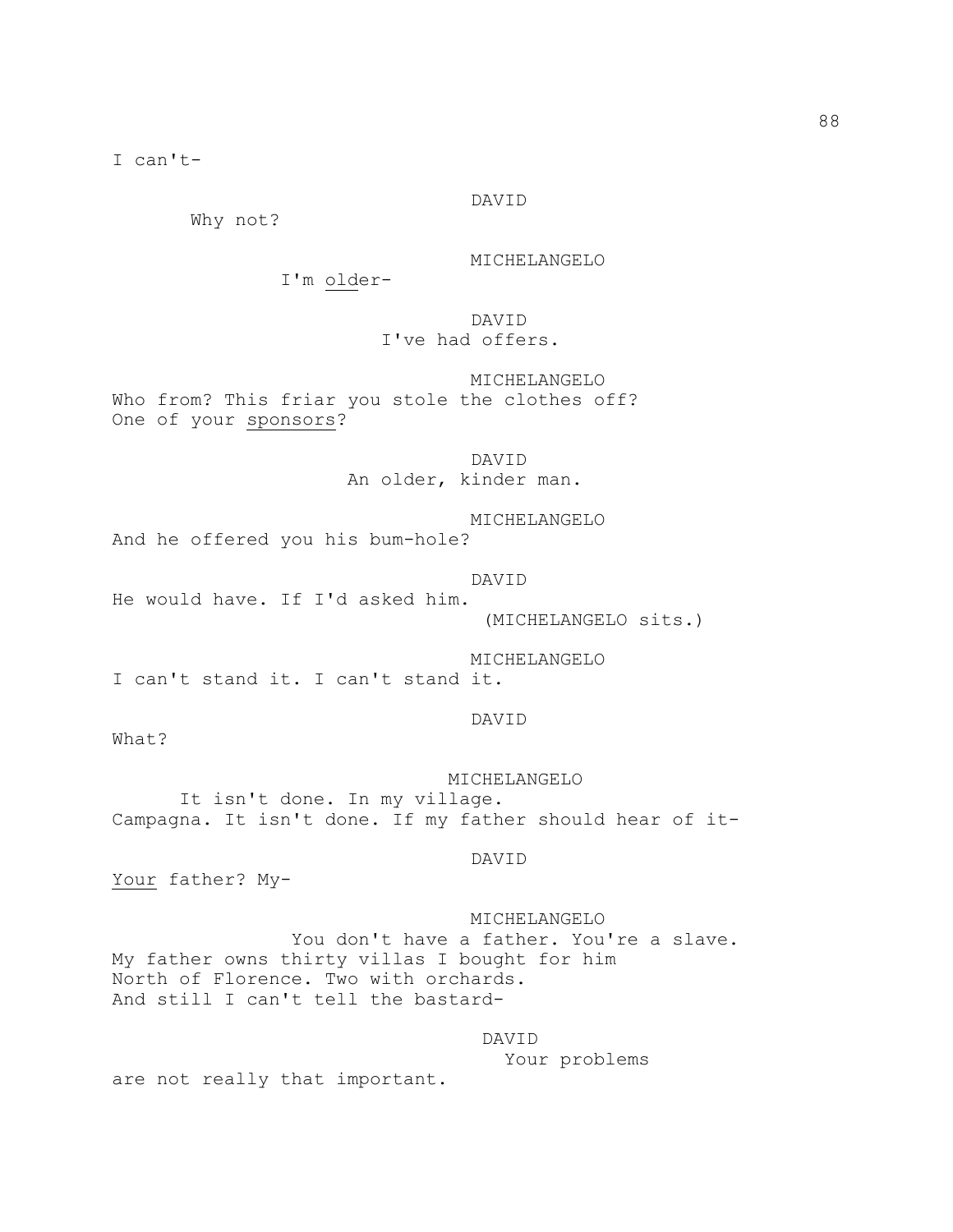MICHELANGELO (Pause) No. Of course not. I should have them cut off your balls. Or maybe mine. Why did I spend the money? I should've let the thugs dismember you. Feed you to the pigeons in the square when the Holy Father spreads his hands like the stale, sorry broken pieces of white bread you are! DAVID (holds out hands) You want my hands? MICHELANGELO God God God. Why am I not blind? Why do you curse me with a love for a thing which is inert? DAVID I'm not inert. What's that mean? MICHELANGELO You cannot love me back. DAVID You didn't ask. MICHELANGELO I don't WANT- TO- ASK. DAVID Then you can't get. MICHELANGELO What do you want? DAVID I want to fuck you in the arse. MICHELANGELO You can't. DAVID Why not? MICHELANGELO I'm not letting you. Go fuck your whores. Your women. See if they'll let you. I thought your whore's daughter was worth a fortune.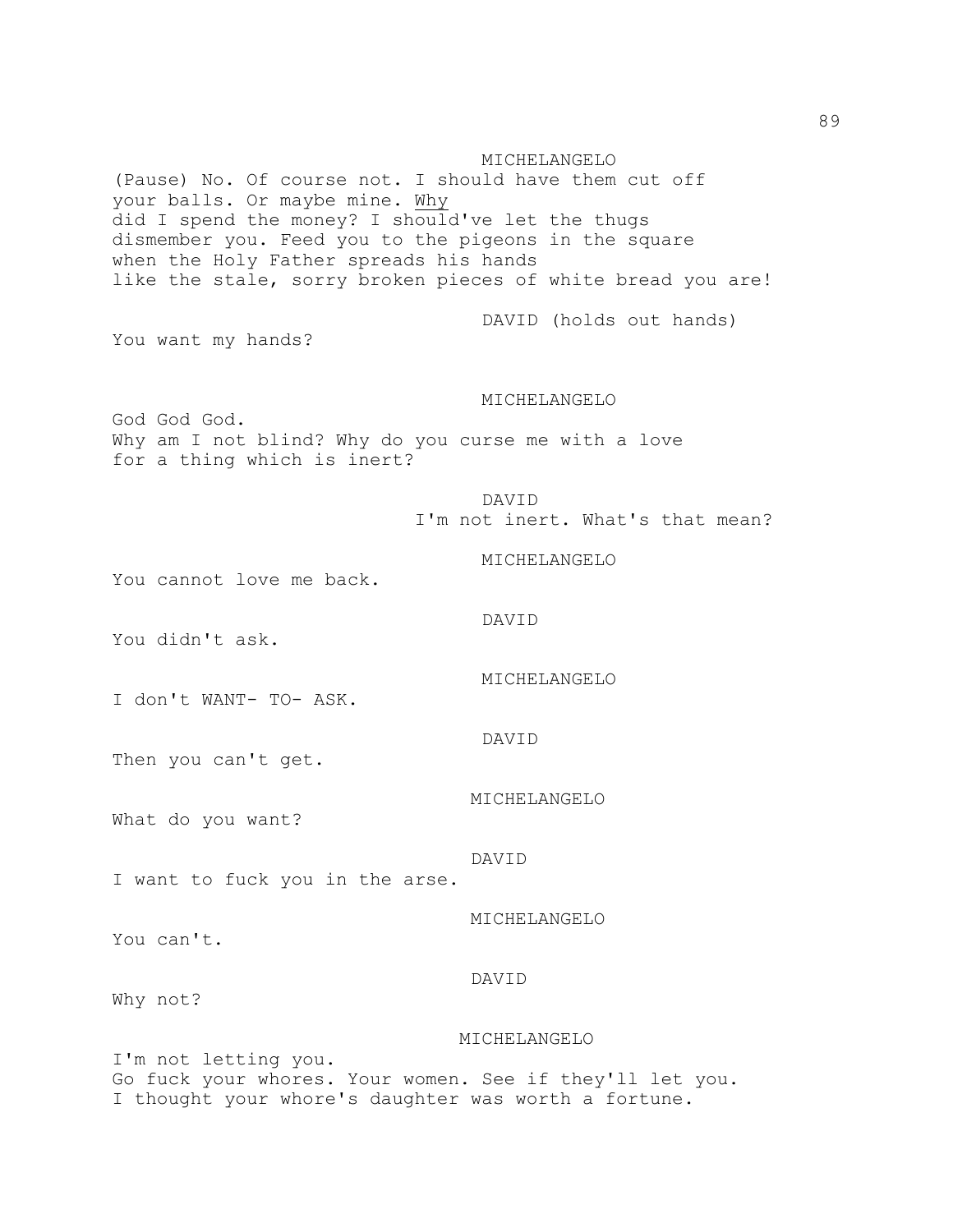#### DAVID

She loves me!

 MICHELANGELO Go stick your rudder up her water-I didn't give you away to the rozzers! You went in that hyena's mouth yourself!

#### DAVID

Better than some mouths.

MICHELANGELO (strikes his forehead)

Why why why why!

 DAVID Oh stoppit. I'm not going to buy it anymore.

### MICHELANGELO

God- forgive my blasphemy. Make him a stone. Don't let me waste what's left of my poor eyes pulling his form from marble let his heart- that is as hard as any flint a hodsman laid upon a roof- turn into marble whole, that he may be at least as soft as stone- as soft as that metal I sweat into to bring his sour lips out of marble. There's more sweat in that stone now than in my body. I put my heat in you. I'm freezing here. And you want me to-

> DAVID (touches his cheek) I love you.

 MICHELANGELO Yeah, yeah. And the police just had to let you know the address you forgot. The cuffs were just to remind you of the street number because you didn't have a quill.

# DAVID

I got scared.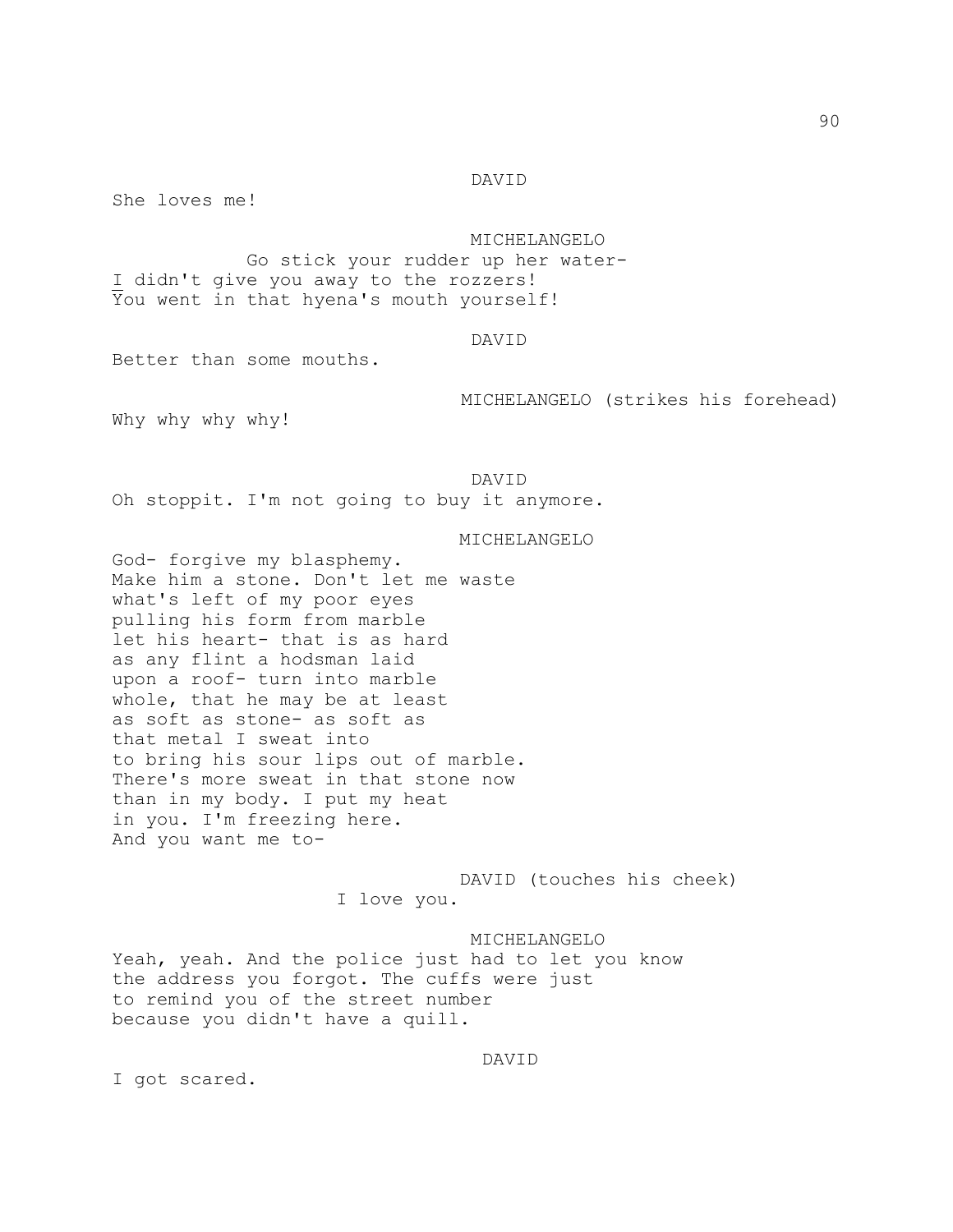MICHELANGELO What of? DAVID I liked it. MICHELANGELO I liked it too. DAVID You were doing it. I liked it. The other. You weren't the woman. (MICHELANGELO sits.) I have a father. MICHELANGELO Yuh, yuh. (Holds forehead.) DAVID He knows. What I'm doing. MICHELANGELO Our father sees all. DAVID He would be ashamed. MICHELANGELO He- (The Pope enters. In full regalia. White.) **POPE** I hope you don't mind- MICHELANGELO (falls on face) Your holiness- POPE I just popped in. Nice studio. MICHELANGELO Thank you. **POPE** The police outside- are a little excited. I had them stand at ease. So this is the boy?

MICHELANGELO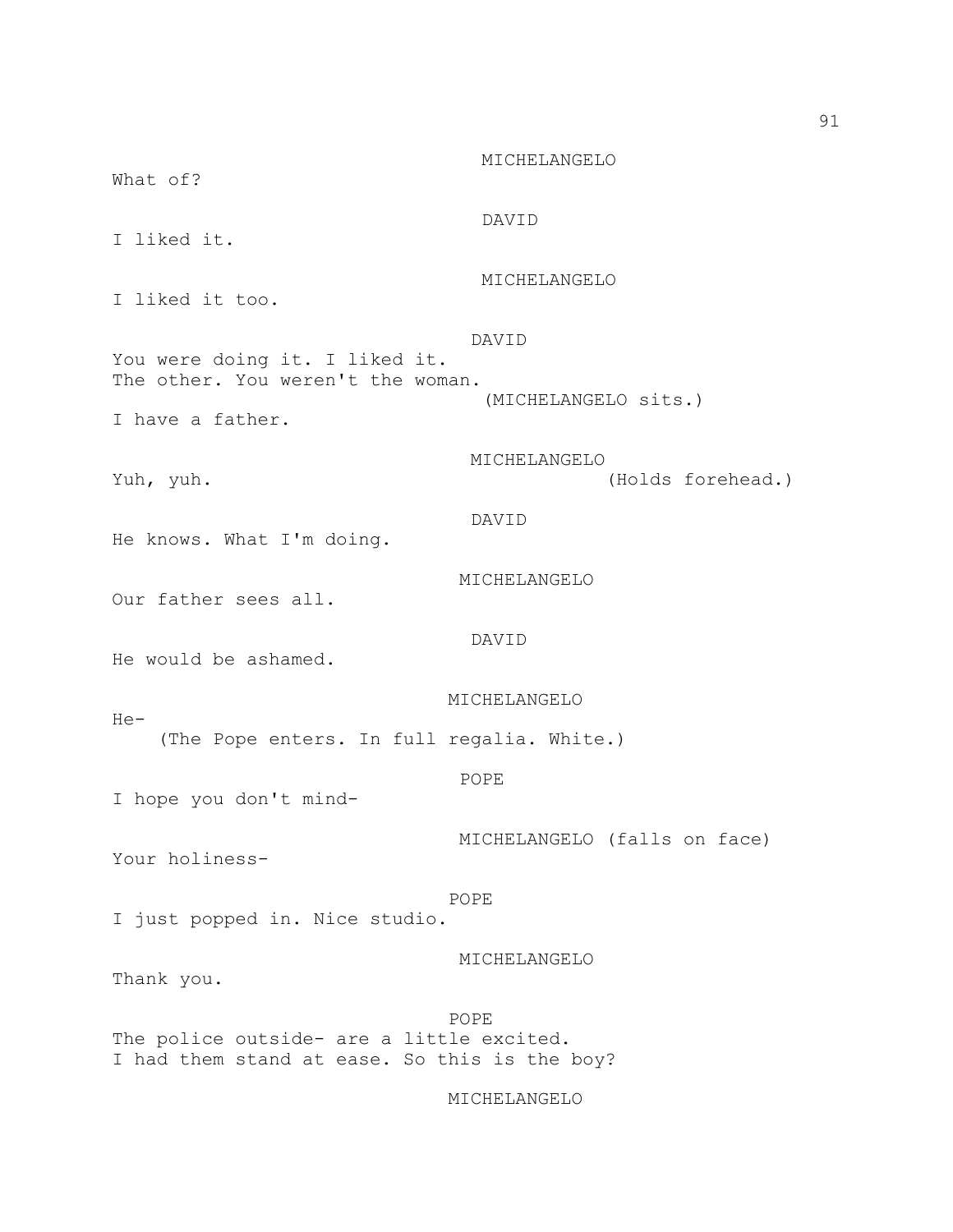This is the boy your worship.

**POPE** 

Worth all the fuss was he? Let's have a look.

 (POPE takes DAVID by arm under the tarpaulin. Neither is visible. The sound of a slap on skin.)

```
POPE<sup>P</sup>
```
Bend over.

```
 DAVID
```
Holy father-

# POPE<sup>P</sup>

Bend over- I haven't got all day. (Pause. Another slap.) Fine. Fine. When I was your age I wasn't afraid of showing off my real-estate to a fine fellow, older and wiserwho could bring me to God. Only too eager if anything. Got a name for it. Stick with the one lover if you can. Saves on the wear and tear.

(POPE emerges from under tarps. DAVID does too, blushing.)

**POPE** 

The cock needs to be bigger. The hands need work. I don't suppose you can put back the stone once it's been cut, can you? Be sure my Moses has a big- sense of justice- on him, right? I don't want my monument being a girly-man. Nice bit of flesh you have there. See you treat him right. Buy him some clothes. Get him educated. Get this thing finished. Knock off the hands. I want my Moses done by Christmas. (to DAVID) Bless you my child. (POPE exits.)

(Pause) (Enter COP 1.)

COP 1

Did you see that?!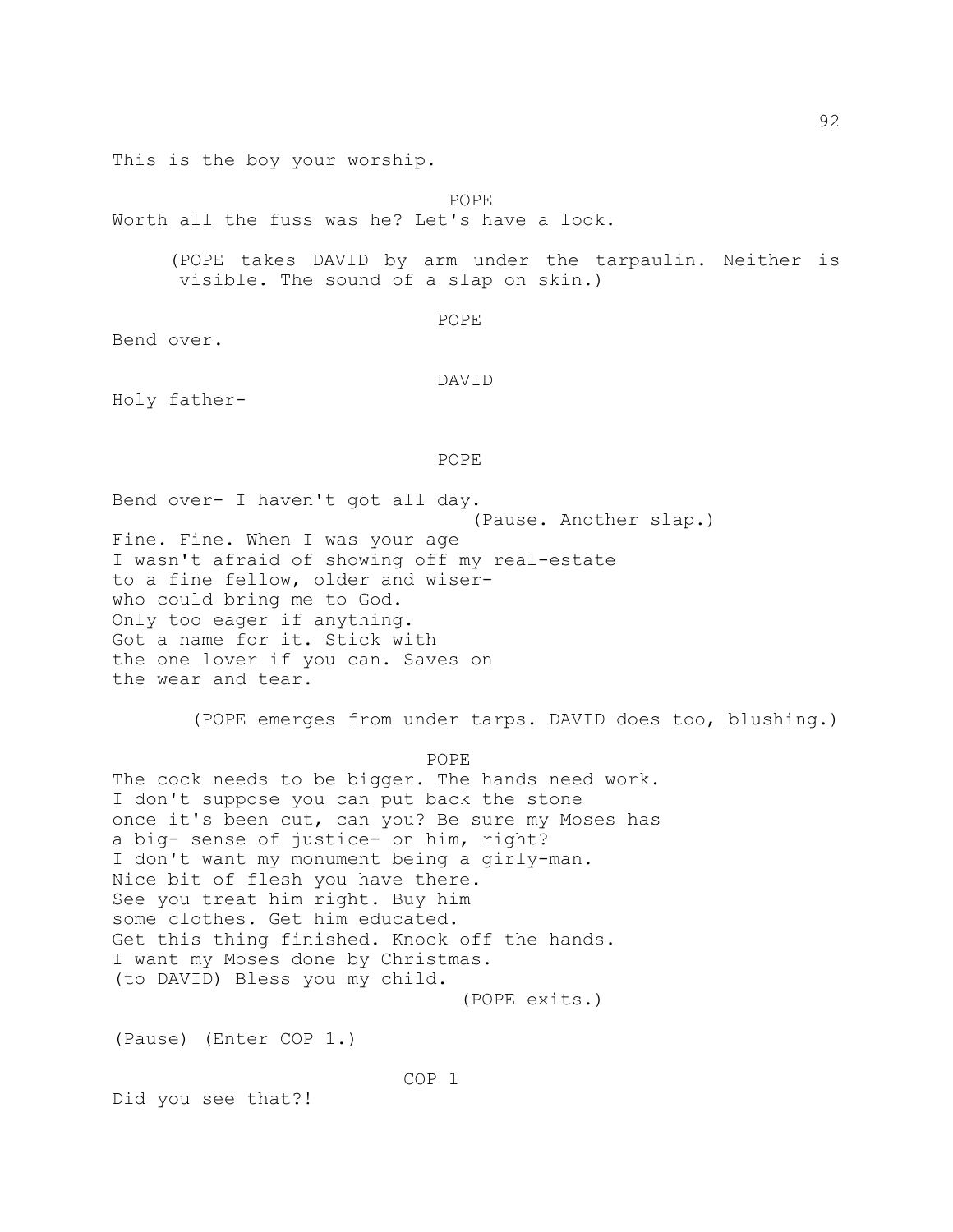COP 1 His Holiness- I mean- His- He loves my work. COP 1 Back outside. COP 1 COP 1 COP 1 COP 1 Who's a pretty little boy then? MICHELANGELO

the Holy Father-

 MICHELANGELO I never know when he<sup>'ll</sup> pop in for a visit.

I'm gob smacked.

What?

MICHELANGELO

MICHELANGELO

Right guvnor. (Pause) You- put some clothes on.

 MICHELANGELO Hold your tongue. Don't speak to him like that.

It's not decent.

MICHELANGELO

He is not a slave.

What?

MICHELANGELO

As of the Holy Father's visit he has become my ward. I will name him heir and partner in my estate. He will attain the rank of gentleman -and bondsman of the King.

Get out.

COP 1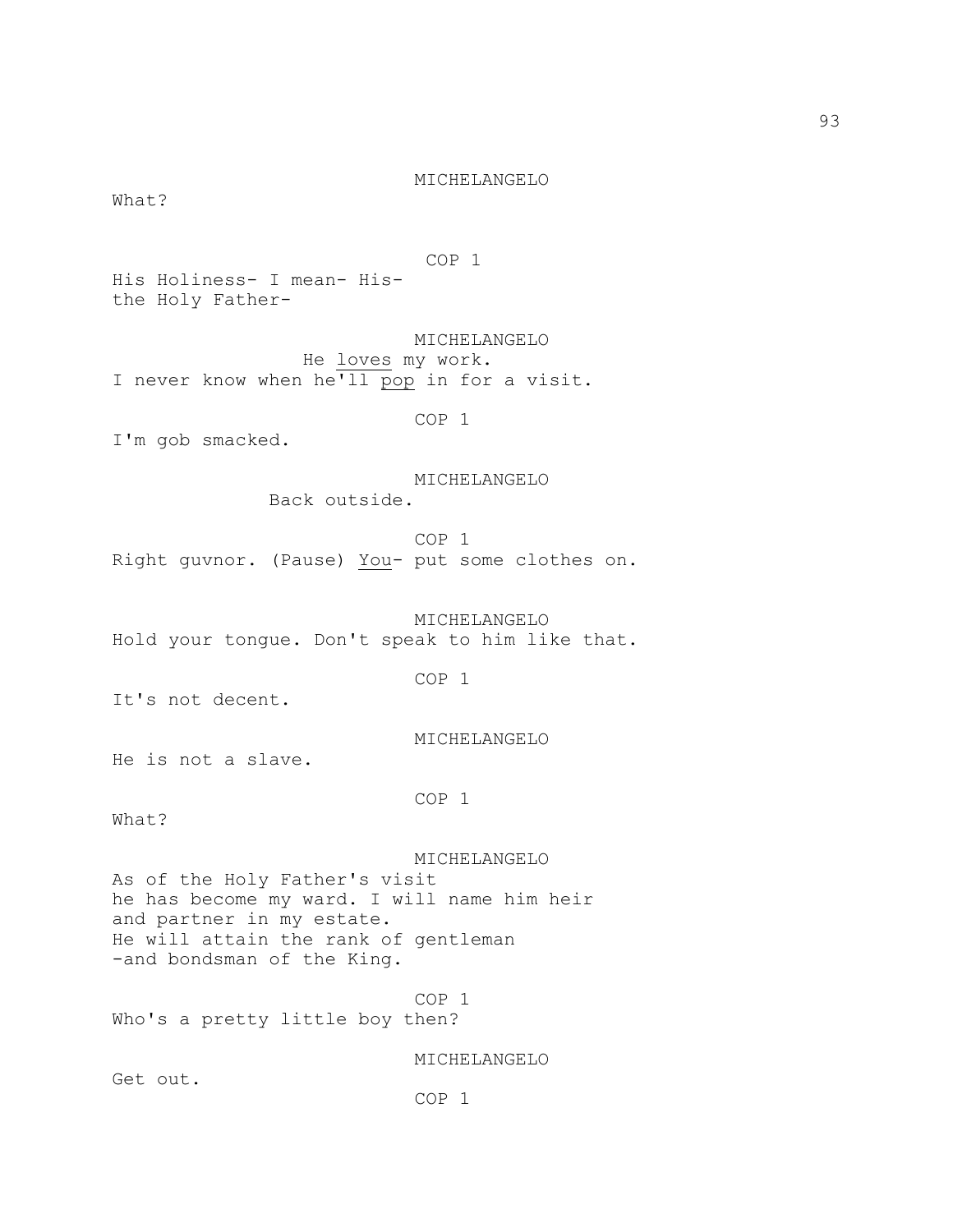It's none of my concern, guvnor. I'm glad we were able to get him back for you. From those forty ghosts. It's a shame we couldn't get the money. MICHELANGELO Yes. Don't leave the city too soon or they'll be after you. The Vatican isn't stupid and they do not forgive -in matters of currency. COP 1 (to DAVID) You'll make an excellent ward. And a shining addition to our city's gentlemen. (to MICHELANGELO) It's been a pleasure. Call on us again if you have any other valuables you want replacing. MICHELANGELO If you're heading North past Florence you might look at land. Signor Fabrizio Buonarotti will be happy to sell to you at reasonable rates if he knows you're my patrons. COP 1 (bows) Signor Buonarotti. (COP 1 exits.) MICHELANGELO I suppose it isn't too bad. If his Holiness got a name for it. Asking for it. DAVID (approaching him with embrace) Do you want me to keep my hands still? Or can you work from memory? MICHELANGELO I work best without a difficult model. DAVID You should have no trouble then. (DAVID turns and goes under the tarpaulin; MICHELANGELO goes and joins him, pulling it down over them. Hollywood brass horns indicate ending. Pause. LANDLADY and PORNOGRAPHER stroll on.) LANDLADY

Is that it then?